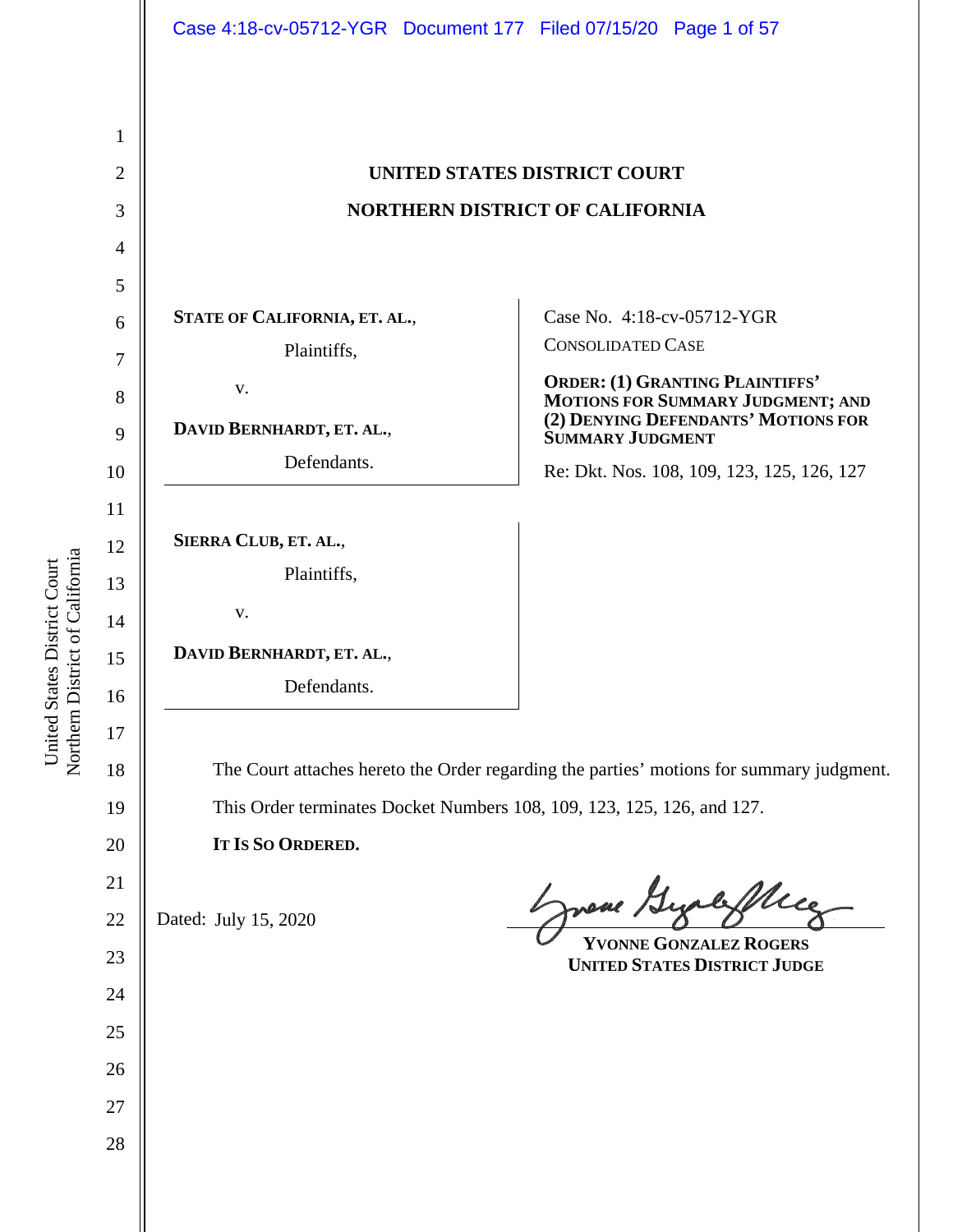It is a cornerstone of our modern Constitutional republic that agencies created through the legislative process and administered through the executive branch can, through the rulemaking process, administer statutes and promulgate regulations within their statutory mandate. The Administrative Procedure Act ("APA") imposes limits on these agencies' actions, prohibiting actions found to be "arbitrary, capricious, an abuse of discretion, or otherwise not in accordance with law." Agencies are required to provide the public with a meaningful opportunity to participate in the rulemaking process. These constraints are subject to oversight by the judicial branch to safeguard the integrity of the same. It is not the judiciary's place to question substantive policy decisions. Yet, the judiciary must ensure that the agency acts rationally, and permits the public to otherwise engage meaningfully. Where an agency fails to adhere to these edicts, a court must fulfill its duties in striking the defectively promulgated rule.

This litigation stems from the Bureau of Land Management's ("BLM") rulemaking process with respect to a 2018 rule (the "Rescission") that rescinds an earlier 2016 rule (the "Waste Prevention Rule" or the "2016 Rule"). Six cross motions for summary judgment are pending. Plaintiffs, the states of California and New Mexico filed one, and certain "Citizen Groups"<sup>1</sup> filed another. Defendants and intervenor-defendants filed the remaining four, those of the "Federal Defendants" which includes the Department of the Interior ("DOI") and BLM<sup>2</sup>; the state of Wyoming; and two industry groups.<sup>3</sup>

BLM's efforts to enact, then to modify, suspend, and ultimately repeal the 2016 Rule have been the subject of numerous lawsuits. This suit only focuses on the adequacy of the Rescission, and not the 2016 Rule. In this regard, and in summary, the Court finds that the rulemaking process resulting in the Rescission was wholly inadequate. In its haste, BLM ignored its statutory mandate under the Mineral Leasing Act, repeatedly failed to justify numerous reversals in policy positions previously taken, and failed to consider scientific findings and institutions relied upon by both prior Republican and Democratic administrations.

<sup>1</sup> Sierra Club, Fort Berthold Protectors of Water and Earth Rights, The Wilderness Society, Western Organization of Resource Councils, Environmental Defense Fund, Los Padres ForestWatch, Center for Biological Diversity, Citizens for a Healthy Community, Diné Citizens Against Ruining Our Environment, Earthworks, Montana Environmental Information Center, National Wildlife Federation, San Juan Citizens Alliance, WildEarth Guardians, Wilderness Workshop, Wyoming Outdoor Council, Environmental Law & Policy Center, and National Resources Defense Council.

<sup>2</sup> BLM functions within the DOI. Over time the Secretaries have changed. Ryan Zinke, Secretary of the DOI, was replaced in April 2019 with David Bernhardt. Joseph Balash, Assistant Interior Secretary for Lands and Mineral Management resigned in August 2019. No apparent successor has been confirmed as of the date of this Order.

<sup>&</sup>lt;sup>3</sup> The American Petroleum Institute ("API") and Western Energy Alliance and Independent Petroleum Association of America ("WEA-IPAA").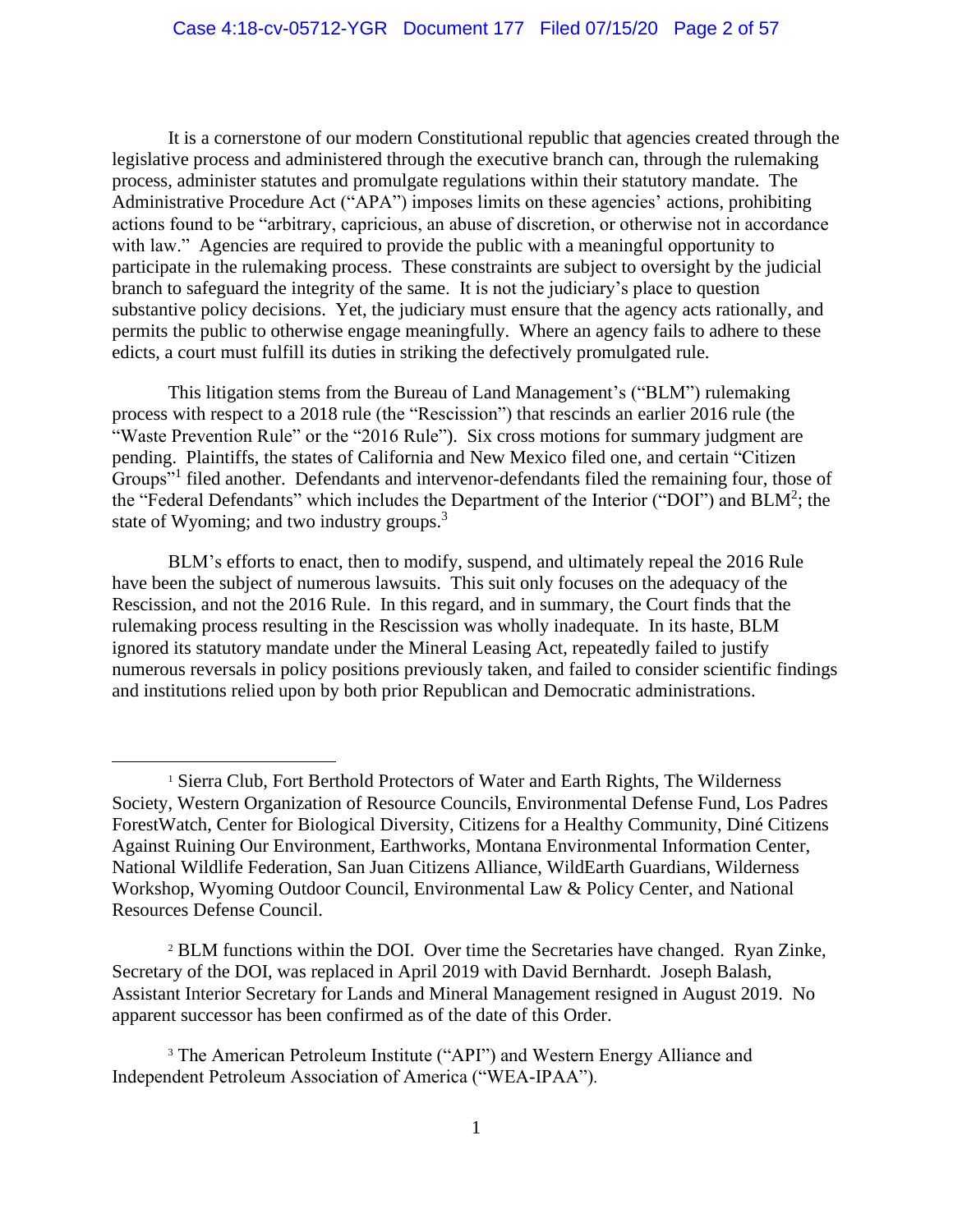The Court details herein the myriad inadequacies upon which the Rescission is based. First, the Court provides the factual and procedural background and the legal framework for its decision. (Sections I and II.) In Section III, the Court analyzes the statutory mandate of the Mineral Leasing Act and BLM's attempt to narrow the same by employing a new economic definition of "waste" which the Court finds to have been arbitrary. Section IV then explains how BLM's actions in the rulemaking process failed to comply with the Administrative Procedures Act. Section V focuses on BLM's failure to comply with the National Environmental Policy Act ("NEPA"). Finally, in Section VI, the Court explains how, given the circumstances, no reason exists to depart from the standard remedy of vacatur.

## **I. BACKGROUND**

#### **A. STATUTORY FRAMEWORK**

The Mineral Leasing Act of 1920 (the "MLA"), 30 U.S.C. § 181 *et seq*., instructs BLM to require oil and gas lessees to observe "such rules . . . for the *prevention of undue waste* as may be prescribed by [the] Secretary," to protect "the interests of the United States," and to safeguard "the public welfare." *Id*. § 187 (emphasis supplied). The MLA specifically requires that "[a]ll leases of lands containing oil or gas . . . shall be subject to the condition that the lessee will . . . use all reasonable precautions to prevent waste of oil or gas developed in the land[.]" *Id*. § 225.

Pursuant to the Indian Mineral Leasing Act of 1938, 25 U.S.C. §§ 396a–396g, and the Indian Mineral Development Act of 1982, 25 U.S.C. §§ 2101–08, BLM has authority to regulate oil and gas development on 56 million acres of Indian mineral estate held in trust by the federal government. *See, e.g.*, 25 U.S.C. § 396d (oil and gas operations on Indian lands subject "to the rules and regulations promulgated by the Secretary").

Further, BLM has authority to regulate royalty payments pursuant to the Federal Oil and Gas Royalty Management Act of 1982 ("FOGRMA"), 30 U.S.C. § 1701 *et seq*. In FOGRMA, Congress reiterated its concern about the waste of public resources by providing that: "Any lessee is liable for royalty payments on oil or gas lost or wasted from a lease site when such loss or waste is due to negligence on the part of the operator of the lease, or due to the failure to comply with any rule or regulation, order or citation issued under this chapter or any mineral leasing law." *Id*. § 1756.

### **B. FACTUAL AND PROCEDURAL BACKGROUND**

BLM oversees more than 245 million acres of land and 700 million subsurface acres of federal mineral estate primarily located in twelve Western States, including Alaska, on which reside nearly 100,000 producing onshore oil and gas wells. Waste Prevention, Production Subject to Royalties, and Resource Conservation; Rescission or Revision of Certain Requirement, 83 Fed. Reg. 49,184 (Sept. 28, 2018) (AR 1). Notably, 44% of federal oil production and 24% of federal gas production emanate from plaintiff New Mexico whereas leases responsible for 22% of federal oil production and 44% of federal gas production are based in intervenor-defendant Wyoming. (AR 19 (83 Fed. Reg. 49,202), 341-42.) Ten to fifteen percent of the production is on Indian lands. (AR 101.) By way of context, this onshore production nationally only accounts for 9 percent of natural gas production, 5 percent natural gas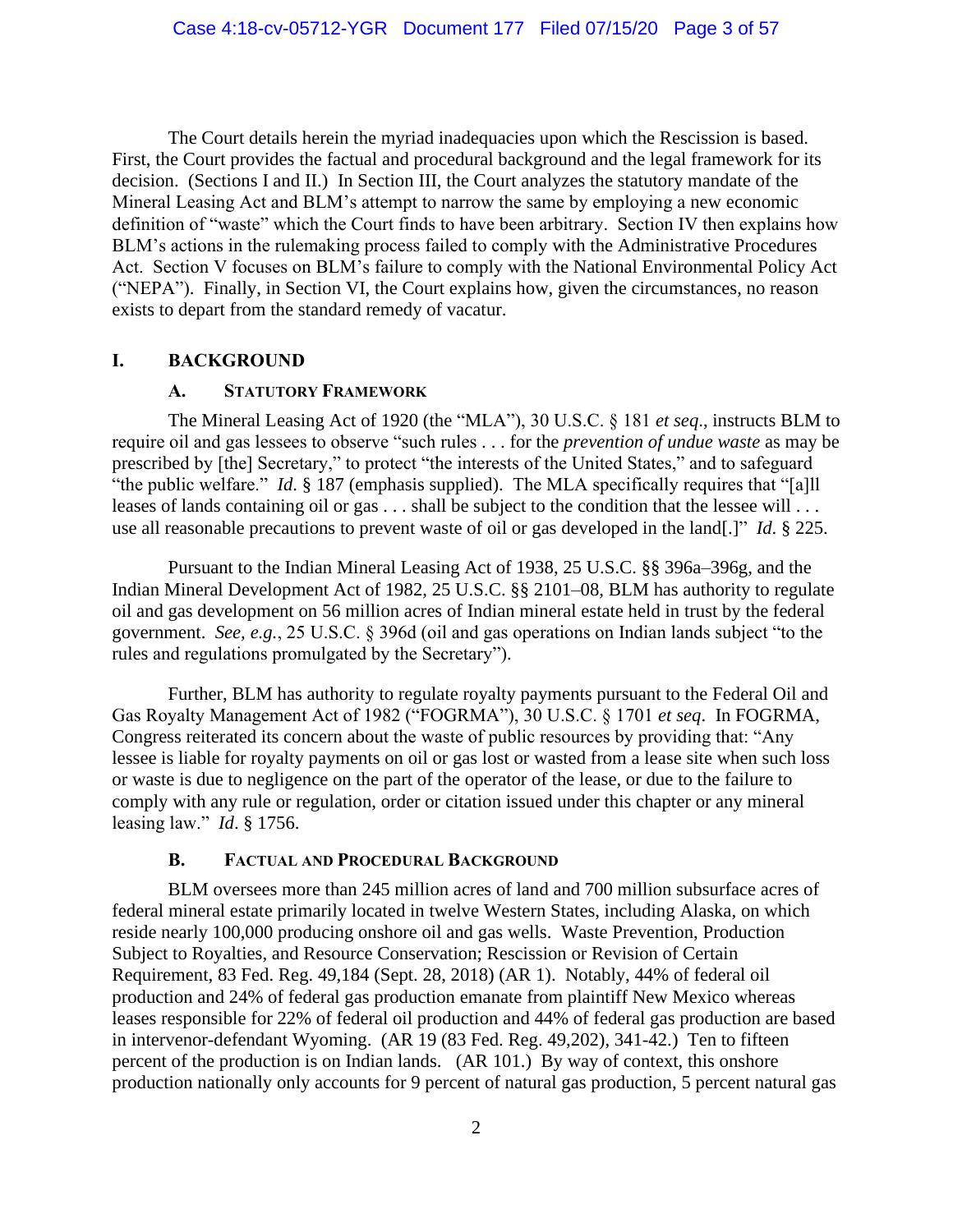liquids production and 5 percent of oil production. 83 Fed. Reg. 49,184-85 (AR 1-2).

Between 2009 and 2015, nearly 100,000 oil and gas wells on federal land released approximately 462 billion cubic feet ("Bcf") of natural gas through venting and flaring, enough gas to serve about 6.2 million households for a year. Waste Prevention, Production, Subject to Royalties and Resource Conservation, 81 Fed. Reg. 83,009 (Nov. 18, 2016) (AR 910). In 2014 alone, operators vented about 30 Bcf and flared at least 81 Bcf of natural gas, approximately 4.1 percent of the total production from BLM-administered leases or enough natural gas to supply 1.5 million households for a year. *Id*. at 83,010 (AR 911). Venting, flaring, and leaks of natural gas can release volatile organic compounds ("VOCs"), including benzene and other hazardous air pollutants, as well as nitrogen oxides and particulate matter, which can cause and worsen respiratory and heart problems. *Id*. at 83,014 (AR 915). In addition, the primary component of natural gas—methane—is an especially potent greenhouse gas, which contributes to climate change at a rate much higher than carbon dioxide. *Id*. at 83,009 (AR 910).

During oil and gas production, "it is not uncommon for gas to reach the surface that cannot be feasibly captured, used, or sold." 83 Fed. Reg. 49,185 (AR 2). When this occurs, operators dispose of the gas either by burning it (flaring) or releasing it into the atmosphere (venting). *Id.* Certain types of production equipment and facilities also vent or flare gas both by design and, at times, as a result of leaks. *Id.* 

### *1. 1980 to 2016: NTL-4A*

In 1980, BLM established policies to address venting and flaring during the development of federal and Indian minerals in the Notice to Lessees and Operators of Onshore Federal and Indian Oil and Gas Leases regarding Royalty or Compensation for Oil and Gas Lost ("NTL-4A"). (AR 3010.) NTL-4A remained in effect between 1980 and November 2016 when BLM issued the 2016 Rule, also known as the Waste Prevention Rule. NTL-4A discouraged the loss of produced gas by imposing royalties on gas vented or flared in violation of NTL-4A or otherwise "avoidably lost" due to operator negligence, failure to take all reasonable measures to prevent or control the loss, or failure to comply with applicable orders and regulations. (AR 3010-11.) NTL-4A allowed venting and flaring during emergencies and well testing. (AR 3012.) It also provided a process by which an operator could seek *prior approval* to vent or flare oil-well gas royalty-free by showing that the cost to capture or use the gas was "not economically justified" and "would lead to the premature abandonment of recoverable oil reserves and ultimately to a greater loss of equivalent energy than would be recovered if venting or flaring were permitted." (AR 3013.)

## *2. 2016 Waste Prevention Rule*

Prior to 2016, BLM's regulatory scheme governing the minimization of resource waste had not been updated in over three decades. 81 Fed. Reg. 83,008 (AR 909). Several oversight reviews, including those by the Government Accountability Office ("GAO") and the DOI's Office of the Inspector General, called on BLM to update its "insufficient and outdated" regulations regarding waste and royalties. *Id*. at 83,009-10 (AR 910-11). GAO specifically noted in 2010 that "around 40 percent of natural gas estimated to be vented and flared on onshore Federal leases could be economically captured with currently available control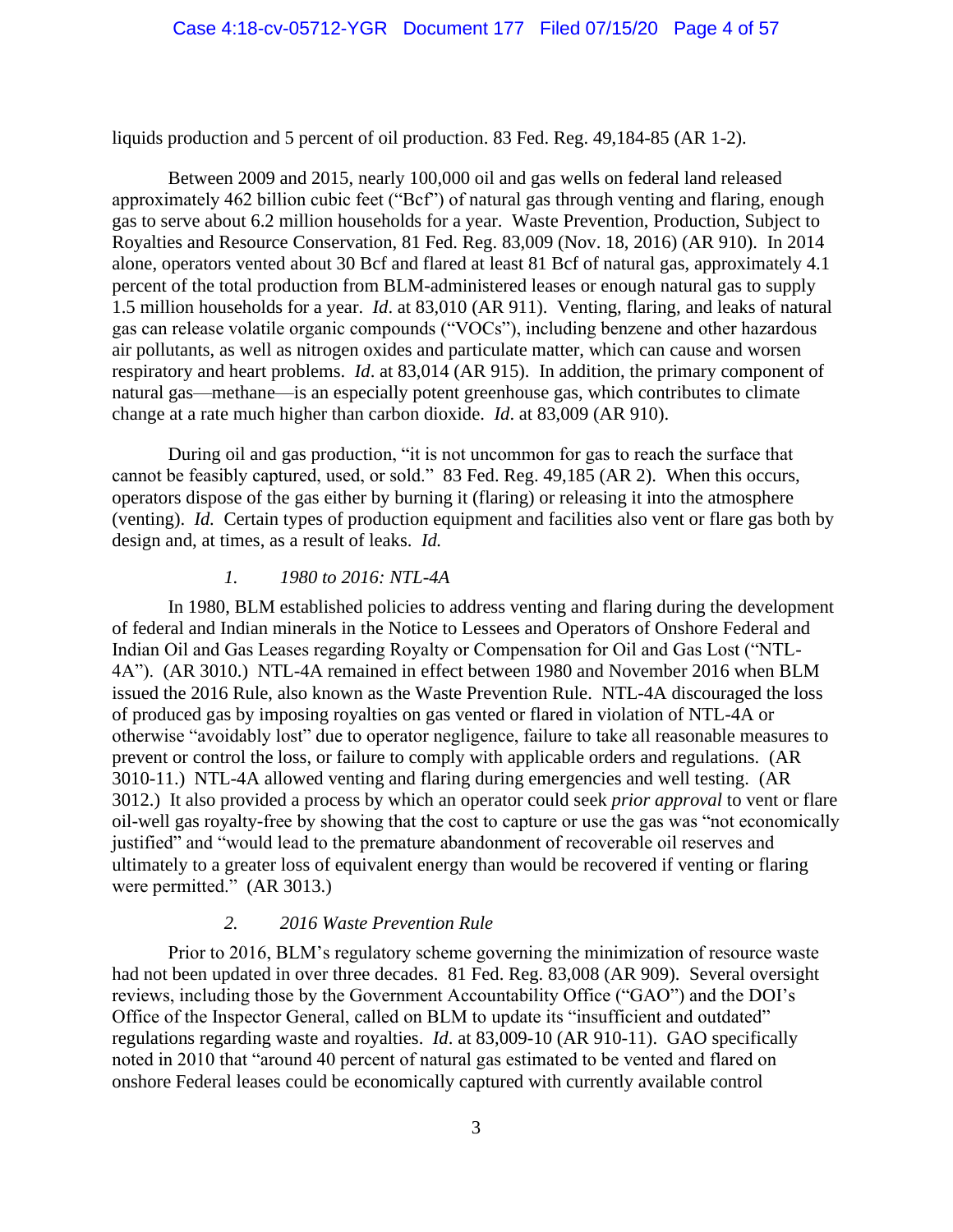technologies." *Id*. at 83,010 (AR 911). The reviews recommended that BLM require operators to augment their waste prevention efforts and clarify policies regarding royalty-free, and on-site use of oil and gas. *Id*.

In 2014, BLM responded by initiating the development of a rule to update its existing regulations. *Id*. This was not a new regulatory regime but a modernization. After soliciting and reviewing input from stakeholders and the public, BLM released its proposal in February 2016. Waste Prevention, Production Subject to Royalties, and Resource Conservation, 81 Fed. Reg. 6,616 (Feb. 8, 2016) ("Proposed 2016 Rule") (AR 992). Thereafter, BLM received approximately 330,000 public comments, including approximately 1,000 unique comments, on the Proposed 2016 Rule. 81 Fed. Reg. 83,021 (AR 922). The agency also hosted stakeholder meetings and met with regulators from states with significant federal oil and gas production. *Id*.

After seven months, BLM issued the final Waste Prevention Rule, titled "Waste Prevention, Production Subject to Royalties, and Resource Conservation," in November 2016. *Id.* at 83,008 (AR 909). In the final 2016 Rule, BLM refined many of the provisions of the Proposed 2016 Rule based on public comments to ensure both that compliance was feasible for operators and that the 2016 Rule achieved its waste prevention objectives. *Id*. at 83,022-23 (AR 923-24). The Waste Prevention Rule was designed to attain considerable reductions in waste from flaring, venting, and equipment leaks, saving and utilizing up to 41 billion cubic feet of gas per year. *Id.* at 83,014 (AR 915). BLM estimated that the 2016 Rule would generate up to \$14 million in additional royalties, as well as annually avoid an estimated 175,000-180,000 tons of methane emissions and reduce emissions of both volatile organic compounds by 250,000– 267,000 tons. *Id*. In the Proposed 2016 Rule, BLM explained that flaring is preferable to venting because leaked methane contributes to global climate change, while burned methane does not. *See, e.g.,* 81 Fed. Reg. 6,627 (AR 1003). However, BLM did not explain whether the preference for flaring over venting mattered for purposes of "waste prevention." *See, e.g., id*. Ultimately, in the final rule, BLM noted that the addition of an averaging scheme, derived from North Dakota's state regulations, transforms the preference for flaring into a "waste prevention" mechanism. 81 Fed. Reg. 83,023 (AR 924).

While the 2016 Rule imposed requirements beyond those contained in NTL-4A, as a result of the administrative process, BLM modeled the rule not only on cost-effective standards that were already employed in some states, including, notably, Colorado, Wyoming, and North Dakota, and then-presently in use, voluntarily, by some operators, but it included reasonable exemptions where compliance would lead operators to abandon resources prematurely. *See, e.g.*, *id.* at 83,017-19, 83,024, 83,028, 83,051 (AR 918–20, 925, 929, 952). In pertinent part, the 2016 Rule required operators to capture a certain percentage of produced gas each month, with the required percentage increasing over a ten-year period. *Id.* at 83,082-83 (AR 983-84). Operators were to inspect for and repair equipment leaks and replace certain types of equipment with equipment that vents or flares less gas. *Id.* at 83,085-86 (AR 986-87). BLM expanded the definition of "avoidably lost" to include any loss not expressly permitted by the other provisions of the 2016 Rule as well as gas that should have been captured under the rule's capture requirements. *Id.* at 83,082 (AR 983). The Waste Prevention Rule would have reduced venting of natural gas by 35% and flaring by 49%, all the while decreasing the company profits an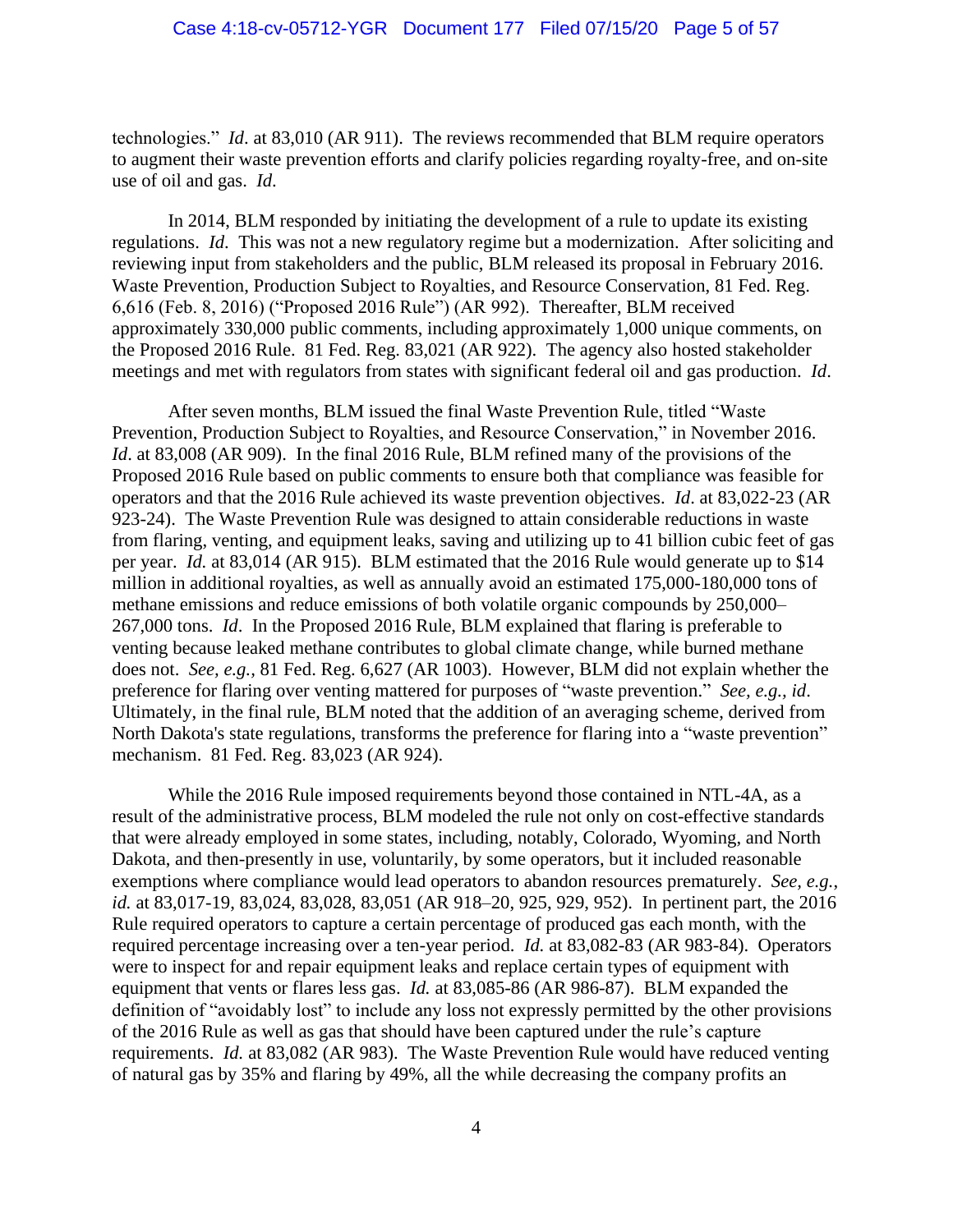average of 0.15% of per company, even those of small operators. *Id.* at 83,010-14 (AR 911–15.). BLM recognized that in addition to preventing waste, the 2016 Rule would reduce greenhouse gas emissions and protect communities from smog and carcinogenic air toxins. (AR910–15 (81 Fed. Reg. 83,009-14), 1266.)

Based on its Regulatory Impact Analysis (the "2016 RIA"), BLM concluded the Waste Prevention Rule's benefits outweighed its costs "by a significant margin." *Id.* at 83,013 (AR 914). In monetizing the costs and benefits of changes in emissions, BLM used the global social cost of methane metric. *Id.* at 83,014, 83,016 (AR 915, 917).

The Waste Prevention Rule went into effect on January 17, 2017. *Id.* at 83,008 (AR 909). The rule applied to all existing oil and gas production facilities that either produce oil and gas or are combined for accounting purposes with facilities that do on federal land. *Id.* at 83,039 (AR 940). Accordingly, under the 2016 Rule, a well that produced state minerals that is combined with at least one federal well for royalty accounting purposes also needed to comply with the entirety of the rule. *See* 43 C.F.R. § 3217.11 (explaining the royalty accounting purposes for communitization agreements).

# *3. Wyoming Litigation, Part I*

The 2016 Rule did not lack for opponents. Shortly after the rule was finalized, two industry groups and the states of Wyoming and Montana (later joined by North Dakota and Texas) (collectively, "*Wyoming* Petitioners") challenged the 2016 Rule in the federal district court in Wyoming, on the alleged basis that BLM did not have statutory authority to regulate air pollution and that the Rule's enactment was arbitrary and capricious. *Western Energy Alliance v. Jewell*, No. 2:16-cv-00280-SWS (D. Wyo. petition filed Nov. 16, 2016); *State of Wyoming v. United States Dep't of the Interior*, No. 2:16-cv-00285-SWS (D. Wyo. petition filed Nov. 18, 2016). The states of California and New Mexico, along with several environmental organizations, intervened on the side of BLM in defense of the 2016 Rule. On January 16, 2017, the Wyoming district court denied the motions for a preliminary injunction, finding that the *Wyoming* Petitioners had failed to establish a likelihood of success on the merits or irreparable harm. *See generally Wyoming v. United States Dep't of the Interior*, Case Nos. 2:16-cv-285- SWS, 2:16-cv-280-SWS, 2017 WL 161428 (D. Wyo. Jan. 16, 2017) ("*2017 Wyoming*").

## *4. Executive Motivation and Congressional Inaction*

In addition, after the last presidential election, intervenor-defendant API sent Interior Department officials a memo stating that the Waste Prevention Rule was its number one "[p]riority target for repeal." (XR 1264.) BLM began working in March 2017 to determine what provisions of the Waste Prevention Rule to "drop." (XR 1-2.)

On March 28, 2017, the president issued Executive Order 13783: "Promoting Energy Independence and Economic Growth." 82 Fed. Reg. 16,093 (Mar. 31, 2017) (AR 1871). Section 7 of the same entitled "Review of Regulations Related to United States Oil and Gas Development," specifically called on the Secretary of the Interior to review and "as soon as practicable, suspend, revise, or rescind" the Waste Prevention Rule. *Id*. at 16,096 (AR 1874). The next day, then-Secretary Ryan Zinke issued Secretarial Order 3349, providing that within 21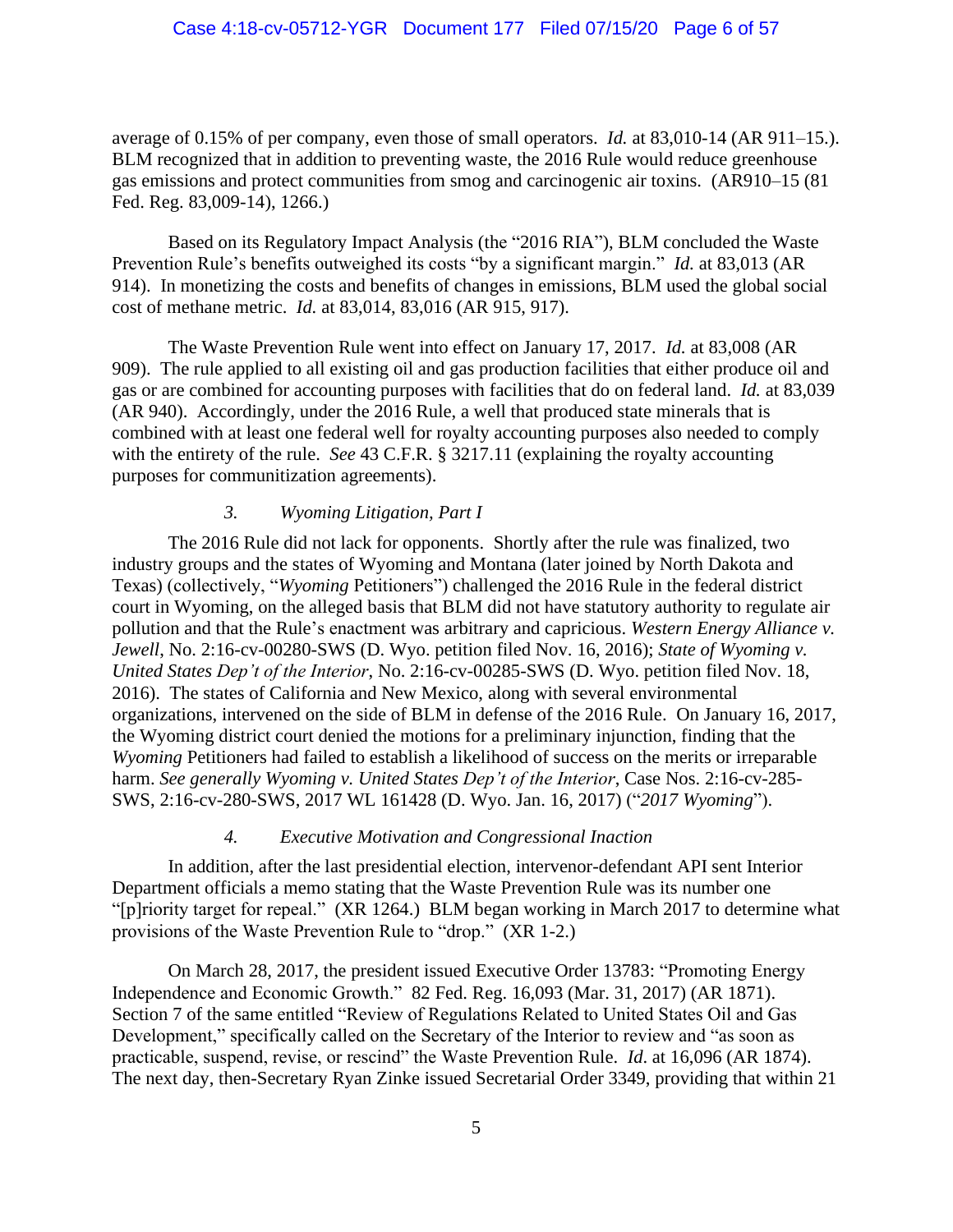days, BLM would review the rule and issue an internal report as to "whether the rule is fully consistent with the policy set forth in Section 1 of the March 28, 2017 E.O." (AR 1863-1867.)

Concurrently with the executive orders, various states and industry groups unsuccessfully lobbied Congress to repeal the Waste Prevention Rule using the Congressional Review Act, 5 U.S.C. § 801 *et seq*. On February 3, 2017, the House passed Joint Resolution 36 to disapprove of the Waste Prevention Rule. 163 Cong. Rec. H951-04, 2017 WL 465357 (Feb. 3, 2017). However, on May 10, 2017, a similar resolution failed in the Senate, leaving the 2016 Rule in effect. 163 Cong. Rec. S2853-01, 2017 WL 1945616 (May 10, 2017). The next week, through a cascade of emails, BLM staff were directed to generate a list of comments that opposed the Waste Prevention Rule because it was "overly burdensome," (AR 180289-94) and a timetable and options for rescinding or replacing the 2016 Rule (*e.g.*, XR 162-69, 176-78).

### *5. First Attempt to Rescind the Waste Prevention Rule -- California I*

On June 15, 2017, BLM published a notice in the Federal Register purporting to postpone certain compliance dates of the 2016 Rule subject to APA section 705, 5 U.S.C. § 705. Waste Prevention, Production Subject to Royalties, and Resource Conservation; Postponement of Certain Compliance Dates, 82 Fed. Reg. 27,430 (June 15, 2017) ("Postponement Notice"). State Plaintiffs challenged this action on July 5, 2017 in district court. *State of California v. United States Bureau of Land Management*, 277 F. Supp. 3d 1106 (N.D. Cal. 2017) ("*California I*"). On October 4, 2017, the Court ruled that Section 705 did not apply to an already-effective rule, that BLM had failed to comply with the APA's notice and comment procedures, and as a consequence, its action was arbitrary and capricious in violation of the APA. *Id*. at 1121, 1123. Thereupon, the Court vacated the Postponement Notice, and the 2016 Rule went back into effect. *Id*. at 1127.

## *6. Second Attempt to Rescind the Waste Prevention Rule -- California II*

On October 5, 2017, BLM published a notice in the Federal Register proposing to delay and suspend certain requirements of the 2016 Rule that were already in effect, or set to take effect in January 2018, until January 17, 2019. Waste Prevention, Production Subject to Royalties, and Resource Conservation; Delay and Suspension of Certain Requirement, 82 Fed. Reg. 46,458 (Oct. 5, 2017) (AR 685). The requirements BLM targeted for suspension include those covered by its prior Postponement Notice, as well as already-effective rules governing waste minimization plans, well drilling, well completion and related operations, and downhole well maintenance and liquids unloading. The public was permitted 30 days to submit comments, until Monday, November 6, 2017. *Id*. State Plaintiffs commented in opposition.

Thirty-two days later, on December 8, 2017, BLM issued a final rule suspending key requirements of the Waste Prevention Rule. Waste Prevention, Production Subject to Royalties, and Resource Conservation; Delay and Suspension of Certain Requirements, 82 Fed. Reg. 58,050 (Dec. 8, 2017) ("Suspension") (AR 661). To justify the Suspension, BLM stated in conclusory manner it had "concerns regarding the statutory authority, cost, complexity, feasibility, and other implications" of the 2016 Rule, and therefore sought to suspend "requirements that may be rescinded or significantly revised in the near future." *Id*.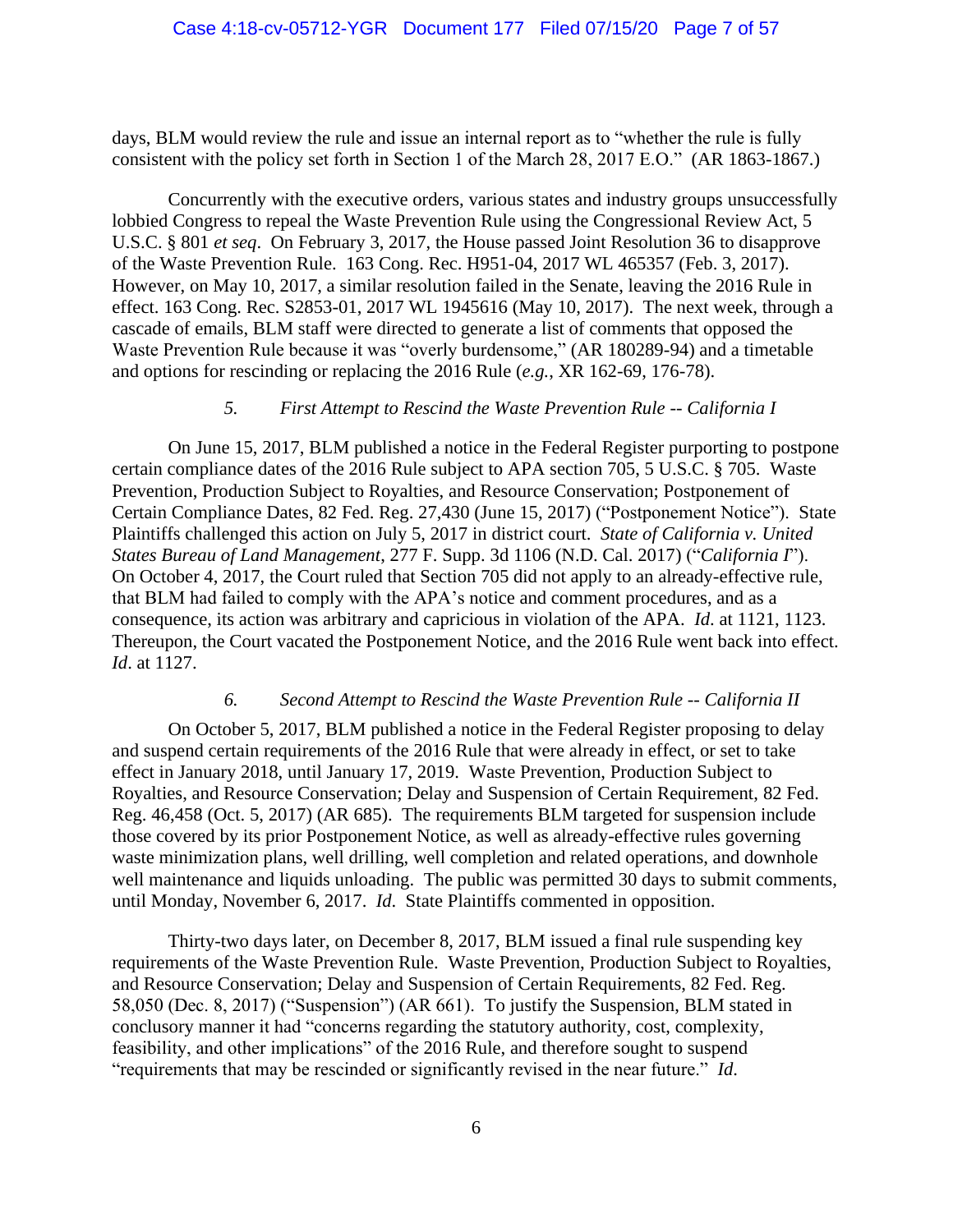State Plaintiffs challenged the Suspension. *State of California v. United States Bureau of Land Management*, 286 F. Supp. 3d 1054 (N.D. Cal. 2018) ("*California II*"). On a motion for preliminary injunction, the court enjoined the suspension, finding that BLM had failed to provide a reasoned analysis for the Suspension or factual support for the concerns. *Id.* at 1068. The court also found that Suspension was likely to result in "concrete harms that BLM's own data suggests are significant and imminent," such as significant emissions of methane, VOCs, and other hazardous pollutants. *Id*. at 1073-75.

### *7. Wyoming Litigation, Part II*

Opponents of the 2016 Rule then returned to the Wyoming district court to revive their dormant challenge. On April 4, 2018, following briefing on the *Wyoming* Petitioners' renewed motions for preliminary relief, the Wyoming district court issued an Order staying implementation of the Waste Prevention Rule's provisions with January 2018 compliance deadlines on the grounds that the Rescission's finalization was forthcoming, and "proceeding to address the merits of these cases will put BLM in the difficult situation of litigating and defending a rule that it is in the midst of reconsidering and of taking positions on issues that are currently subject to public comment." Stay Order, *Wyoming v. United States Dep't of the Interior*, Case No. 2:16-cv-00285-SWS, ECF No. 215 (D. Wyo. Apr. 4, 2018) (AR 23323- 23333). *See also Wyoming v. United States Dep't of the Interior*, 366 F.Supp.3d 1284, 1290-92 (D. Wyo. 2018). California, New Mexico and the various citizen groups in the *Wyoming* matter appealed the matter to the Tenth Circuit, which later vacated the stay order in light of the fact that the Rescission was already finalized by the time the appeal was heard, and dismissed the appeal as moot. *Wyoming v. United States Dep't of the Interior*, 768 F. App'x 790, 794-96 (10th  $Cir. 2019.<sup>4</sup>$ 

#### *8. The 2018 Rescission and New Definition of Waste Prevention*

As noted, on February 22, 2018, BLM published a proposed "Rescission or Revision of Certain Requirements" of the Waste Prevention Rule, 83 Fed. Reg. 7,924 (Feb. 11, 2018) ("Proposed Rescission") (AR 415), in which the agency proposed to repeal the majority of the provisions of the Waste Management Rule. *Id*. at 7,928 (AR 419). BLM offered three primary justifications: (1) the agency had reconsidered the balance of the 2016 Rule's burdens and benefits, (2) the 2016 Rule overlapped with other federal and state requirements, and (3) the 2016 Rule would have an undue impact on marginal or low-producing wells. *Id*. at 7,924 (AR 415).

The agency also requested comment on "whether the 2016 final rule is consistent with [BLM's] statutory authority," without elaborating on whether BLM had changed its longstanding position that the Rule was within its broad authority to regulate waste or providing a basis for its request and despite its unchallenged actions since at least 1980. (AR 418 (83 Fed. Reg. 7,927);

<sup>4</sup> In light of the ongoing litigation here, the *Wyoming* district court upon remand stayed the litigation pending the outcome of this Court's decision. *See* Order Granting Motions to Stay Proceedings, *Wyoming v. United States Dep't of the Interior*, Case No. 16-cv-285-SWS, ECF No. 261, at 14-15 (D. Wyo. Aug. 23, 2019).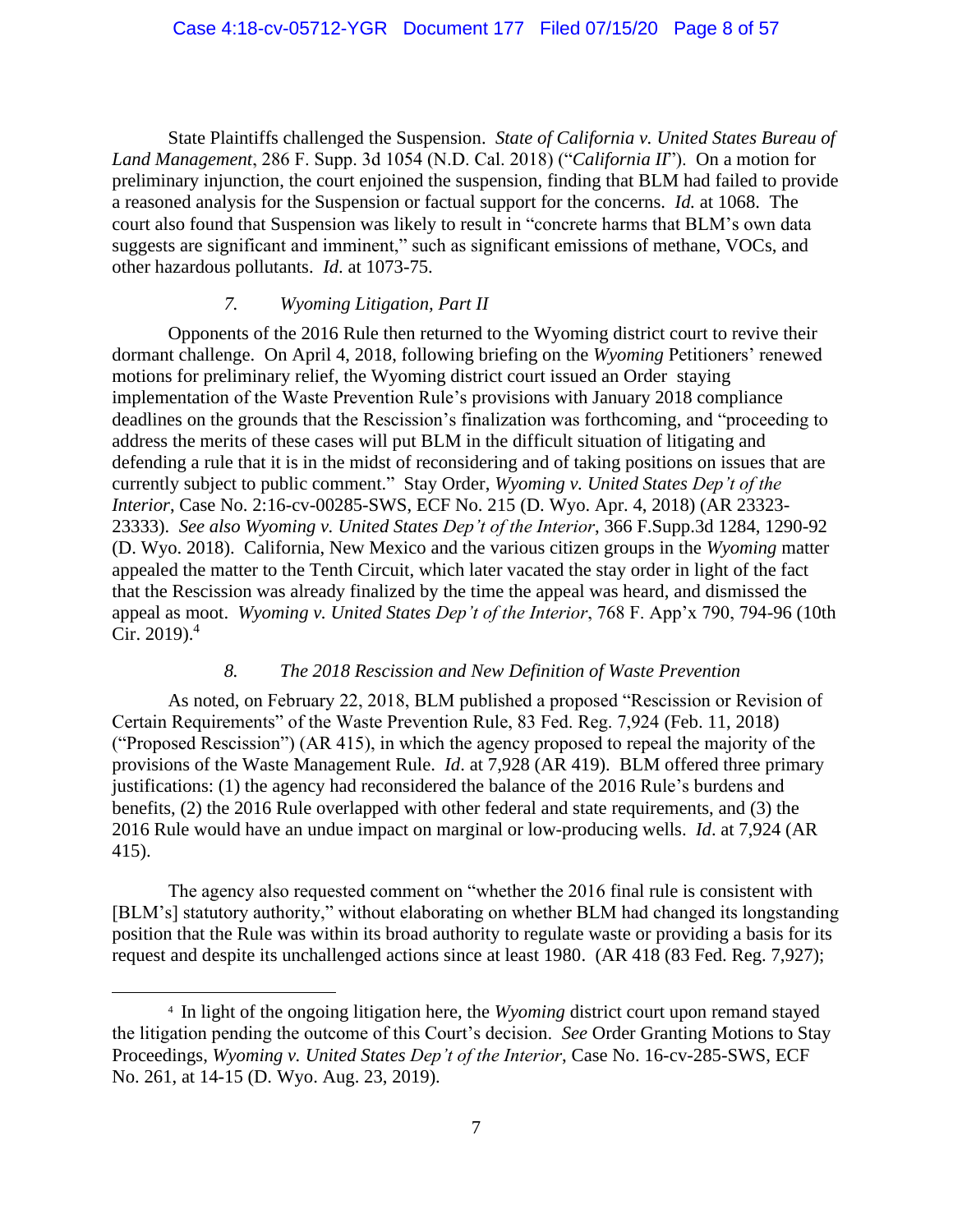*see also* AR 21397 (BLM arguing that "[b]ecause the Rule is aimed at waste prevention, it falls squarely within BLM's authority under the Mineral Leasing Act").) In contrast to the eight public hearings and listening sessions held in promulgating the Waste Prevention Rule, BLM held none with respect to the Proposed Rescission. (AR 911, 84043.) State Plaintiffs submitted comments on April 23, 2018, urging BLM to preserve the Waste Prevention Rule's requirements to prevent waste, protect public resources, boost royalty receipts for American taxpayers, and ensure the safe and responsible development of oil and gas resources. (*See, e.g.*, AR 84743- 84760, 104442-104461.)

On September 28, 2018, BLM issued a final rule entitled "Waste Prevention, Production Subject to Royalties, and Resource Conservation; Rescission or Revision of Certain Requirements." 83 Fed. Reg. 49,184 (AR 1). The Rescission eliminated key provisions of the Waste Prevention Rule, including: (1) waste minimization plans, (2) gas-capture percentages, (3) well drilling requirements, (4) well completion and related operations requirements, (5) pneumatic controller requirements, (6) pneumatic diaphragm pump requirements, (7) storage vessel requirements, and (8) leak detection and repair requirements. *Id*. at 49,190 (AR 7.) The Rescission also modified requirements related to gas capture, downhole well maintenance and liquids unloading, and measuring and reporting volumes of flared and vented gas—effectively reverting to regulatory requirements that preceded the 2016 Rule. *Id*. As BLM admits, the final rule "will remove almost all of the requirements in the 2016 [R]ule that [BLM] previously estimated would pose a compliance burden to operators and generate benefits of gas savings or reductions in methane emissions." *Id*. at 49,204 (AR 21).

The Rescission does not rescind the entirety of the 2016 Rule - some provisions from the 2016 Rule survive to which oil and gas operators objected. The Rescission prohibits venting of gas except in limited circumstances. (*See* AR 16 (83 Fed. Reg. 49,199) (explaining that "the [Rescission] retains most of the provisions in previous § 3179.6" that limited venting); AR 119287-289 (in comments on 2016 Rule, objecting to venting limitations).) Further, both the Rescission and 2016 Rule narrowed the "emergency" exception. (*See* AR 30 (excluding gas flared due to lack of pipeline capacity from definition of emergency in section  $3179.103(c)(2)$ ; AR 17 ("The provisions in final § 3179.103 are nearly identical to those in previous § 3179.105."); AR119340-341 (objecting to the narrow proposed emergency limitations in 2016 Rule).)

Core to the parties' dispute is BLM's new justifications for the Rescission which contradicted earlier findings. BLM reversed course and now claims that the Waste Prevention Rule "added regulatory burdens that unnecessarily encumber energy production, constrain economic growth, and prevent job creation"; that the 2016 Rule would have "imposed compliance costs well in excess of the value of the resource (natural gas) that would have been conserved," especially with regard to marginal wells; and that the 2016 Rule overlapped with EPA and state requirements for oil and gas operations. *Id*. at 49,184 (AR 1). Next, BLM argued for the first time that the 2016 Rule "exceeded BLM's statutory authority to regulate the prevention of 'waste.'" *Id.* at 49,185 (AR 2). Critically, BLM adopted a new regulatory definition of "waste of oil or gas" so that it would only apply "where compliance costs are not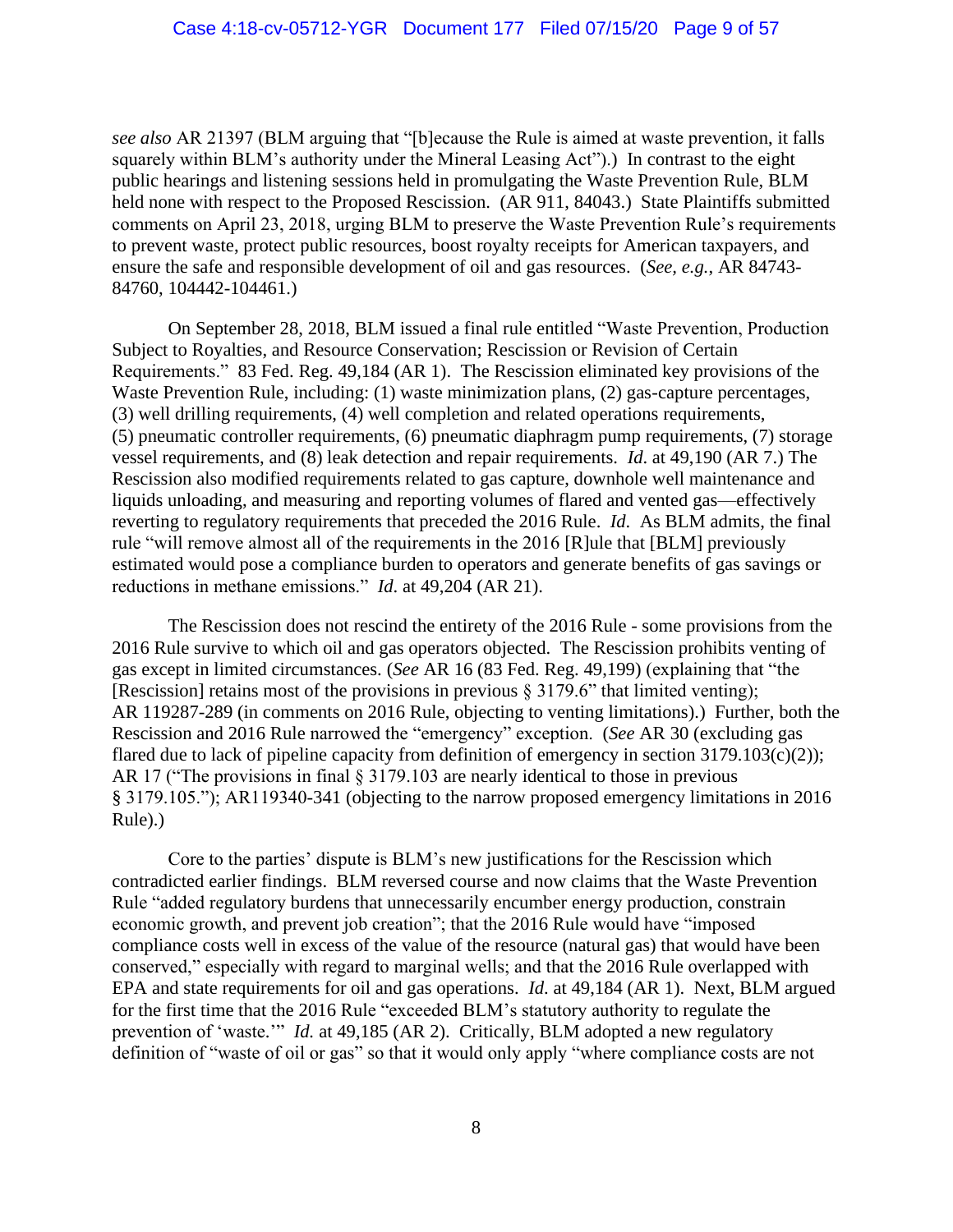greater than the monetary value of the resources they are expected to conserve." *Id*. at 49,185- 86, 49,197 (AR 2-3, 14).

BLM further expanded its reversals. In releasing the "Regulatory Impact Analysis for the Final Rule to Rescind or Revise Certain Requirements of the 2016 Waste Prevention Rule" (the "2018 RIA"), it noted that while drawing "heavily upon the analysis conducted in the RIA for the 2016 [R]ule," it reached the opposite conclusion in finding that the costs of the 2016 Rule's requirements outweigh its benefits for three primary reasons. (AR 36-37.) First, BLM relied upon a new "interim domestic social cost of methane" metric that excludes the "global" costs resulting from increased methane emissions. (AR 36, 74-78.) Next, BLM found that the administrative burdens of the Rule were twice as high as those calculated in 2016, and added a new discussion regarding the impacts of the Rule on marginal wells. (AR 73-74.)

Finally, BLM also issued a 26-page Final Environmental Assessment ("EA"), and a Finding of No Significant Impact ("FONSI"), concluding that the Rescission would have no significant impacts on the environment. (AR 297-323 (EA), 332-339 (FOSNI).) The following portions of the EA are noteworthy: First, while BLM admits that the Rescission would result in increased VOCs emissions (80,000 tons per year) and hazardous air pollutants (1,860 tons per year) and that "minority and low-income populations living near oil and gas operations would have benefitted from the reductions in emissions" under the 2016 Rule, it provides no consideration of this issue other than to state that "[t]hese air pollutants affect the health and welfare of humans, as well as the health of plant and wildlife species." (AR 316, 318.) Second, although BLM's estimates of increased methane emissions are similar to what it calculated in 2016 (175,000 tons per year), the agency concludes that "the actual effects of such emissions on global climate change cannot be reliably assessed and thus are sufficiently uncertain as to be not reasonably foreseeable." (AR 315.) Finally, based on the EA, BLM concluded that rescinding the Waste Prevention Rule's nationwide protections has no significant environmental impacts, and a more comprehensive environmental impact statement ("EIS") is not required. (AR 332– 39.) This despite a contradictory conclusion that the Rescission would result in an additional 299 billion cubic feet of publicly owned natural gas being released into the atmosphere in the next decade, erasing the gains it predicted would result from the Waste Prevention Rule. (AR 22, 91– 92.)

# **II. APPLICABLE LEGAL STANDARDS**

#### **A. ADMINISTRATIVE PROCEDURE ACT**

The Administrative Procedure Act, 5 U.S.C. § 551 *et seq.*, governs the procedural requirements for agency decision-making, including the rulemaking process. Prior to formulating, amending, or repealing a rule, agencies must engage in a notice-and-comment process. 5 U.S.C. §§ 551(5), 553. Notice must include "the legal authority under which the rule is proposed," and "either the terms or substance of the proposed rule or a description of the subjects and issues involved." *Id*. § 553(b). The public may then submit comments which the agency must consider before promulgating a final rule. *Id*. § 553(c). Specifically, "the agency shall give interested persons an opportunity to participate in the rule making through submission of written data, views, or arguments with or without opportunity for oral presentation." *Id*. To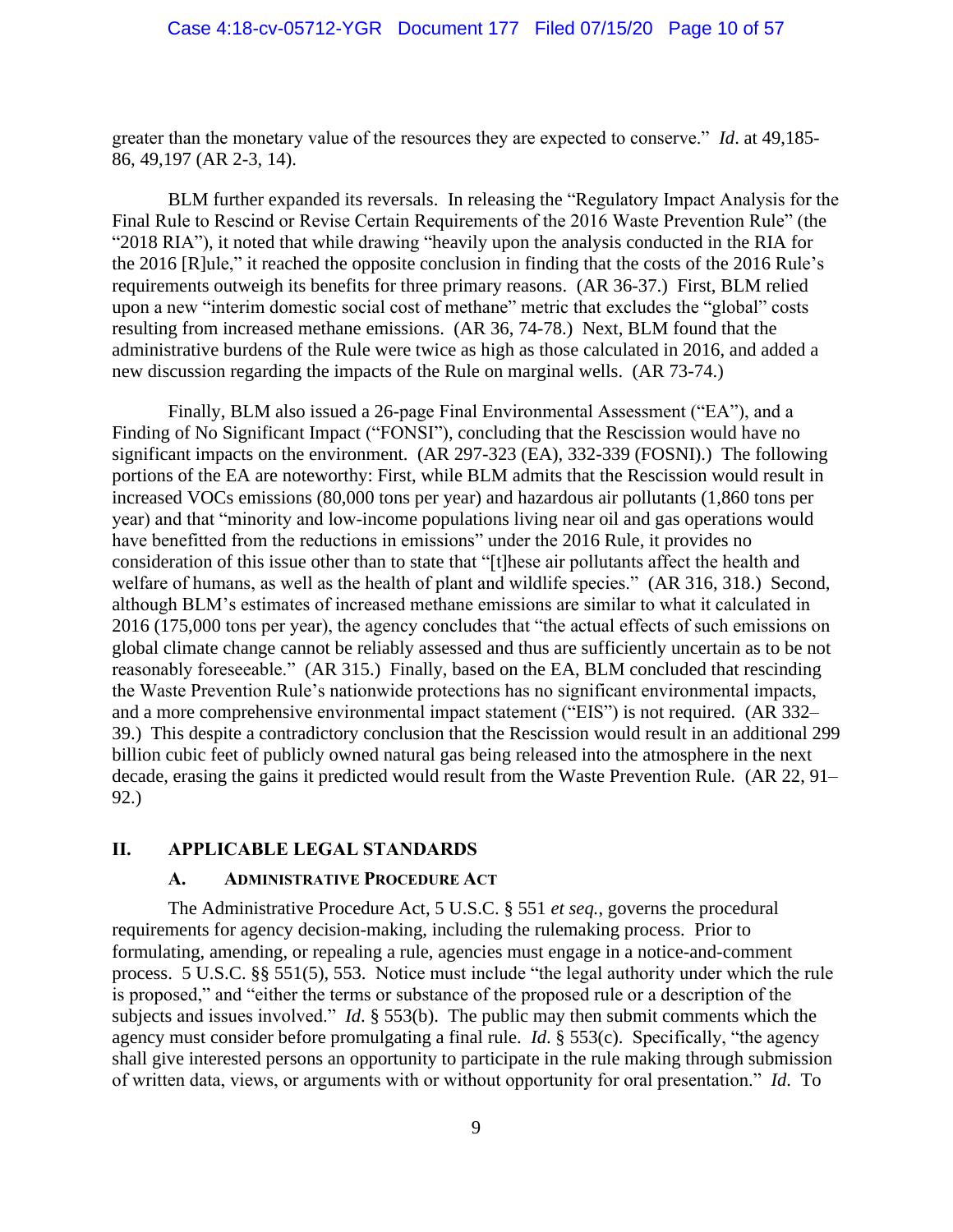satisfy the requirements of Section 553, notice of a proposed rule must "provide an accurate picture of the reasoning that has led the agency to the proposed rule," so as to allow an "opportunity for interested parties to participate in a meaningful way in the discussion and final formulation of rules." *Connecticut Light & Power Co. v. Nuclear Regulatory Comm'n*, 673 F.2d 525, 528-30 (D.C. Cir. 1982); *Safe Air for Everyone v. EPA*, 488 F.3d 1088, 1098 (9th Cir. 2007) (finding that the APA requires that interested parties have a "meaningful opportunity to comment on proposed regulations"). The above notice and comment requirements likewise apply when an agency seeks to amend or repeal a rule that has previously been promulgated. *See Am. Hosp. Ass'n v. Bowen*, 834 F.2d 1037, 1044 (D.C. Cir. 1987) ("Section 553 of the [APA] requires agencies to afford notice of a proposed rulemaking and an opportunity for public comment prior to a rule's promulgation, amendment, modification, or repeal.").

"The value of notice and comment prior to repeal of a final rule is that it ensures that an agency will not undo all that it accomplished through its rulemaking without giving all parties an opportunity to comment on the wisdom of repeal." *Consumer Energy Council of Am. v. Fed. Energy Regulatory Comm'n*, 673 F.2d 425, 446 (D.C. Cir. 1982). If an agency fails to comply with these procedures, a court "must" set aside the rule. *California v. Azar*, 911 F.3d 558, 575 (9th Cir. 2018).

Section 706 charges the "reviewing court" to decide "all relevant questions of law [and] interpret constitutional and statutory provisions[,]" and mandates that the court "(1) compel agency action unlawfully withheld or unreasonably delayed;" and "(2) hold unlawful and set aside agency actions, findings, and conclusions found to be -- (A) arbitrary, capricious, an abuse of discretion, or otherwise not in accordance with law." 5 U.S.C. § 706(1), (2)(A). However, the reviewing court does not make policy decisions nor instruct an agency to make a particular discretionary choice. *River Runners for Wilderness v. Martin*, 593 F.3d 1064, 1070 (9th Cir. 2010) ("The APA does not allow the court to overturn an agency decision because it disagrees with the decision or with the agency's conclusions about environmental impacts.").

Because the process by which an agency reaches a result must be "logical and rational," agency action must rest "on a consideration of the relevant factors." *Michigan v. E.P.A.*, 135 S. Ct. 2699, 2706 (2015). "An agency's decision is arbitrary and capricious if it fails to consider important aspects of the issue before it, if it supports its decisions with explanations contrary to the evidence, or if its decision is either inherently implausible or contrary to governing law." *Dreamcatcher Wild Horse & Burro Sanctuary v. United States Dep't of the Interior*, 751 F.3d 1054, 1061 (9th Cir. 2014) (citing *Lands Council v. Powell*, 395 F.3d 1019, 1026 (9th Cir. 2005)). Agency action may also be arbitrary and capricious where it has relied on factors which Congress did not intend the agency to consider. *National Ass'n of Home Builders v. Defenders of Wildlife*, 551 U.S. 644, 658 (2007). "This standard of review is 'highly deferential, presuming the agency action to be valid and affirming the agency action if a reasonable basis exists for its decision.'" *Nw. Ecosystem All. v. United States Fish & Wildlife Serv.*, 475 F.3d 1136, 1140 (9th Cir. 2007) (quoting *Indep. Acceptance Co. v. California*, 204 F.3d 1247, 1251 (9th Cir. 2000)).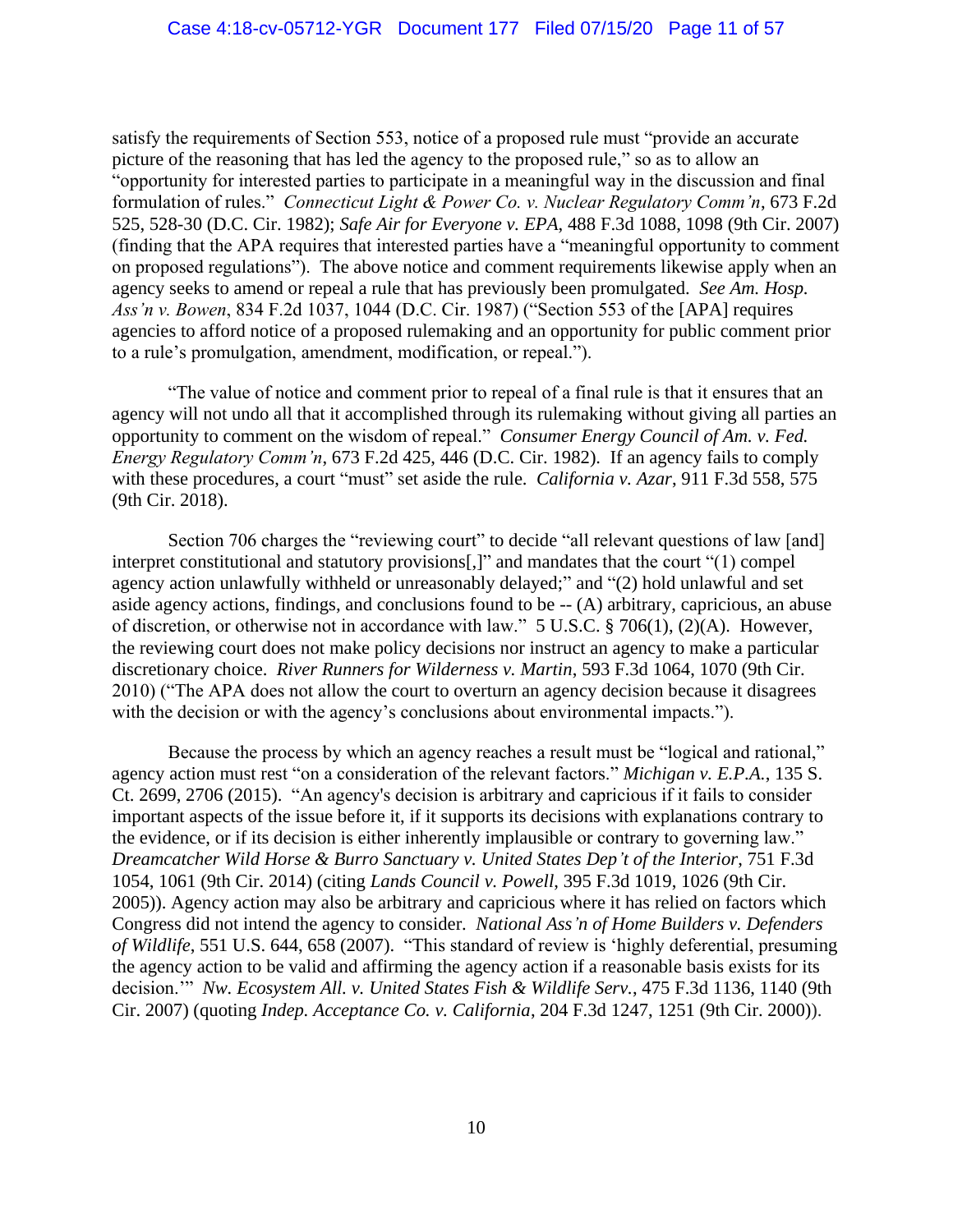#### **B. CHEVRON STANDARD**

In terms of analyzing an agency's interpretation of a statute, the two-step framework of *Chevron* controls. *Chevron U.S.A., Inc. v. Natural Resources Defense Council, Inc.*, 467 U.S. 837 (1984).

At *Chevron* step one, a Court must first determine "whether Congress has directly spoken to the precise question at issue. If the intent of Congress is clear, that is the end of the matter; for the court, as well as the agency, must give effect to the unambiguously expressed intent of Congress." *Id.* at 842-43. In conducting this analysis, a court "start[s] with the plain statutory text" – reading the words "in their context and with a view to their place in the overall statutory scheme" – and examines "the legislative history, the statutory structure, and other traditional aids of statutory interpretation in order to ascertain congressional intent." *Altera Corporation & Subsidiaries v. Commissioner of Internal Revenue*, 926 F.3d 1061, 1075 (9th Cir. 2019) (internal quotation marks and citations omitted). The "question in every case is, simply, whether the statutory text forecloses the agency's assertion of authority." *City of Arlington v. FCC*, 569 U.S. 290, 301 (2013). If the statute is "silent or ambiguous with respect to the specific issue," the court proceeds to step two to consider "whether the agency's answer is based on a permissible construction of the statute." *Id.* at 296 (quoting *Chevron*, 467 U.S. at 843).

At *Chevron* step two, "if the statute is silent or ambiguous with respect to the specific issue, the question for the court is whether the agency's answer is based on a permissible construction of the statute." *Chevron,* 467 U.S. at 843. "Regardless of how serious the problem an administrative agency seeks to address, . . . it may not exercise its authority 'in a manner that is inconsistent with the administrative structure that Congress enacted into law.'" *FDA v. Brown & Williamson Tobacco Corp*., 529 U.S. 120, 125 (2000) (quoting *ETSI Pipeline Project v. Missouri*, 484 U.S. 495, 517 (1988)). *See also Michigan*, 135 S. Ct. at 2708 ("*Chevron* allows agencies to choose among competing reasonable interpretations of a statute; it does not license interpretive gerrymanders under which an agency keeps parts of statutory context it likes while throwing away parts it does not.").

When conducting its review under *Chevron*, a statute "must be interpreted, if possible, to give each word some operative effect." *Walters v. Metro. Educ. Enters*., 519 U.S. 202, 209 (1997); *see also Chubb Custom Ins. Co. v. Space Sys./Loral, Inc.*, 710 F.3d 946, 965 (9th Cir. 2013) ("In interpreting statutes, we observe the cardinal principle of statutory construction that a statute ought, upon the whole, to be so construed that, if it can be prevented, no clause, sentence, or word shall be superfluous, void, or insignificant.") (internal quotations and citations omitted); *Tovar v. Sessions*, 882 F.3d 895, 901 (9th Cir. 2018) ("When interpreting the language of a statute we do not look at individual subsections in isolation. Instead, 'when deciding whether the language is plain, we must read the words in their context and with a view to their place in the overall statutory scheme. Our duty, after all, is to construe statutes, not isolated provisions.'" (quoting *King v. Burwell*, 135 S. Ct. 2480, 2489 (2015))). "Where . . . [an examination of the ordinary meaning and structure of the law] yields a clear answer, judges must stop. Even those of us who sometimes consult legislative history will never allow it to be used to muddy the meaning of clear statutory language." *Food Mktg. Inst. v. Argus Leader Media*, 139 S. Ct. 2356, 2364 (2019) (internal quotations and citations omitted).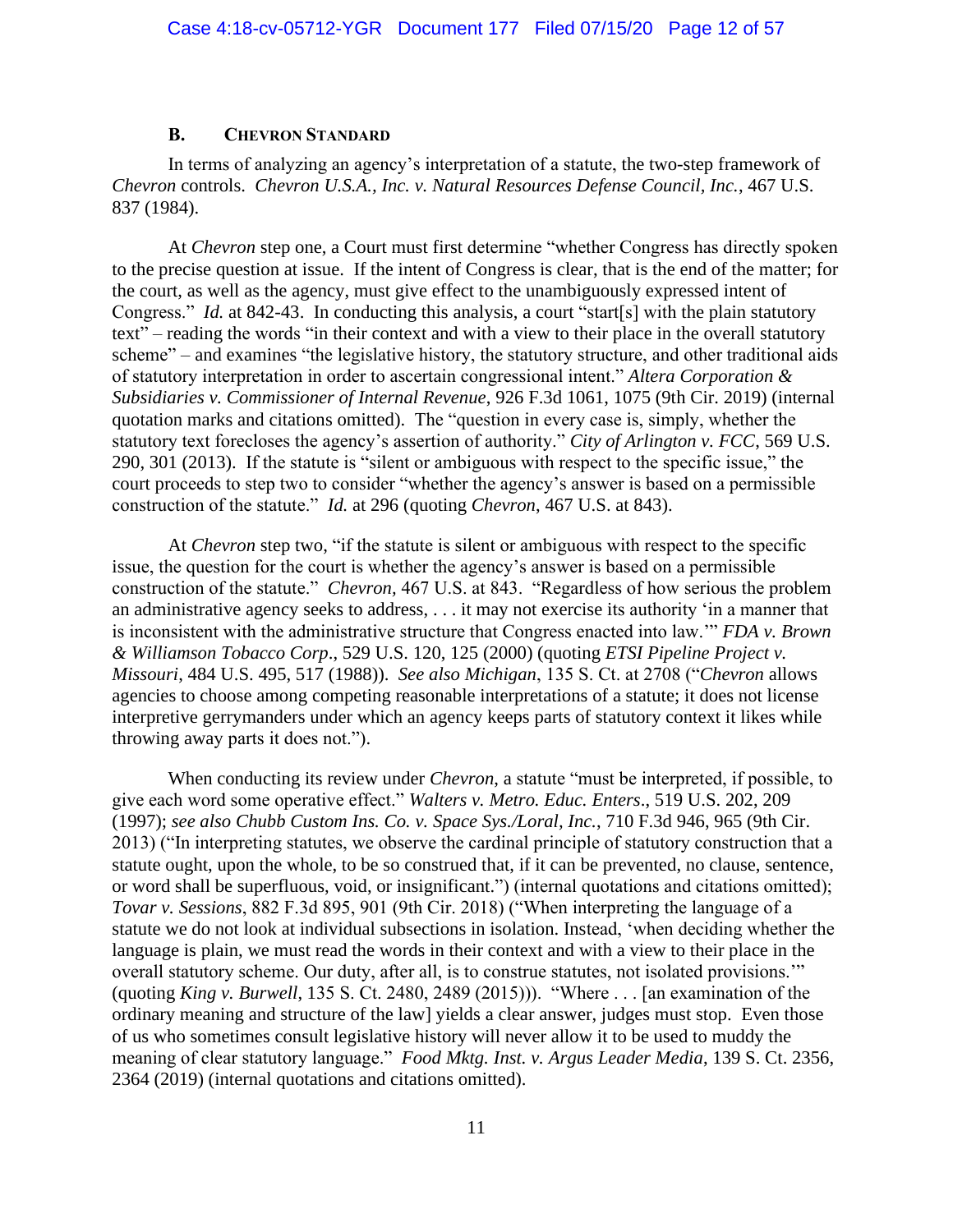"*Chevron* . . . analyzes the reasonableness of an agency's interpretation [of a statute], while 'arbitrary and capricious' review under the APA focuses on the reasonableness of an agency's decision-making *processes.*" *CHW W. Bay v. Thompson*, 246 F.3d 1218, 1223 (9th Cir. 2001) (emphasis in original) (citation omitted). Any permissible interpretation is still subject to the arbitrary and capricious review of the APA. *See California v. Azar*, 385 F. Supp. 3d 960, 1002 (N.D. Cal. 2019) (holding that a "permissible" interpretation under *Chevron* does not insulate an agency from arbitrary and capricious review and the requirement to provide a "reasoned analysis").

## **III. INTERPRETATION OF THE MINERAL LEASING ACT**

#### **A. THE MEANING OF "WASTE" IN THE WASTE PREVENTION MANDATE**

Fundamental to the issues before the Court is whether BLM misinterpreted the MLA by establishing a definition of the term "waste" in the Rescission which it then used to justify successive reversals. Accordingly, the Court first analyzes the interpretation of "waste" under *Chevron* steps one and two, before analyzing it under the APA's arbitrary and capricious rubric.

### *1. Chevron Step One*

As outlined above, the Court at *Chevron* step one must determine whether Congress has "directly spoken to the precise question at issue." *City of Arlington*, 569 U.S. at 296 (quoting *Chevron*, 467 U.S. at 842-43). Here, the Court concludes that Congress has not directly spoken to the issue of whether "waste" has a specific endowed meaning as used in the MLA.

A review of the plain language of the statute confirms that it is silent as to the exact meaning of its waste prevention mandate. The MLA only indicates that oil and gas lessees shall observe "such rules . . . for the prevention of undue waste . . ." and that they shall "use all reasonable precautions to prevent waste of oil or gas developed in the land[.]" 30 U.S.C. § 225. By its silence, Congress created a measure of ambiguity. As discussed below, the language of the statute instructs on the nature of "waste," but a precise definition is lacking.<sup>5</sup>

Where a statute is ambiguous as to the meaning of a term, step one is satisfied. *See Exxon Corp. v. Lujan*, 970 F.2d 757, 760-62 (10th Cir. 1992) (holding term "natural gas" in MLA ambiguous where term has a variety of dictionary definitions and definition "within the industry" and legislative history is not definitive); *N. Cal. River Watch v. Wilcox*, 633 F.3d 766, 773-77 (9th Cir. 2011) (holding "areas under Federal jurisdiction" in Endangered Species Act

<sup>&</sup>lt;sup>5</sup> This finding is consistent with that of the Wyoming district court's opinion providing that BLM had authority to regulate the meaning of waste and define waste under step one. *See 2017 Wyoming*, 2017 WL 161428 at \*6 ("The question here, then, is not whether the MLA and FOGRMA specifically grant BLM the authority to regulate venting, flaring and equipment leaks, but rather whether they unambiguously grant BLM authority to regulate the development of federal and Indian oil and gas resources *for the prevention of waste*. The answer to that question, largely undisputed by Petitioners, is 'yes.'").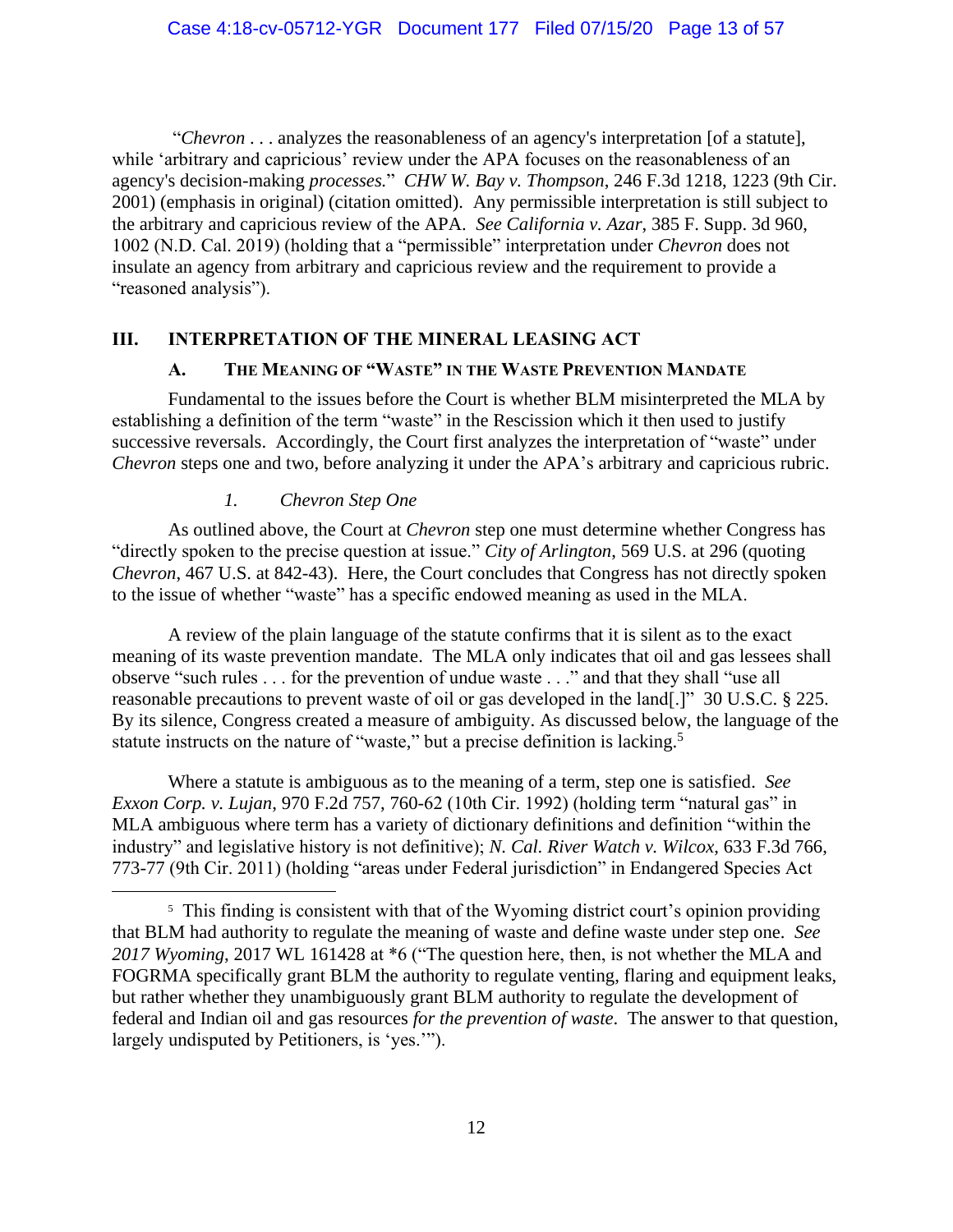was ambiguous as to whether it included waters, as opposed to just lands, owned by the United States, and that *Chevron* step one was therefore satisfied); *see also Nat. Res. Def. Council v. EPA*, 526 F.3d 591, 603-05 (9th Cir. 2008) (holding, in the context of the Clean Water Act, that "waste product" in reference to oil and gas related activities is an ambiguous term).

The legislative history supports a finding of ambiguity. References show, on the one hand, a concern for conservation and conduct in the public interests. *See* H.R. Rep. No. 65-206, 65th Cong. (1917), at 2 (AR 21724) (finding that under existing laws, "little effort was made to protect the public interest or the rights of the public"); H.R. Rep. No. 65-563, 65th Cong. (1918), at 23 (AR 21756) ("The purpose of this bill is to open up all of these deposits for use, on such terms and conditions as will prevent their waste, secure proper methods of operation, encourage exploration and development, and protect the public"); *see also Boesche v. Udall*, 373 U.S. 472, 481 (1963) ("Conservation through control was the dominant theme of the debates" in legislative history of Mineral Leasing Act); 81 Fed. Reg. 83,038-39 (AR 939-40) (BLM finding in 2016 "no statutory or jurisprudential basis" requiring the agency to "conduct an inquiry into a lessee's economic circumstances before determining a loss of oil or gas to be 'avoidable'" or to regulate waste).

On the other hand, other references show an objective of promoting the mining of mineral and gas from public lands. *See* S. 2775, 66th Cong., 1st session (1919) ("An Act to promote the mining of coal, phosphate, oil, gas and sodium on the public domain."); *see also Hrg. Before S. Subcomm. Of the Comm. on Public Lands on S. 4898, A Bill to Encourage the Mining of Coal, Oil, Gas, Etc. on the Public Domain*, at 26 (May 25, 1914) ("[I]f there is more wealth being used in the production of new wealth than the new wealth amounts to, it represents a loss to society and not a gain, and it does not make any difference what is the magnitude of the wealth production in that case; it is an absolute loss if there is not something left above the cost of production, of the labor and capital required to produce that wealth . . . .").

The language of the statute is broad. References therein, as supported by the legislative history, indicate that the purposes were myriad. None of the language, though, reveals precision with respect to the meaning of "waste". Thus, the Court concludes that – at *Chevron* step one – the statute is both silent and ambiguous as to the meaning of "waste" as used in the MLA. <sup>6</sup>

### *2. Chevron Step Two*

Under step two, the question is whether the agency's interpretation is reasonable and a permissible construction of the statute. Here, BLM defines waste to mean:

<sup>6</sup> The parties' tunneled arguments do not prove otherwise. For instance, defendants claim statutes enacted prior to the MLA encouraged monopolistic, fraudulent, and speculative behavior among land owners, and that the MLA was intended to rectify this situation by "secur[ing] bona fide prospecting," "protect[ing] the prospector," and "reward[ing] the prospector who does the drilling." *Exploration for & Disposition of Coal, Oil, Gas, etc.*, H. Rep. No. 64-17, at 6 (Jan. 4, 1916). Meanwhile, plaintiffs focus on the broad public purpose language of the statute itself. These arguments merely reinforce the Court's finding.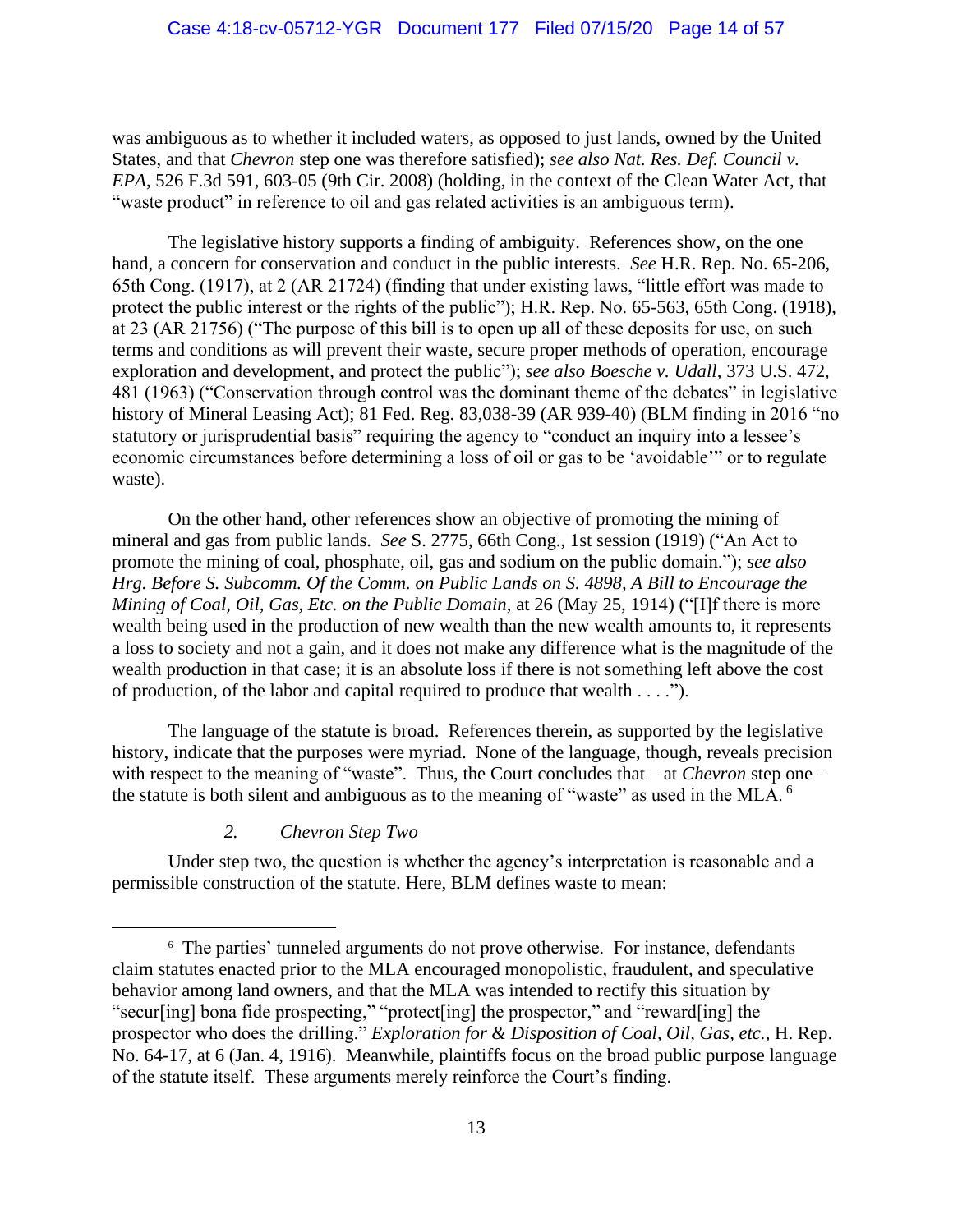any act or failure to act by the operator . . . for proper development and production, *where compliance costs are not greater than the monetary value of the resources they are expected to conserve*, and which results in: (1) A reduction in the quantity or quality of oil and gas ultimately producible from a reservoir under prudent and proper operations; or (2) Avoidable surface loss of oil or gas.

(AR 14 (83 Fed. Reg. 49,197), economic limitation italicized.) At issue here is the newly added "**economic limitation**: Waste does not occur where the cost of conserving the oil or gas exceeds the monetary value of that oil or gas." (*Id.*, characterization emphasized.)

While generally upheld, courts have nonetheless struck down an agency's interpretation where the interpretation would prevent consideration of a relevant factor, or where its interpretation conflicts with the language, structure, subject matter, context, and history of the statute. *Davis v. EPA*, 348 F.3d 772, 783–84 (9th Cir. 2003) (rejecting agency interpretation at *Chevron* step 2 where it would "prevent<sup>[]</sup> consideration of a factor that Congress stated was relevant" and interfere with a goal of the statute); *Akhtar v. Burzynski*, 384 F.3d 1193, 1199– 1202 (9th Cir. 2004) (invaliding an agency interpretation at *Chevron* step two after considering the statute's "language, structure, subject matter, context, and history").

As an initial matter, the Court first addresses whether BLM's interpretation is accorded any deference. It is undisputed by the parties and reflected in the record that the Rescission was developed by BLM in consultation, and after debate, with the Office of Information and Regulatory Affairs ("OIRA").<sup>7</sup> Plaintiffs aver that because OIRA initiated and effectively directed BLM in the rulemaking process, BLM is not afforded agency deference under *Chevron*.

Plaintiffs do not persuade. Even assuming that the definition of waste included in the Rescission was initially drafted by OIRA as part of the consultation process mandated by Executive Order 12866, 58 Fed. Reg. 51,735 § 2(b) (Sept. 30, 1993), and that OIRA pressured and directed BLM in the rulemaking process, plaintiffs do not dispute that the Rescission was ultimately adopted by BLM and included in BLM's rulemaking process. In an analogous situation, the D.C. Circuit in *Paralyzed Veterans of Am. v. D.C. Arena L.P.* held that a Department of Justice regulation that adopted proposed guidelines drafted by another agency was

<sup>7</sup> (*See, e.g.*, AR 173940 ("OIRA has requested two significant changes that require policy direction from leadership."); AR 164724 ("OMB/OIRA examiner pushed for its inclusion, but the team is concerned that it would allow operators to broadly claim no losses are waste"); AR 172946 ("Statements Regarding Statutory Authority: OIRA recommended that the BLM explicitly state that it lacked the authority to issue the 2016 final rule. BLM disagrees but provided alternate preamble language as compromise. . . . Economic Definition of Waste to Regulatory Text: OIRA provided subject language. BLM accepted and added preamble discussion"); AR 173733 ("There are 3 primary issues that have been brought up during the OMB/OIRA review . . . . The third issue is whether we need/want an explicit definition of waste."); AR 173828 (addition of definition to proposed rule); AR 173733 ("The second issue is in relation to whether and how we speak to our authority surrounding the rule itself. Seems DOI/DOJ are on one side and OMB/OIRA are on another.").)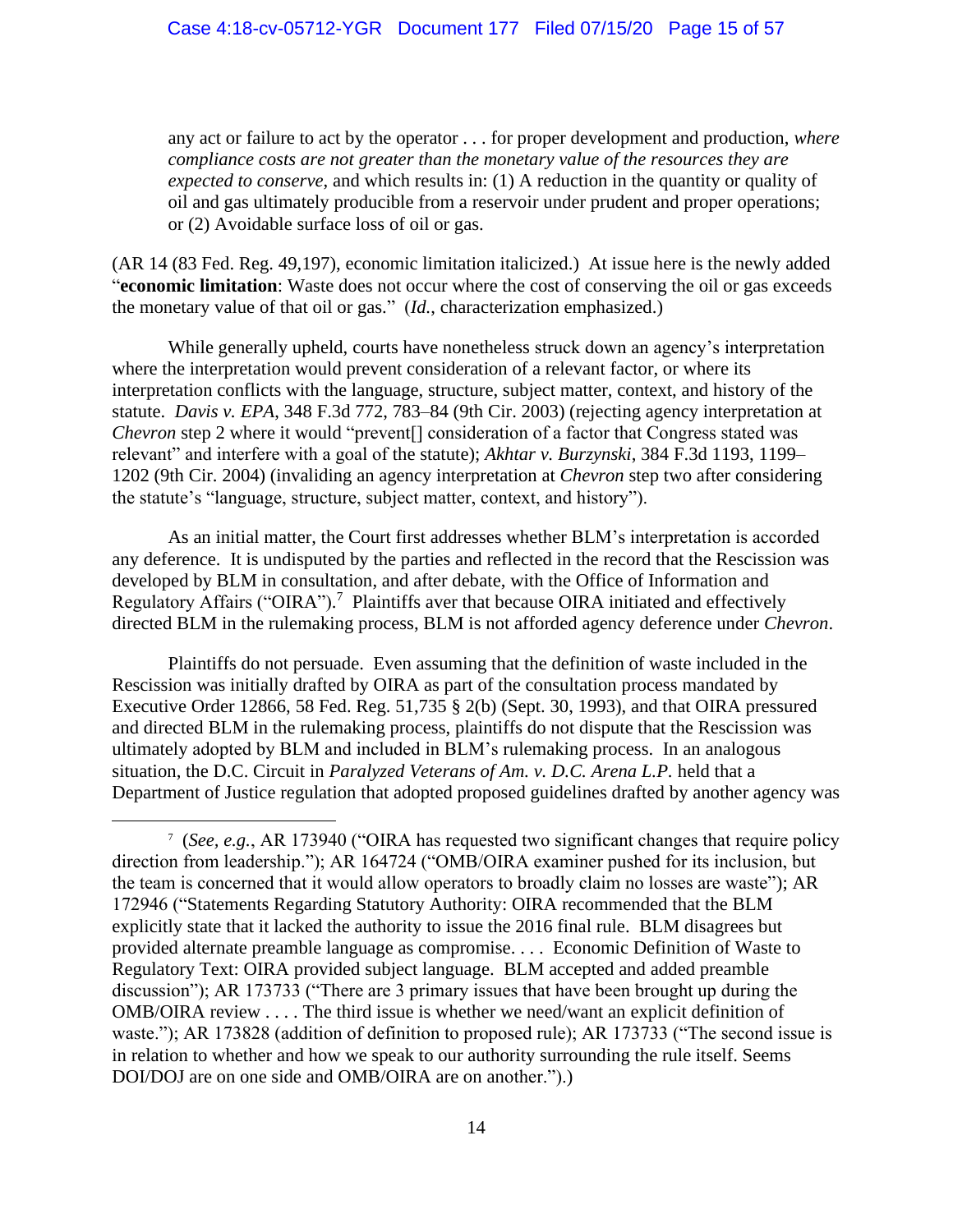nevertheless owed *Chevron* deference because "the doctrine of deference is based primarily on the agency's statutory role as the sponsor of the regulation, not necessarily on its" role in drafting the text. 117 F.3d 579, 585 (D.C. Cir. 1997), *abrogated on other grounds by Perez v. Mortg. Bankers Ass'n*, 135 S. Ct. 1199 (2015). Just as in *Paralyzed Veterans*, here, "[o]nce [OIRA's] language was put out by [BLM] as its own regulation, it became, as the statute contemplates, the [BLM's] and only the [BLM's] responsibility." *Id.*; *see also Bortone v. United States*, 110 Fed. Cl. 668, 676 (2013) ("[C]ourts will give deference to an agency's interpretation of regulations drafted by another agency where, as here, the interpreting agency adopts and administers the subject regulations."). The Court finds that BLM is afforded some deference in its interpretation under the MLA.

Having concluded that BLM is afforded some deference in in its interpretation, the Court turns to consideration of the relevant factors under *Chevron* step two, namely the "language, structure, subject matter, context, and history." While BLM is accorded some deference to its interpretation, the Court finds, as discussed below, that BLM's definition of "waste" fails to satisfy *Chevron* step two.

First, while the Court concluded that the plain language and structure of the MLA failed to supply an unambiguous meaning as to "waste," they nonetheless provide explicit direction with respect to its ultimate meaning. Under the MLA and other related statutes, BLM has a duty to "prevent<sup>[]</sup> undue waste" and "protect<sup>[]</sup> . . . the interests of the United States . . . and . . . safeguard $[]$ ... the public welfare." 30 U.S.C. § 187. Under the analogous Federal Land Policy and Management Act ("FLPMA"), BLM must "protect . . . air and atmospheric" resources and "prevent unnecessary or undue degradation of the [public] lands." 43 U.S.C. §§ 1701(a)(8), 1732(b). Further, the MLA requires that private operators exploiting public minerals "use *all* reasonable precautions to prevent waste." 30 U.S.C. § 225 (emphasis supplied). The word "all" means "as much as possible"<sup>8</sup> or, here, "as much as is reasonably possible." *See Halliburton*, *Inc. v. Admin. Review Bd.*, 771 F.3d 254, 266 (5th Cir. 2014) (statutory term "all relief necessary" authorized broad remedies because "we think Congress meant what it said[:] All means all" (quotation and citations omitted)).

The words of the statute require that it be read broadly. More specifically, the statute mandates that BLM act comprehensively to prevent the waste of public resources. Indeed, and significant here, BLM's slate was not blank. Under the NTL-4A, BLM had regulated venting and flaring since 1980. In the 2016 Rule, BLM updated those regulations. Therein, BLM interpreted the Waste Prevention Rule in a manner not limited solely to operator economics, but in harmony with the other referenced statutes such as the FOGRMA and the FLPMA. So, for example, the FLPMA "mandates that the Secretary, '[i]n managing the public lands . . . shall, by regulation or otherwise, take any action necessary to prevent unnecessary or undue degradation of the lands.'" (AR 921 (81 Fed. Reg. 83,020), quoting 43 U.S.C. §1732(b).) The FLPMA further declares that "BLM should balance the need for domestic sources of minerals against the need to 'protect the quality of scientific, scenic, historical, ecological, environmental, air and

<sup>8</sup> *All,* MERRIAM-WEBSTER DICTIONARY, *available at* https://www.merriamwebster.com/dictionary/all (last visited July 13, 2020).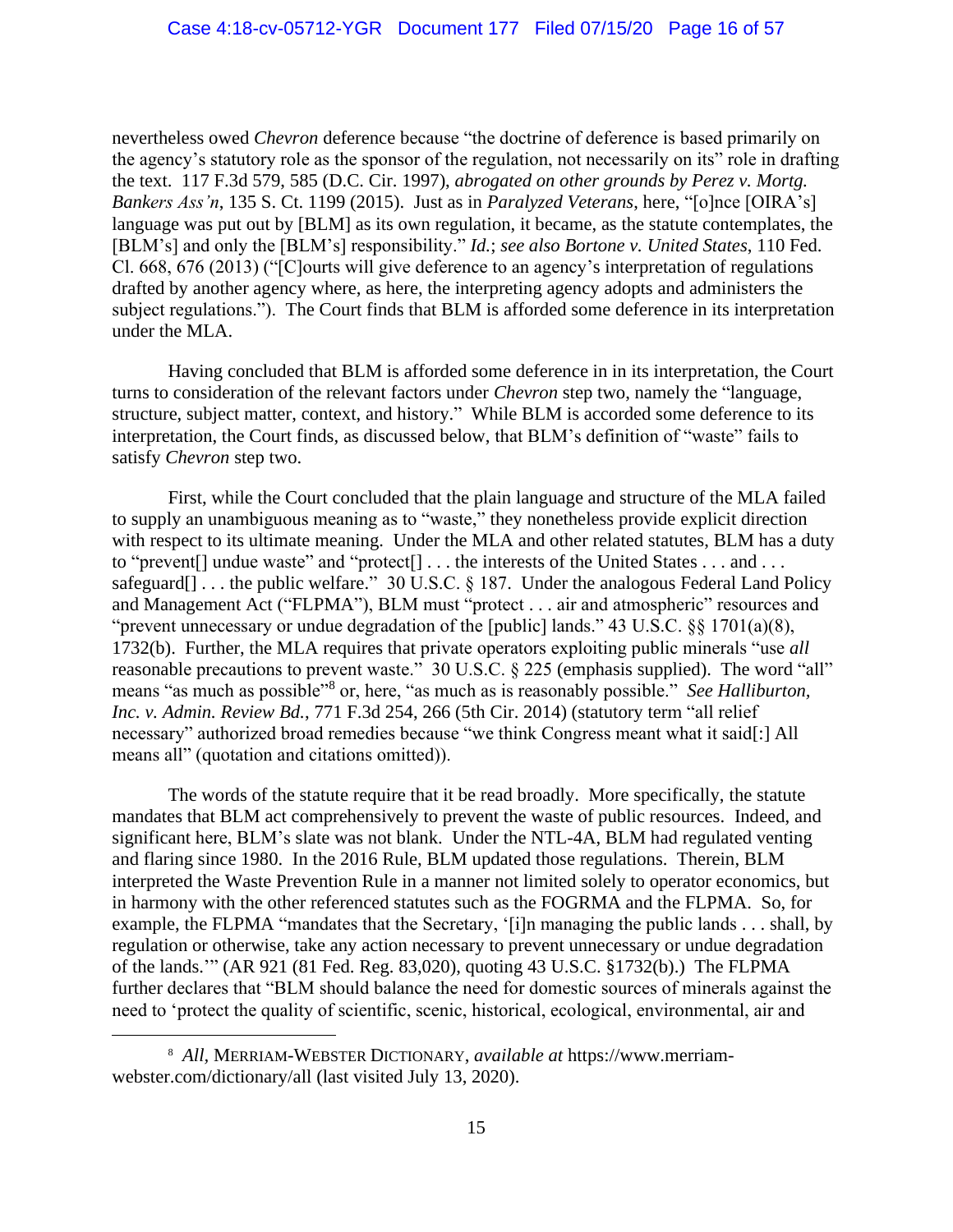atmospheric, water resources, and archeological values; . . . [and] provide for outdoor recreation and human occupancy and use.'" (*Id.*, quoting 43 U.S.C. §1701(a)(8).) Thus, in 2016, BLM recognized that "Congress has directed the Secretary to 'aggressively carry out [her] trust responsibility in the administration of Indian oil and gas.'" (*Id.*, quoting 30 U.S.C. § 1701(a)(4).) Consequently, BLM found that "[the] FOGRMA provides . . . an independent statutory authorization to impose royalties on oil or gas lost as a result of an operator's negligence or failure to comply with any rule or regulation issued under the mineral leasing laws, without further economic analysis." (AR 939 (Fed. Reg. 83,038), citing 30 U.S.C. § 1756.) The statutory language demonstrates on its face that any consideration of waste management limited to the *economics* of individual well-operators would ignore express statutory mandates concerning BLM's public welfare obligations.

Second, the legislative history corroborates a broad statutory approach, contradicting BLM's attempt to limit the definition of waste to one related solely to the economics of the operators. As discussed in *Chevron* step one, the legislative history here confirms that the MLA's enactment was in pursuit of several competing objectives. Certainly, the MLA was, in part, concerned with encouraging the development of federal lands for gas, oil, and minerals. *See California Co. v. Udall*, 296 F.2d 384, 388 (D.C. Cir. 1961) ("The public does not benefit from resources that remain undeveloped, and the Secretary must administer the Act so as to provide some incentive for development."). However, the MLA was enacted with the additional purpose of protecting federal resources in order to promote efficient extraction and development of federal lands. *See also Boesche*, 373 U.S. at 481. In essence, the MLA established the government's *regulation* of the development of natural resources on public lands. *See* H.R. Rep. No. 65-1138, at 19 (1919) (AR 21815) (concern was to "reserve to the Government the right to supervise, control, and regulate" the development of public natural resources and "prevent monopoly and waste and other lax methods that have grown up in the administration of our public-land laws"); *see also* H.R. Rep. No. 65-206, at 6 (1917) (AR 21728) ("Careful provisions relative to continued development to prevent waste and speculation are inserted in the bill that will . . . practice conservation of this resource that is so universally used and in which we all feel a keen interest in the prevention of its waste in any form."). Notably, never does the legislative history nor the authority cited by defendants support the inclusion of an operators' economics into the MLA's meaning of "waste."

Defendants aver that an economic limitation is required because operators would otherwise be required to prevent *all* waste, and that the reasonable diligence requirement of the prudent operator standard are incorporated into the waste prevention requirements through the MLA's section 187. This section provides in its entirety:

> *Each lease shall contain provisions for the purpose of insuring the exercise of reasonable diligence, skill, and care in the operation of said property*; a provision that such rules for the safety and welfare of the miners *and for the prevention of undue waste* as may be prescribed by said Secretary shall be observed, including a restriction of the workday to not exceeding eight hours in any one day for underground workers except in cases of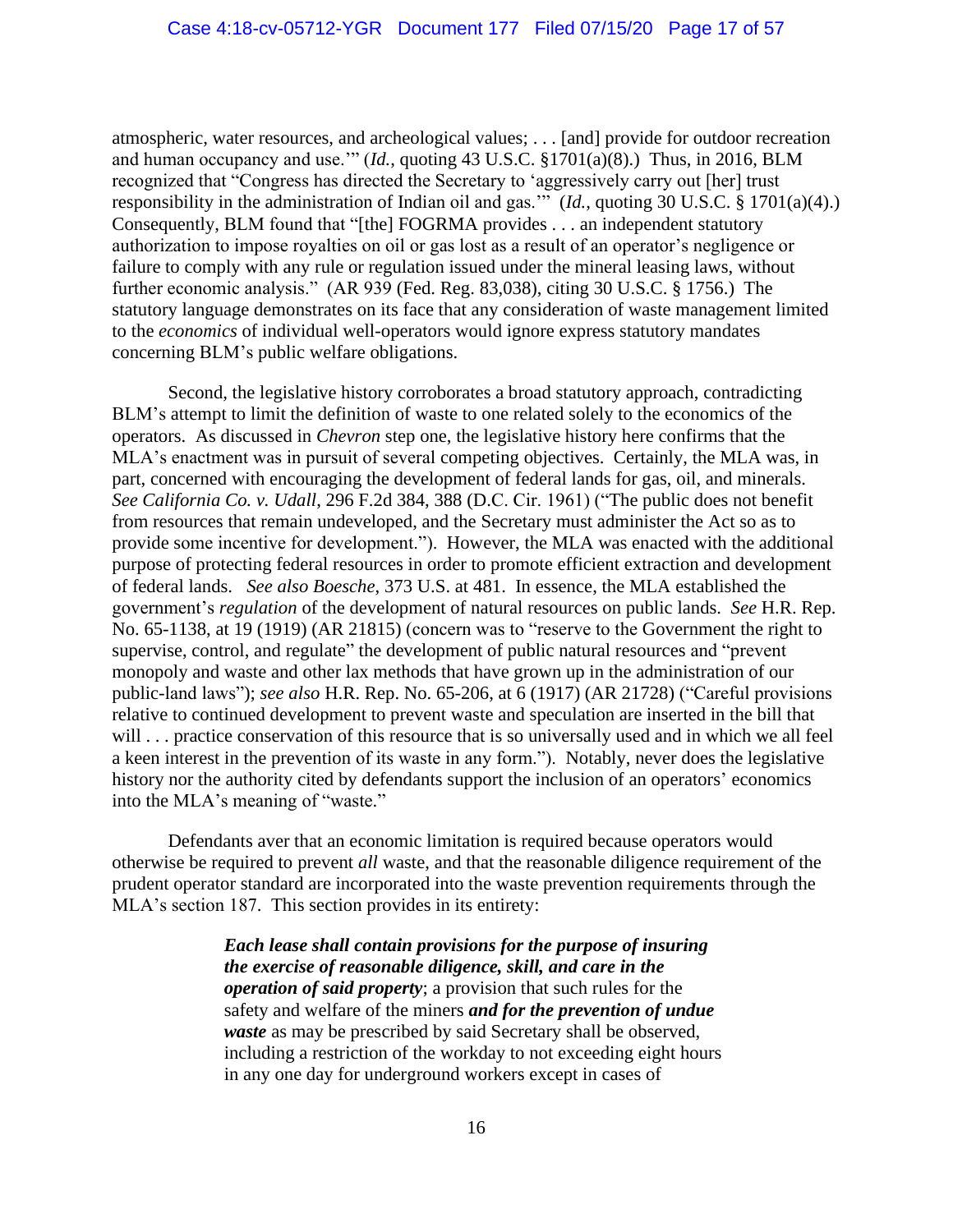emergency; provisions prohibiting the employment of any child under the age of sixteen in any mine below the surface; provisions securing the workmen complete freedom of purchase; provision requiring the payment of wages at least twice a month in lawful money of the United States, and providing proper rules and regulations to insure the fair and just weighing or measurement of the coal mined by each miner, and such other provisions as [the Secretary] may deem necessary to insure the sale of the production of such leased lands to the United States and to the public at reasonable prices, for the protection of the interests of the United States, for the prevention of monopoly, and for the safeguarding of the public welfare.

30 U.S.C. § 187 (emphasis supplied). Defendants argue that the first italicized clause is an umbrella provision that applies to later clauses. In so doing, defendants reason that the "reasonable diligence" requirement in the first clause is incorporated into the "undue waste" requirements of the second.

The Court disagrees. As in analogous provisions of the FLPMA, BLM has "a great deal of discretion in deciding how to achieve" the MLA's goals. *See Gardner v. United States Bureau of Land Mgmt.*, 638 F.3d 1217, 1222 (9th Cir. 2011) (quoting *Norton v. S. Utah Wilderness All.*, 542 U.S. 55, 66 (2004)). However, here, BLM's exercise of its discretion is grounded in a faulty interpretation of the terms "reasonable" and "undue" as used in the statute. Congress used a semi-colon between the two clauses, which signals independent, albeit related, clauses. Had Congress instead used a colon, defendants' argument might have had some merit. It did not. Thus, the requirements are separate and distinct: *operators* must use "reasonable diligence, skill, and care" and *BLM* must employ rules to "prevent[] undue waste." Nothing in the structure of the statute suggests that the extensive mandated lease provisions are merely "examples" of how BLM might regard "reasonable diligence, skill, and care." *See* 30 U.S.C. § 187. Likewise, nothing in the legislative history supports conflating the two clauses. *See* H.R. Rep. No. 65-563, 65th Cong. (1918), at 26 (AR 21759) ("This section also contains provisions to prevent waste *and* to insure the exercise of reasonable diligence, skill, and care in operating the property. These and similar provisions have the ultimate object of securing to the consumer the various products at a reasonable price and the preventing of same from passing into monopolistic control." (emphasis supplied)).

Third, BLM's interpretation would create conflict with other federal statutes. Such an interpretation would stand in sharp contrast to the Waste Prevention Rule, which harmonized similar statutes administered by BLM. *See Section I.B.2, supra.* Thus, the Court concludes these factors weigh against BLM's interpretation under *Chevron* step two.

Defendants' remaining arguments similarly fail to persuade. Defendants suggest BLM's interpretation merely returns to the longstanding concepts of "waste" and "avoidable loss" as metrics in the economics of preventing loss. *See Rife Oil Properties*, 131 IBLA 357, 374 (1994) ("To the extent that BLM read NTL-4A as barring the venting of gas from a producing oil well without regard to whether it was avoidably lost, i.e., whether it was economic to market the gas,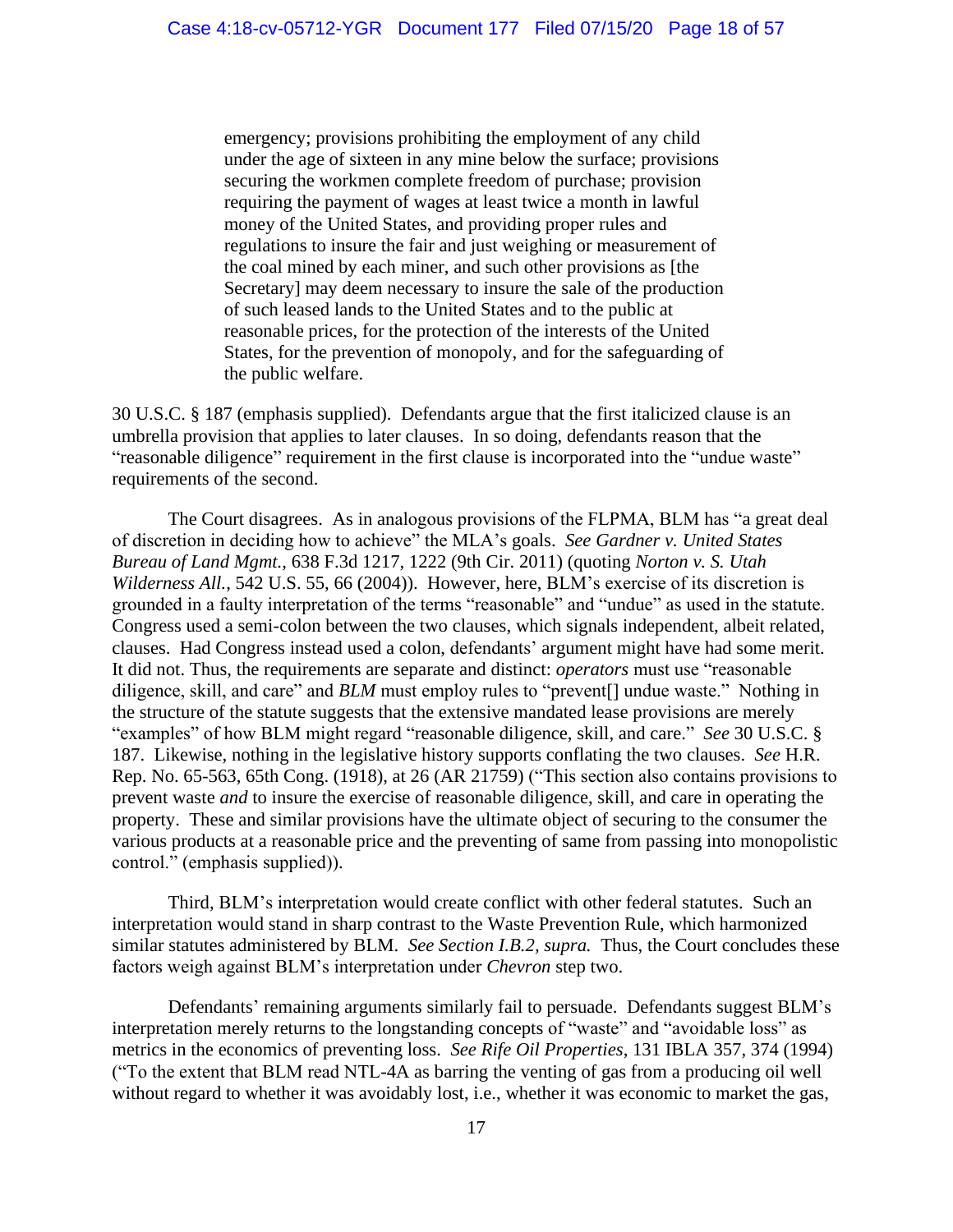we find that BLM misread NTL-4A."); *Ladd Petroleum Corp.*, 107 IBLA 5, 8 (1989) (holding BLM must consider "whether it was uneconomic to capture that gas" in determining if gas was avoidably lost and thus royalty-bearing).<sup>9</sup> They also now attempt to argue that BLM's prior actions with respect to the 2016 Rule exceeded the mandate of the MLA, and encroached upon the jurisdiction of the  $EPA$ <sup>10</sup> Both arguments are strained and premature. BLM is not attempting to return to NTL-4A. Nor is the Court tasked with determining whether the Waste Prevention Rule adequately addressed economic issues or resulted from an excess of jurisdiction. The appropriateness of that process not being challenged here. Rather, it is BLM's hasty repudiation of its own regulation that is at issue in this action.

Moreover, defendants misconstrue the *2017 Wyoming* decision on which they rely. Contrary to defendants' assertions, the *Wyoming* court did *not* determine that BLM erred by basing the 2016 Rule, in part, on air quality concerns. Rather, the court in the *Wyoming* case found it could not reach a conclusion on the merits of Wyoming's arguments in the absence of an administrative record. *2017 Wyoming*, 2017 WL 161428, at \*12-13. As the court there stated, "[o]f course, BLM has authority to promulgate and impose regulations which may have air quality benefits and even overlap with CAA regulations *if* such rules are independently justified as waste prevention measures pursuant to its MLA authority." *Id.* at \*9 (emphasis original).

Accordingly, defendants have failed to demonstrate that BLM's interpretation of "waste" under *Chevron* step two is reasonable, and the Court **FINDS** in favor of plaintiffs on this issue.

### *3. Interpretation as part of the APA*

As an alternative ground, the Court addresses whether BLM's definition of "waste" as part of the APA process is arbitrary and capricious. A review of the record reveals that BLM's interpretation creates: (i) internal inconsistencies within the Rescission itself; (ii) inconsistencies with other BLM regulations; (iii) unaccounted and unexplained variable compliance costs; (iv) a departure from past practices at odds with the "waste" definition BLM now offers; and (v) unexplained inconsistencies between the Rescission and the Waste Prevention Rule. These findings confirm that in enacting the Rescission, BLM circumvented normal and reasoned administrative processes and failed to provide reasoned explanations from its departure of the 2016 Rule in violation of the APA.

First, the proffered definition of "waste" would create internal inconsistencies within the Rescission. For example, the Rescission eliminates the requirement that operators install lowbleed pneumatic controllers despite the overall cost benefit return. (AR 11-12 (83 Fed. Reg. at 49,194-95); AR 88-89.) Specifically, the monetary value of the natural resources conserved by

<sup>9</sup> (*See also* AR 939 ("[T]he BLM's practice under NTL–4A has generally been to engage in case-by-case economic assessments before making avoidable/unavoidable loss determinations  $\ldots$  .").)

<sup>10</sup> (AR 172946 ("OIRA recommended that the BLM explicitly state that it lacked the authority to issue the 2016 final rule. BLM disagrees but provided alternate preamble language as compromise.").)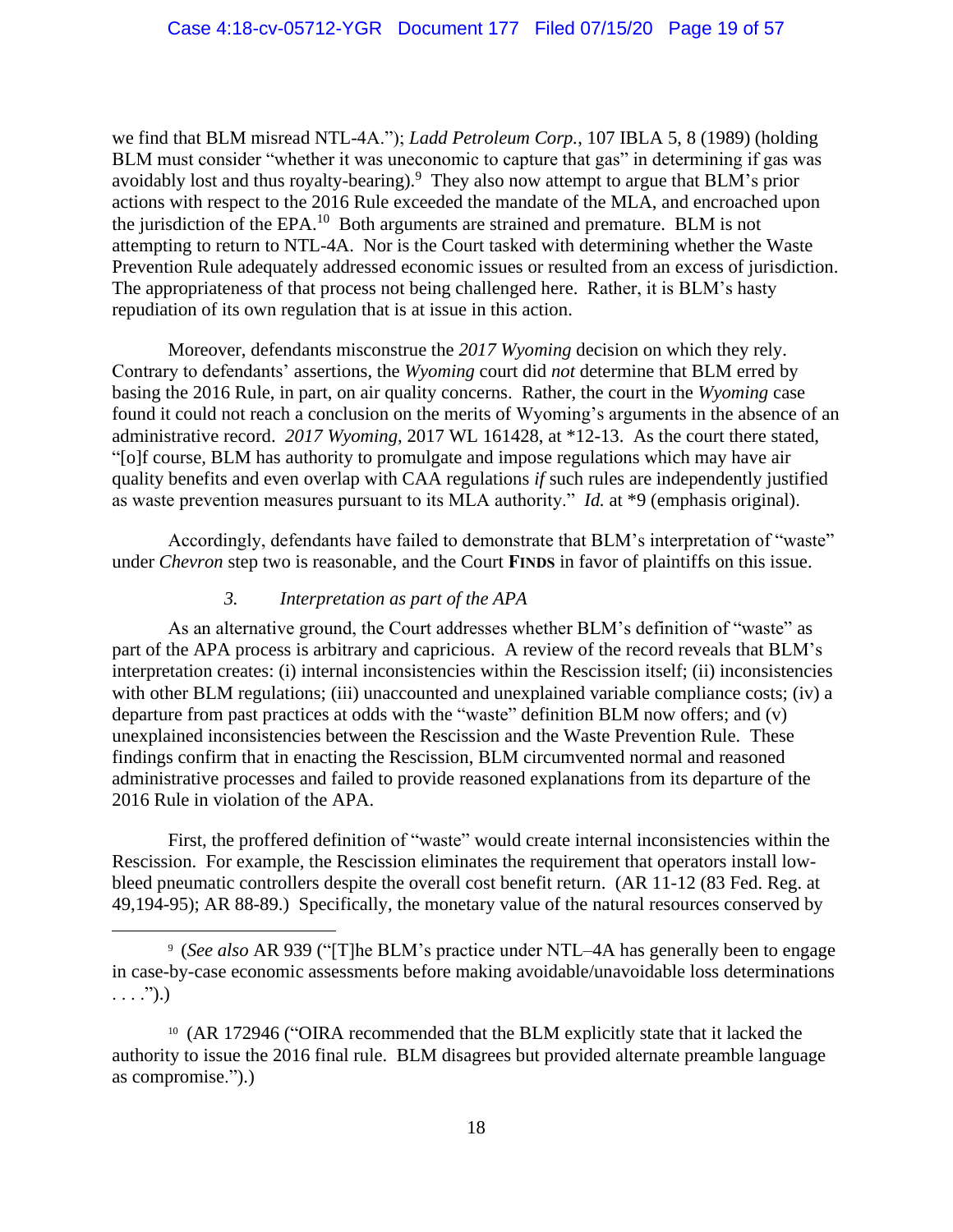the existing low-bleed pneumatic controller requirement (\$20-26 million) *exceeds* its compliance costs (\$12-13 million). (*Id.*) BLM's actions would eliminate the requirement despite the overall cost-benefit return. In fact, under BLM's new definition, if compliance costs are greater than resource values for a particular operator, the escaping natural gas is not "waste" by definition, *i.e.* there is no actual regulation with respect to that resource for that operator only. Without any factual or logical basis, BLM baldly proclaims that it "expects many operators to adopt lowbleed pneumatic controllers even in the absence of" a requirement to do so. (AR 12 (83 Fed.) Reg. at 49,195).) BLM blindly trusts the industry to act voluntarily. Some may, but the real effect is that the new regulation protects the opposite of a "prudent" or a market-based efficient operator. $11$ 

With this understanding, the Rescission also unsurprisingly creates inconsistencies with other BLM regulations. Most notably, other regulations promulgated by BLM do not define "waste of oil or gas" as merely protecting the economics of certain operators in the way the Rescission does. *See* 43 C.F.R. § 3160.0-5 (defining "waste of oil or gas" as "any act or failure to act by the operator that is not sanctioned by the authorized officer as necessary for proper development and production and which results in: (1) A reduction in the quantity or quality of oil and gas ultimately producible from a reservoir under prudent and proper operations; or (2) avoidable surface loss of oil or gas."); 47 Fed. Reg. 47,758 (Oct. 27, 1982) (Oil and Gas Operating Regulations; final rule). BLM contends the discrepancy arises only because other definitions do not concern venting and flaring. The point strains credulity. Consistency in regulations extends to all similar operations and does not countenance carveouts which benefit a select few. *See* Section 3160.0-5 (pertaining to onshore oil and gas operations promulgated under the MLA, FLPMA, and other statutes which are otherwise identical with the exception of BLM's added economic limitation defining "waste" here); 43 C.F.R. § 3160.0-1 ("The regulations in this part govern operations associated with the exploration, development and production of oil and gas deposits from—(a) Leases issued or approved by the United States") (citing 30 U.S.C. § 189, among other authorities).

Third, BLM fails to explain and account for variable compliance costs adequately. Markets learn to operate efficiently not only in a regulatory regime but also within nationwide and global contexts. Here, BLM does not explain why it ignored the market *as a whole* in favor of economic protection of certain market players on federal lands. Compliance costs vary based on company size and location. Fluctuating oil and gas prices and other state regulatory regimes also impact the market. Periodic review is completely lacking. The analysis is complex and, in BLM's rush to revise, it failed to provide any reasoned explanation. As a result, the definition of "waste" effectively protects inefficient players in the market to the detriment of others without explanation.

<sup>&</sup>lt;sup>11</sup> BLM's further argument—that the removal of the low-bleed pneumatic controller requirement would be in compliance with Executive Order 12866—is no more than an insubstantial, post-hoc rationalization that was not part of basis for the Rescission. The Court rejects this contention as an appropriate consideration in its analysis.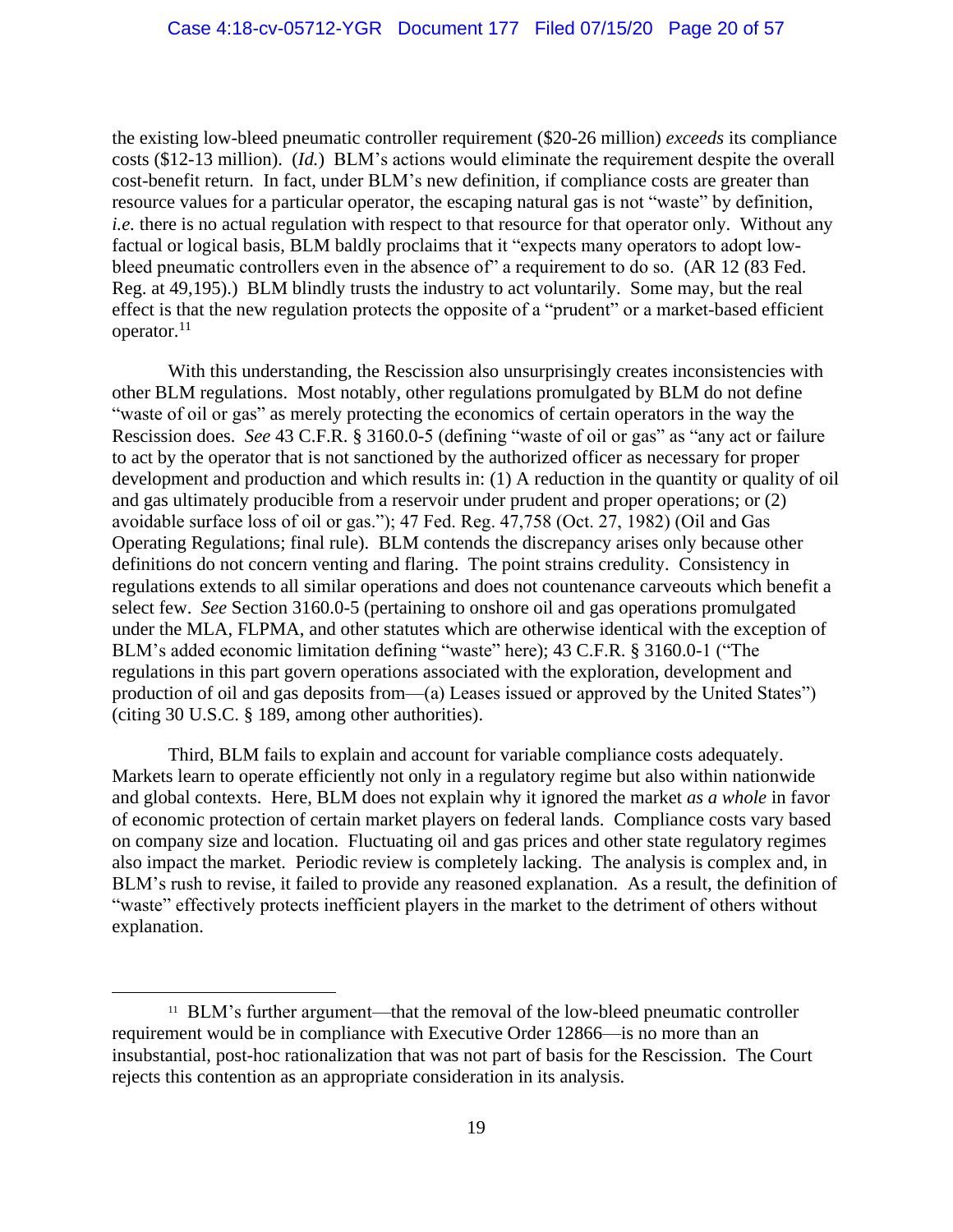Next, defendants exaggerate history when they claim the Rescission *returns* to the practice of considering marginal profits of operators. In fact, the NTL-4A did not include a similar economic limitation but instead considered economics only in the broadest sense. The NTL-4A stated that BLM could only approve venting or flaring of oil well gas when justified by "an evaluation report supported by engineering, geologic, and economic data which demonstrates" *both*:

> [1] that the expenditures necessary to market or beneficially use such gas are not economically justified *and* [2] that conservation of the gas, if required, would lead to the premature abandonment of recoverable oil reserves and ultimately to a greater loss of equivalent energy than would be recovered if the venting or flaring were permitted to continue . . . .

(AR 3013 (emphasis supplied).) The NTL-4A further specified that "[w]hen evaluating the feasibility of requiring conservation of the gas," BLM must examine not simply whether the requirement pays for itself, but must take into account "the total leasehold production, including both oil and gas, as well as the economics of a fieldwide plan" to determine "whether the *lease*  can be operated successfully if it is required that the gas be conserved." (AR 3014 (emphasis supplied).) BLM's approach under the Rescission now takes into account *only* the interests of the lessee, and not the lessor—here, the United States.

Fifth, BLM failed to explain adequately the inconsistencies between the Rescission and the Waste Prevention Rule. BLM claims that it previously "exceeded" its own "statutory authority," under a prior administration, "to regulate for the prevention of 'waste.'" *See* 83 Fed. Reg. 49,185 (AR 2). It offered no more than conclusory justifications for its reversal of the prior rule. *See id.* at 49,189 (AR 6) ("even if the 2016 rule did *not* exceed BLM's statutory authority, it is nonetheless within BLM's authority to revise its 'waste prevention' regulations in a manner that balances compliance costs against the value of the resources to be conserved" (emphasis supplied). Indeed, BLM initially did not take the position that the Waste Prevention Rule exceeded its statutory authority under the MLA to regulate waste. *Id*. at 49,190 (AR 7), 49,197 (AR 14) (characterizing the position as a policy determination).

As the Supreme Court made clear in *Fox*, when an agency seeks to disregard facts underlying a prior rule, it must provide a more detailed justification than it would for a new policy. *FCC v. Fox Television Stations, Inc.*, 556 U.S. 502, 515 (2009) ("*Fox*"). While the Executive branch holds the power to issue executive orders, an agency cannot flip-flop regulations on the whims of each new administration. The APA requires reasoning, deliberation, and process. These requirements exist, in part, because markets and industries rely on stable regulations. Here, BLM was not writing on a blank slate. It was required to provide a "reasoned explanation" for disregarding prior factual findings. *See California by & through Becerra v. United States Dep't of the Interior*, 381 F. Supp. 3d 1153, 1165 (N.D. Cal. 2019) ("*California III*") (citing *Fox*, 556 U.S. at 515); *see also Organized Vill. of Kake v. United States Dep't of Agric.*, 795 F.3d 956, 968 (9th Cir. 2015) (*en banc*) ("*Kake*"). BLM's conclusory, boilerplate justifications for a complete reversal do not suffice.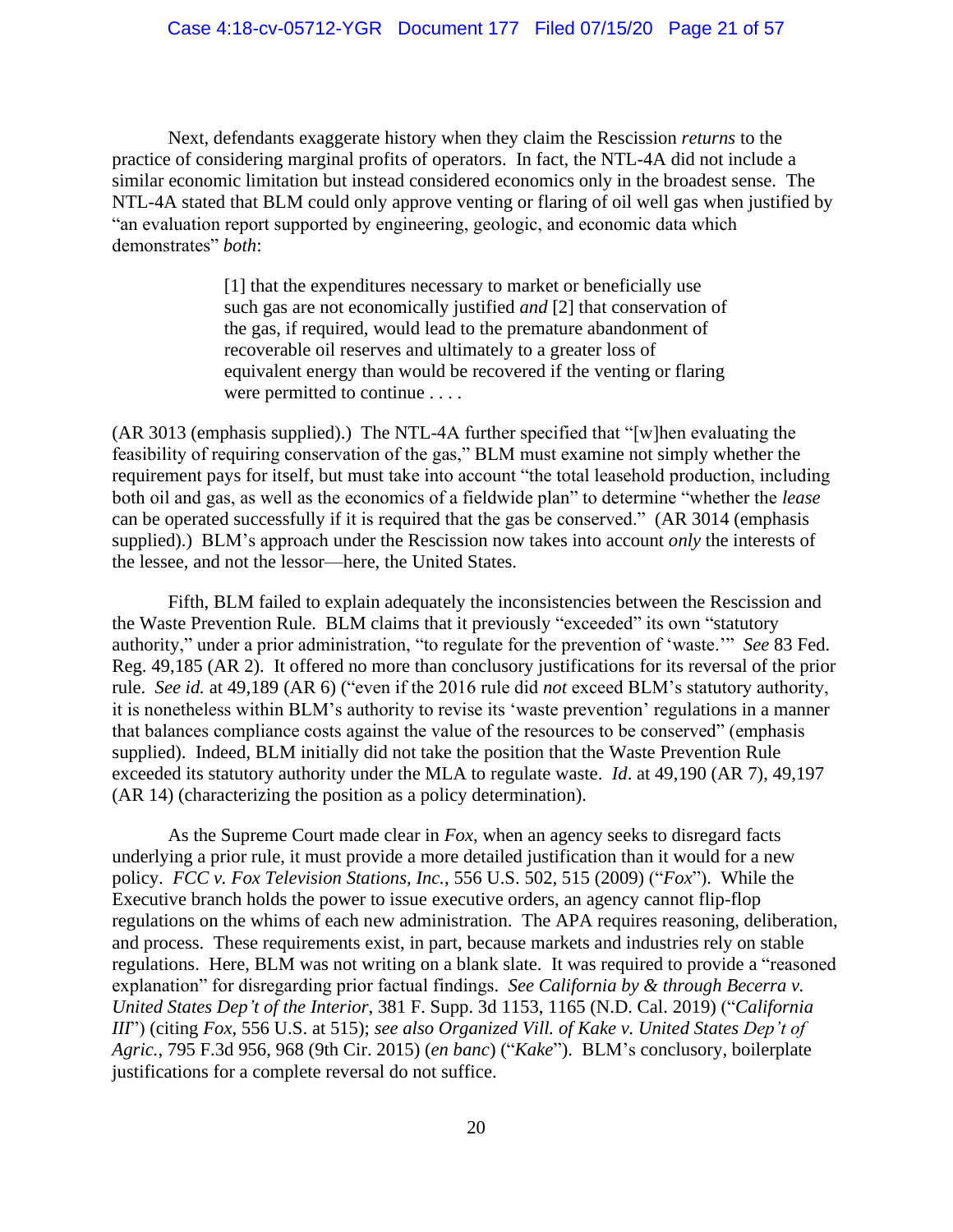Indeed, BLM otherwise entirely ignores the "oversight reviews" (AR 2) that led to the adoption of the Waste Prevention Rule, and fails to explain why it disagrees with the reviews' conclusions or recommendations. BLM expressly agreed with the conclusions of the independent reviews that NTL-4A was "outdated," was subject to "inconsistent application," and was not effective in minimizing waste and lost royalties. (AR 918, 939 (81 Fed. Reg. 83,017, 83,038); *see also* AR 1935–36.) Yet, in the Rescission, BLM "reinstate[d] the NTL–4A standard for flaring in the absence of applicable State or tribal regulations" 83 Fed. Reg. 49188 (AR 5), without referencing any of the content of these reviews, ignoring their findings and failing to explain any disagreement with their conclusions and recommendations. Thus, BLM failed not only to provide a "a reasoned explanation . . . for disregarding facts and circumstances that underlay" the Waste Prevention Rule, *Kake*, 705 F.3d at 966, it provided no explanation at all. *Cf. NPCA v. EPA*, 788 F.3d 1134, 1142–44 (9th Cir. 2015) (upholding challenge to CAA regulations where EPA failed to provide any explanation or reasoning for determination of costeffectiveness).

Finally, the Rescission does not address the public welfare provision, much less attempt to ground the new meaning of "waste" in terms of "public welfare." The Waste Prevention Rule made specific factual findings to demonstrate the need to curb venting, flaring, and leaks due to increased oil and gas production. (*See* AR 915-16.) In the Rescission, BLM largely ignored these factual conclusions, again failing to provide any "reasoned explanation" for doing so. *Kake*, 795 F.3d at 968; *California III*, 381 F.Supp.3d at 1166–71.

Based on the foregoing, and upon its review of the complete record, the Court finds BLM has failed to provide sufficient reasoned explanation for its complete reversal in policy. Such a failure generally warrants reversal under the APA. *See Encino Motorcars, LLC v. Navarro*, 136 S. Ct. 2117, 2126 (2016) (holding that an agency's change in practice without a reasoned explanation for disregarding prior findings was arbitrary and capricious and not entitled to Chevron deference, citing *Fox*); *see also California III*, 381 F. Supp. 3d at 1168 (finding that DOI's rule repeal was arbitrary and capricious where it failed to "explain the inconsistencies between its prior findings in enacting the" rule and its decision to repeal the rule).

Accordingly, the Court **FINDS** in favor of plaintiffs on this ground.

### **B. DEFERENCE TO INDIVIDUAL STATES AND TRIBES**

As an entirely separate ground for reversal, plaintiffs contend that BLM misinterpreted its duty under the MLA and thereby inappropriately abdicated that duty to the states and tribes through the Rescission. Defendants disagree.

By way of background, in 2016, BLM recognized that it has an "independent legal responsibility" to minimize waste "to ensure that the public's resources are not wasted." 81 Fed. Reg. 83,010 (AR 911). Further, BLM acknowledged that the MLA, unlike other statutes, did not authorize delegations to state agencies. *Id*. at 83,036 (AR 937). In relevant part, BLM stated:

> Neither . . . State [nor] tribal requirements obviate the need for this rule [because] the BLM has an independent legal responsibility and a proprietary interest as a land and resource manager to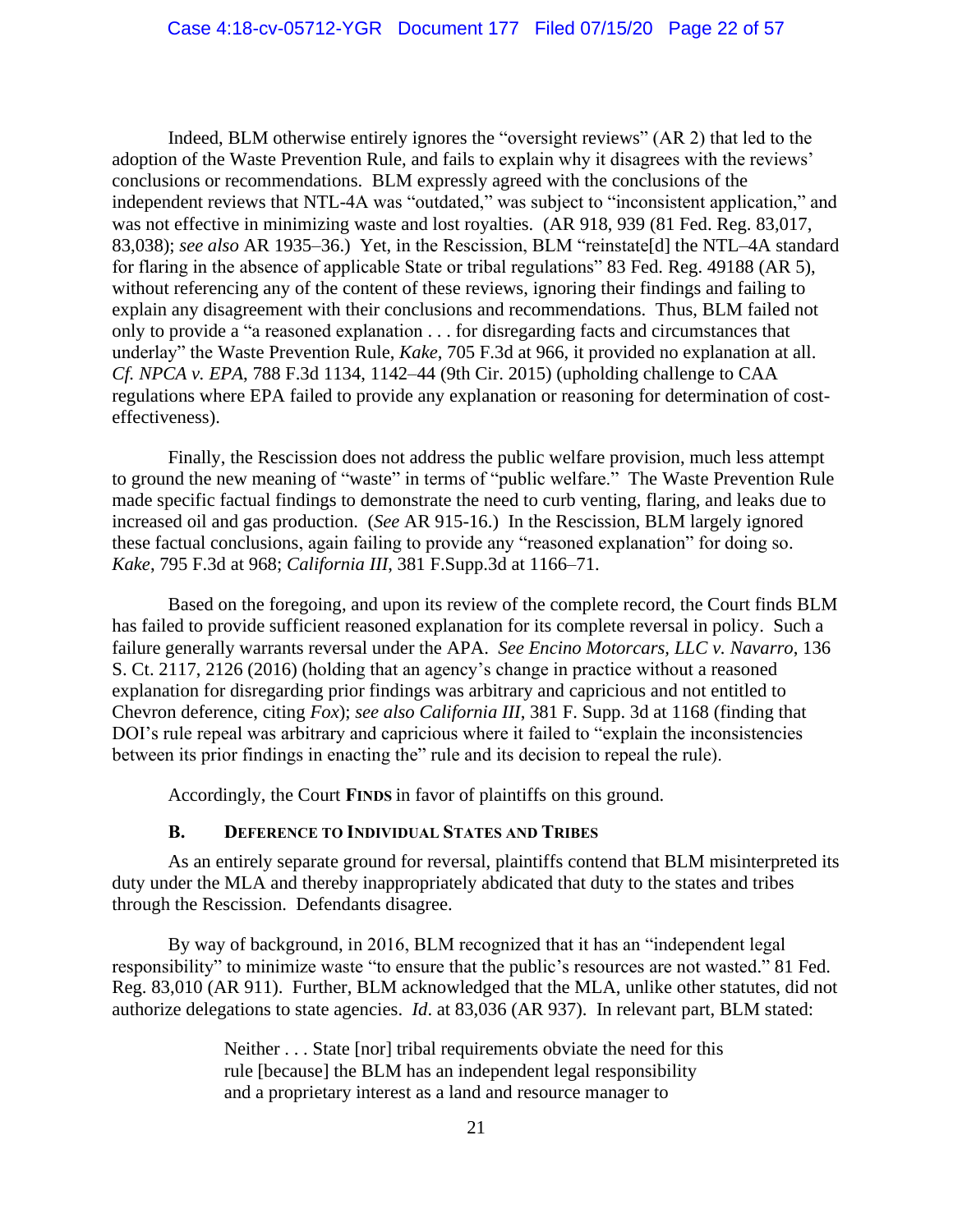oversee and minimize waste from oil and gas production activities conducted pursuant to Federal and Indian . . . leases, as well as to ensure that development activities on Federal and Indian leases are performed in a safe, responsible, and environmentally protective manner.

*Id.* at 83,010 (AR 911). At the time, BLM reviewed state and tribal regulations and found that they did not "fully address the issue of waste of gas from BLM-administered leases" noting that "no State or tribe has established a comprehensive set of requirements addressing all three avenues for waste—venting, flaring, and leaks—and only a few States have significant requirements in even one of these areas." *Id.* (AR 911).

The Rescission reverses this finding, rescinding gas capture requirements and "defer[ring] to State and tribal regulations for the flaring of associated gas." 83 Fed. Reg. 49,197 (AR 14). In other words, the Rescission allows any and all royalty-free venting and flaring of oil-well gas so long as such venting and flaring does not violate state or tribal requirements. *Id.* at 49,213 (§ 3179.201(a)) (AR 30). Only where a state or tribe has no applicable regulations will BLM engage and apply requirements similar to the NTL-4A framework. *Id*. at 49,188 (AR 5).

Defendants contend BLM – in exercising its own authority – reviewed state regulations, determined they effectively prevent waste, and deferred to those existing individual state and tribal regulations. *See La. Pub. Serv. Comm'n v. Fed. Energy Regulatory Comm'n*, 860 F.3d 691, 696 (D.C. Cir. 2017) (holding Federal Energy Regulatory Commission [FERC] did not improperly delegate its authority over electricity rates by deferring to state rates because the agency "used its own judgment" in reviewing and accepting those rates and retains authority to take action if states set unjust or unreasonable rates); *Alaska Ctr. for the Env't v. West*, 157 F.3d 680, 686 (9th Cir. 1998) (holding no improper delegation of authority where Army Corps coordinated with municipality regarding wetland permits but "retain[ed] its full legal authority").

Defendants' justifications are as follows: First, deference to state and tribal regulations comports with the MLA, which encourages BLM to minimize conflict between federal and state regulations. *See* 30 U.S.C. § 187 (lease provisions may not "be in conflict with the laws of the State in which the leased property is situated"); 30 U.S.C. § 189 ("Nothing [in the MLA] shall be construed or held to affect the rights of the States or other local authority to exercise any rights which they may have"). The new definition of "waste," BLM contends, is consistent with state laws because states already have their own statutory regulatory regimes in effect. (AR 340-45.) Second, nearly all states with federal leases have regulations that defendants assert are fact-based and reasonable in light of its new definition of waste. (*Id.*; *see also* AR 19 (83 Fed. Reg. 49,202).) Third, the Rescission creates a blanket variance for all appropriate state regulations, thereby reducing the administrative burdens of processing variances on a case-by-case basis. (*See* AR 14 (83 Fed. Reg. 49,197), 47, 120-27.)

Defendants' proffered justifications do not persuade. Again, in the rulemaking process here, BLM failed to explain its departure from its prior position. *See Fox*, 556 U.S. at 515-16; *California III*, 381 F. Supp. 3d at 1168 (agency acted arbitrarily in "fail[ing] to satisfy its obligation to explain the inconsistencies between its prior findings in enacting [a] Rule and its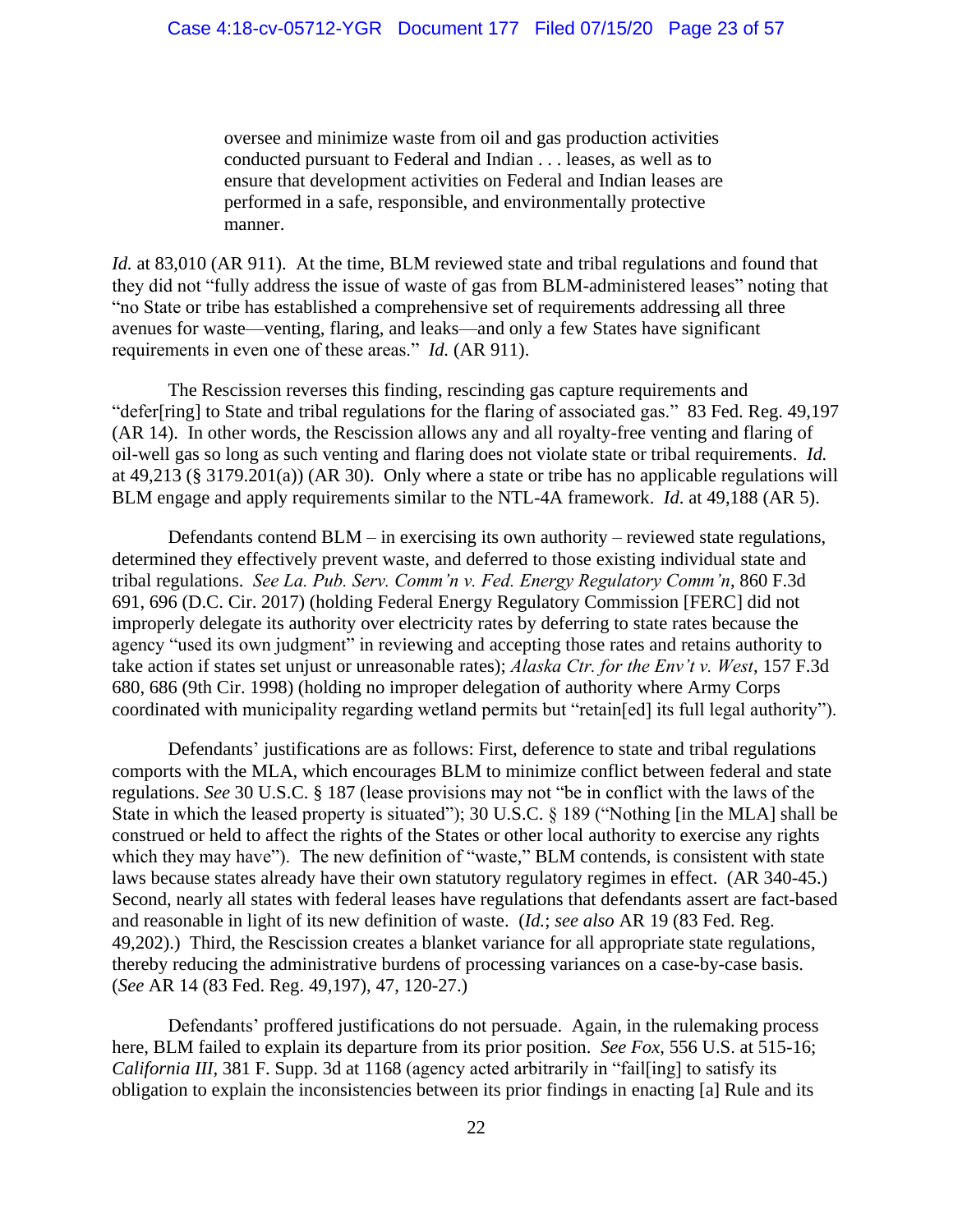decision to repeal such Rule"). Contrary to its proffered justifications, the record is devoid of evidence that BLM undertook any substantive analysis of state or tribal laws or regulations in light of its new definition of waste and the issue of whether the value of conserved gas as compared to the cost of capture. *Cf. NRDC v. EPA*, 857 F.3d 1030, 1040 (9th Cir. 2017) (dismissing agency's post-hoc rationalization where it lacked supporting evidence in the record). Instead, BLM's analysis was confined to the question of whether states had in place laws about flaring and venting. (*See* AR 19-20, 26-29 (83 Fed. Reg. 49,202-201, 49,209-12); AR 340-45.) Indeed, BLM does not explain how a patchwork of state and tribal rules constitutes "*all*  reasonable precautions" to prevent waste of federal minerals. BLM's summary, lacking in *any* comparative much less in-depth analysis, does not satisfy BLM's obligation to justify its reversal of a prior position.

Further, BLM's blanket delegation renders meaningless Congress' express mandate with respect to all federal minerals. "[A]bsent clear proof of legislative intent to relieve the Secretary of a portion of his duties," BLM may not abandon them. *Assiniboine & Sioux Tribes of the Fort Peck Indian Reservation v. Bd. of Oil & Gas Conservation of Mont.,* 792 F.2d 782, 795 (9th Cir. 1986). To the contrary, the MLA has been used from its outset to provide *federal* minimal standards. Lack of such a federal standard carries risks which have not been vetted adequately through the rulemaking process here.<sup>12</sup> Indeed, a "blanket variance" is not adequately justified and, in fact, is contradicted by the language of the rule itself and prior procedures. The NTL-4A permitted deferral *only after* a case-by-case analysis of state standards. (*See* AR 3010.) The Waste Prevention Rule's variance provision set a *federal floor*, requiring states to show their regulations would "perform at least equally well in terms of reducing waste of oil and gas," and "reducing environmental impacts from venting and or flaring of gas." 81 Fed. Reg. 83,089  $(\S 3179.401(a)(2)(iv))$  (AR 990). The Rescission's blanket variance—based on the mere

<sup>&</sup>lt;sup>12</sup> For example, as part of the process for the 2016 Rule, BLM previously found only one of the nine states with extensive oil and gas operations on federal leases had comprehensive requirements to reduce flaring. 81 Fed. Reg. 83,019 (AR 920). Three of the ten states BLM reviewed do not even require approval from a state regulatory agency before operators can begin flaring, 83 Fed. Reg. 49,202 (AR 19), a practice previously found to be waste *per se* under NTL-4A. *See Lomax Expl. Co.*, 105 IBLA 1, 6-7 (Oct. 7, 1988). BLM did not address this known problem. Although BLM explains that the state regulations "account[] for the differing geological and infrastructure realities faced by operators in different regions" 83 Fed. Reg. 49,203 (AR 20), several neighboring states with the same exact geologic basin, crossing state lines, have different standards. (*Compare* AR 1010 (Mont. Admin. R. 36.22.1220-.1221) (allowing operators in the Bakken shale basin to flare up to 100 thousand cubic feet per day, approximately 65% capture) *with* AR 3333–35 (North Dakota state regulation establishing gas capture goals for the Bakken shale basin that require up to 91% capture). These differing standards demonstrate the problem with having rules focused on the economics of an operator, versus a market or some other more rational basis, and the failure to analyze the proposal appropriately through the administrative process. Since promulgation of the 2016 Rule, only California had issued new regulations concerning waste. 83 Fed. Reg. 49,188 (AR 5).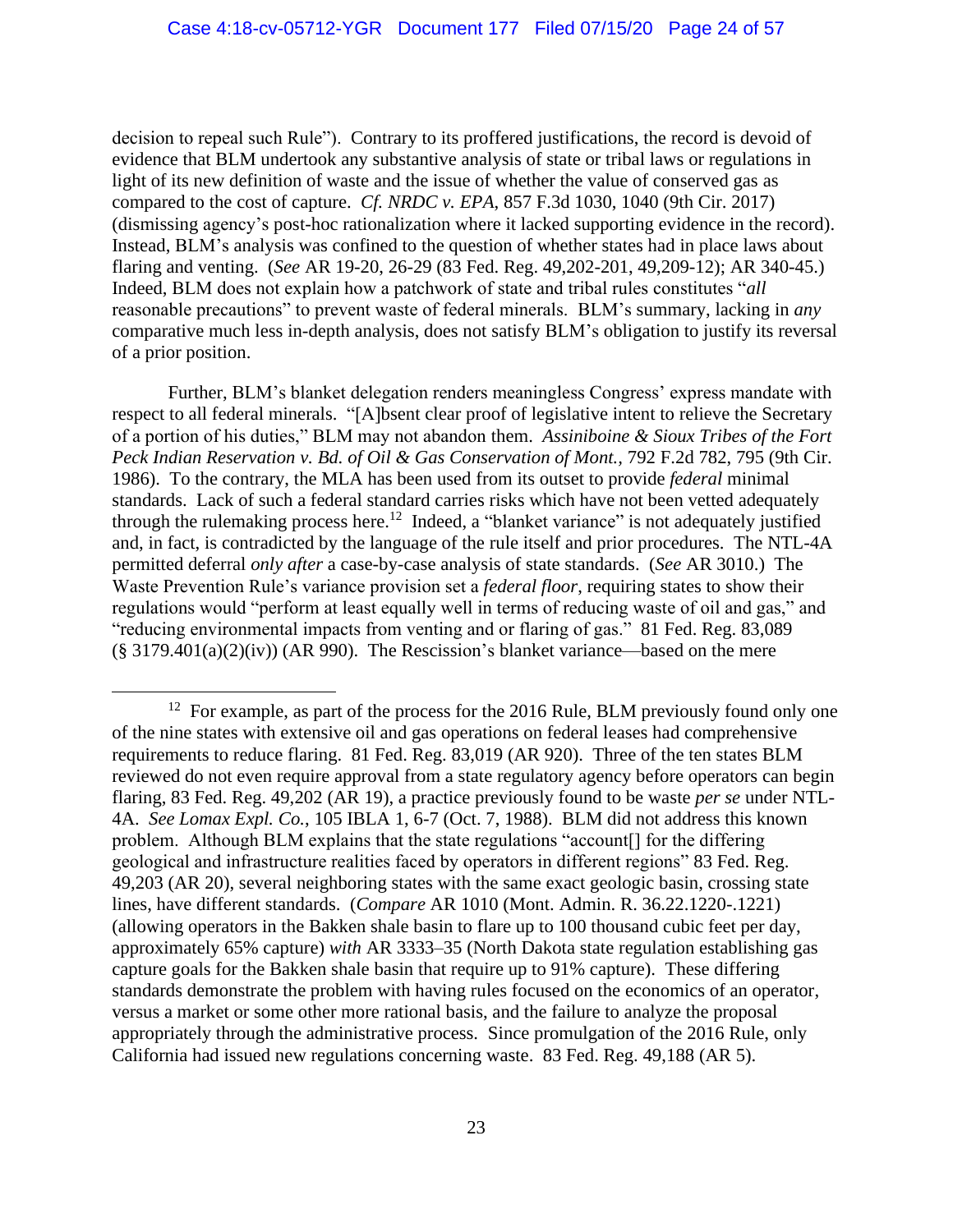*existence* of standards, no matter their laxity—effectively eliminates any federal regulation. 13 *See* 83 Fed. Reg. 49,213-14 (§ 3179.201) (AR 30-31).

Accordingly, the Court **FINDS** in favor of plaintiffs on this issue.

# **IV. COMPLIANCE WITH THE ADMINISTRATIVE PROCEDURE ACT**

By establishing a new definition of "waste," BLM laid the cornerstone for its justification of the Rescission. Using this new vantage point, BLM attempted to dismantle the foundation for the 2016 Rule on four grounds: (a) the 2016 Rule imposed excessive regulatory burdens; (b) the costs of the 2016 Rule exceeded its benefits; (c) the 2016 Rule improperly monetized certain benefits; and (d) the 2016 Rule did not account for certain costs. Given the Court's findings, BLM's justifications ring hollow. Nonetheless, the Court analyzes each of those four justifications, and where appropriate, incorporates its prior analysis.

# **A. EXCESSIVE REGULATORY BURDENS**

BLM claims that the Waste Prevention Rule "would have added regulatory burdens that unnecessarily encumber energy production, constrain economic growth, and prevent job creation," contrary to the policies set forth in Section 1 of Executive Order 13783. (AR 1, 2 (83 Fed. Reg. 49,184-85); AR 40-41.) To reach this conclusion, BLM focused on the impact to marginal wells using the new definition of waste.<sup>14</sup> Defendants' claims do not persuade given: (*i*) BLM's inadequate justification of its reversal in position; and (*ii*) its impermissible reliance on Executive Order 13783.

First, BLM did not adequately justify its reversal of course, especially regarding its prior conclusion that the 2016 Rule contained "economical, cost-effective, and reasonable" requirements and that compliance costs only represented 0.15% of even small companies' revenues. In fact, BLM's specific findings for the Rescission do not differ in any material way. (*Compare* detailed 2016 Rule findings at AR 910, 914-15, 929, 971, 978 (81 Fed. Reg. 83,009; 83,013-14; 83,028; 83,070; 83,077) *with* AR 22-24, 28 (83 Fed. Reg. 49,205-07; 49,211); AR 37,

<sup>&</sup>lt;sup>13</sup> Indeed, in a footnote to their reply, the federal defendants concede as much. They note that the mechanism for BLM to reconsider whether certain state laws are inadequate would be through new rulemaking authority; in other words, creating an entirely new rule, and not through any mechanism inherent in the Rescission itself. (*See* Dkt. No. 145 at 32.)

<sup>&</sup>lt;sup>14</sup> As noted in the Rescission, the Interstate Oil and Gas Compact Commission ("IOGCC") defines a "marginal well" as "a well that produces 10 barrels of oil or 60 [million cubic feet "Mcf"] of natural gas per day or less." 83 Fed. Reg. 49,187 (AR 4). "By other definitions, marginal or stripper wells might include those with production of up to 15 barrels of oil or 90 Mcf of natural gas per day or less." *Id.*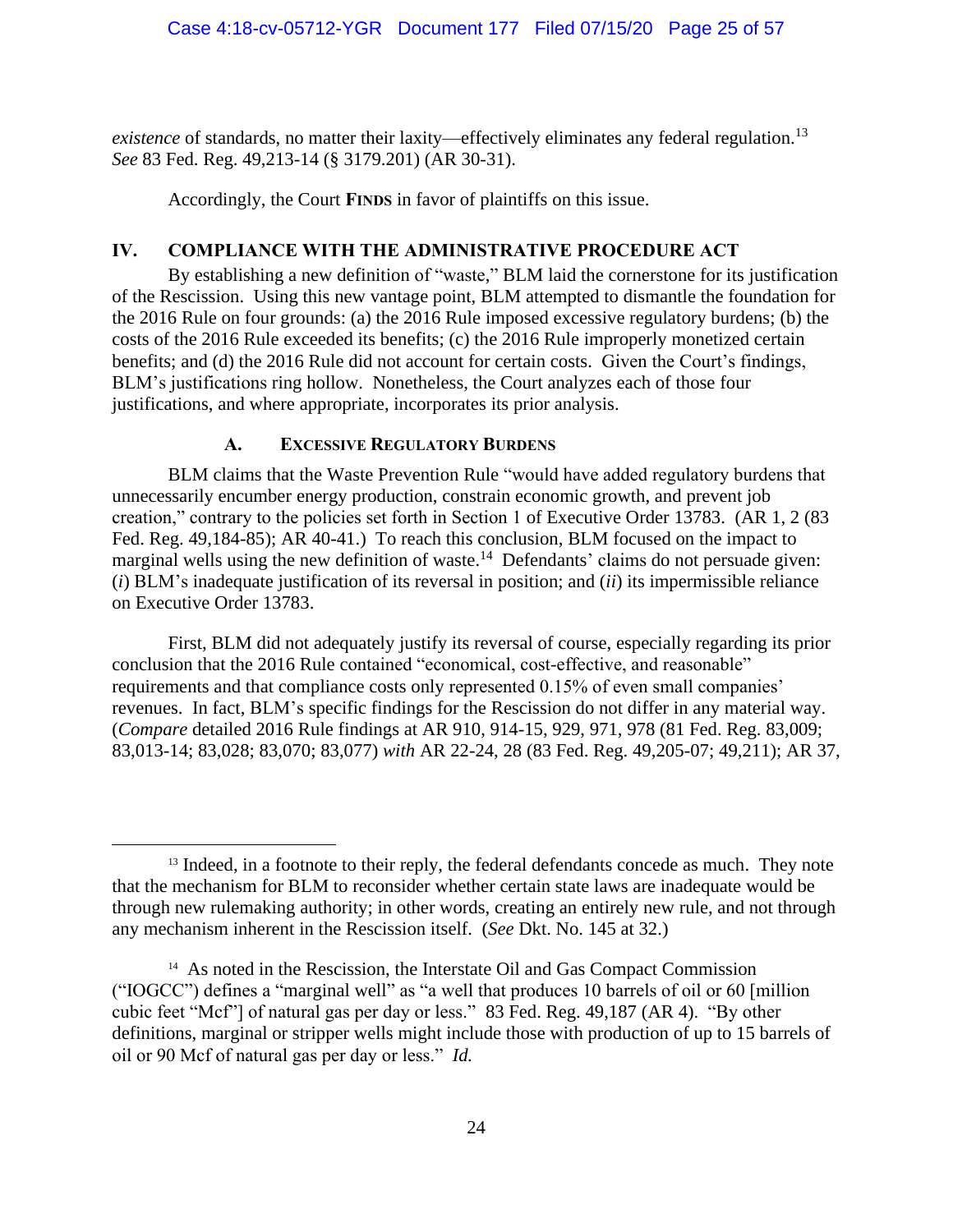91, 94, 97, 117.) Indeed, having analyzed BLM's proffered rationale for the Rescission,<sup>15</sup> the Court finds its language frequently conditional or vague (*e.g.*, *might* affect employment, and impact *unknown*). To the extent BLM's language in support of the Rescission is more definite, it states – just as the Waste Prevention Rule found less than two years prior – that the impacts on job creation or regulatory costs are insignificant or minimal, and profits accruing to companies are minimal with little effect on investment decisions.<sup>16</sup>

Second, to the extent that BLM attempts justify is reversal by relying on Executive Order 13783, issued on March 28, 2017, such reliance is impermissible. *See* 82 Fed. Reg. 16,093, 16,096 (AR 1871, 1874). A president's Executive Order cannot "impair or otherwise affect" statutory mandates imposed on BLM by Congress. *See In re Aiken County*, 725 F.3d 255, 260 (D.C. Cir. 2013) ("[T]he President and federal agencies may not ignore statutory mandates or prohibitions merely because of a policy disagreement with Congress."). Here, BLM previously concluded during the 2016 rulemaking process that regulating waste was *within its statutory mandate*. *See* 81 Fed. Reg. 83,010 (AR 911) ("rule [was] a necessary step in fulfilling its statutory *mandate* to minimize waste of the public's and tribes' natural gas resources") (emphasis supplied)); *id.* ("[BLM] "must carry out its responsibility, delegated by Congress, to ensure the public's resources are not wasted and are developed in a manner that provides for long term productivity and sustainability."). Having determined already that it had a statutory duty to manage and regulate waste on public lands, BLM's duty could not be eliminated by the Executive Order.<sup>17</sup>

<sup>15</sup> (*See* AR 1, 4, 22-24 (83 Fed. Reg. 49,184, 49,187, 49,205-07); AR 41, 99, 115-16, 149, and 166.)

<sup>16</sup> Intervenor WEA-IPAA's arguments regarding the 2016 Rule's cost-benefit analysis cannot relieve BLM of its duty to justify it current actions. Further, the Court need not determine the accuracy of WEA-IPAA's proffered calculations in this action. In light of the significant evidence supporting the Waste Prevention Rule, BLM's bears the burden to show how it was false. BLM did not or, more likely, it could not. Hence BLM conceived of the tactical move to change the definition of "waste." *See Ctr. for Biological Diversity v. Zinke*, 900 F.3d 1053, 1070 (9th Cir. 2018) ("*Zinke*") (vacating agency decision that came to opposite conclusion "without providing any additional evidence"); *Earth Island Inst. v. United States Forest Serv.*, 442 F.3d 1147, 1160 (9th Cir. 2006) (rejecting agency justification where it was not a "reasoned decision based on [the agency's] evaluation of the evidence"), *overruled on other grounds* by *Winter v. Nat'l Res. Def. Council, Inc.,* 555 U.S. 7, 21 (2008); *Kake*, 795 F.3d at 969 (agency must offer a "rationale to explain the disparate findings") (internal citation and quotation omitted).

<sup>17</sup> Notably, BLM's justification for the Rescission, offered before it proposed the Rescission or solicited any public comment, mirrored its response to Executive Order 13783 and similarly lacked any supporting analysis. (*See* XR 91-96.)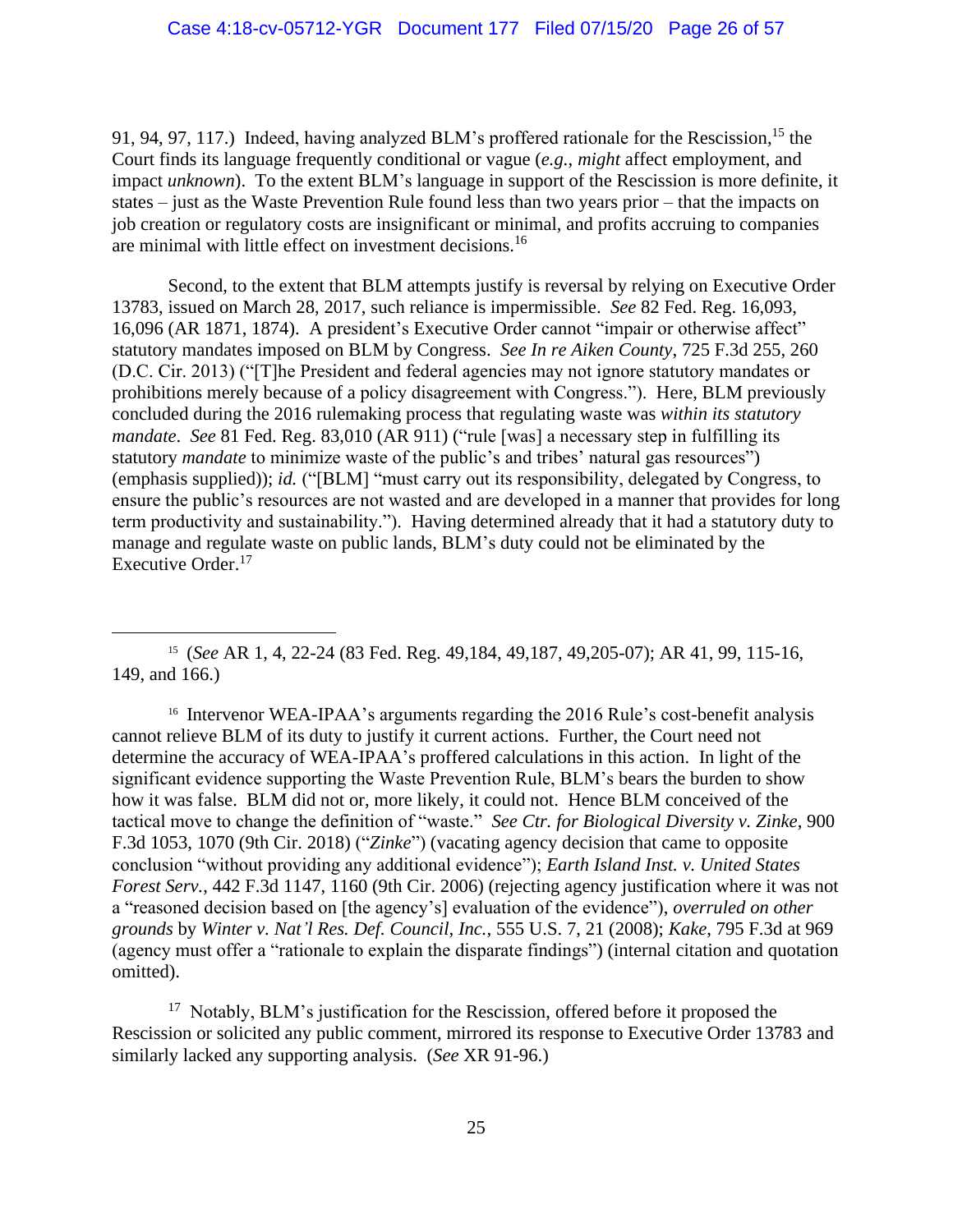Even so, BLM fails to explain how the Waste Prevention Rule is contrary to the edicts of Executive Order 13783. The Waste Prevention Rule itself discusses the importance of natural gas to the security of the United States. Although defendants attempt to couch the order as focusing on the regulatory costs imposed on third parties, the executive order also notes that developing energy in a clean manner is also an articulated goal. 82 Fed. Reg. 16,093 (AR 1871). In short, BLM's reliance on Executive Order 13783 falls short of supplying the required "reasoned explanation" for the Rescission. *See Amerijet Int'l, Inc. v. Pistole*, 753 F.3d 1342, 1350 (D.C. Cir. 2014) (conclusory agency statements deemed insufficient); *California III*, 381 F. Supp. 3d at 1169-70 (DOI failed to provide "reasoned explanation" for its reliance on Executive Order 13783 to justify rule repeal).

At best, BLM attempted to shore up its justification that the Waste Management Rule created an "excessive regulatory burden" with a new marginal wells analysis and a claim of premature shut-in.<sup>18</sup> Here, the question arises as to whether those analyses were properly disclosed and subject to public comment.

The law is established with respect to this issue. Agencies are required to provide the public with notice and meaningful opportunity to comment on issues. *See Idaho Farm Bureau Fed'n v. Babbitt*, 58 F.3d 1392, 1403-04 (9th Cir. 1995) (holding failure to provide the public with "an opportunity to review" a report "central" to the agency's decision violated the APA); *Cal. Cmties. Against Toxics v. EPA*, 688 F.3d 989, 993 (9th Cir. 2012) (an agency "must identify and make available technical studies and data that it has employed in reaching the decision to propose particular rules" (quotations and citations omitted)). *See also California III*, 381 F. Supp. 3d at 1172 ("Among the purposes of the APA's notice and comment requirements [is] ... to give affected parties an opportunity to develop evidence in the record to support their objections to the rule and thereby enhance the quality of judicial review." (quoting *Prometheus Radio Project v. FCC*, 652 F.3d 431, 449 (3d Cir. 2011))). However, "the public is not entitled to review and comment on every piece of information utilized during rule making." *Kern Cty. Farm Bureau v. Allen*, 450 F.3d 1072, 1076 (9th Cir. 2006).

Where new, additional, or supplemental data "do not provide the sole, essential support" for an agency's conclusion, but rather "provid[e] additional grounds for the well-supported conclusions in the Proposed Rule," such an action is permissible under the APA so long as no prejudice is shown. *Id.* at 1076, 1079. An agency need not re-open the comment period every time it identifies additional data, "[o]therwise the process might never end." *Nat. Res. Def. Council v. EPA*, 863 F.2d 1420, 1429 (9th Cir. 1988); *Rybachek v. EPA*, 904 F.2d 1276, 1286 (9th Cir. 1990) ("Adherence to [plaintiff's] view" would mean that "either the comment period

<sup>&</sup>lt;sup>18</sup> To the extent that BLM attempts to include new arguments in the reply brief for the first time, the Court declines to consider them. *See Zamani v. Carnes*, 491 F.3d 990, 997 (9th Cir. 2007) ("The district court need not consider arguments raised for the first time in a reply brief."); *Rodman v. Safeway Inc*., 125 F. Supp. 3d 922, 930 n.6 (N.D. Cal. 2015) ("Generally, the Court does not consider new arguments made for the first time in a reply brief.").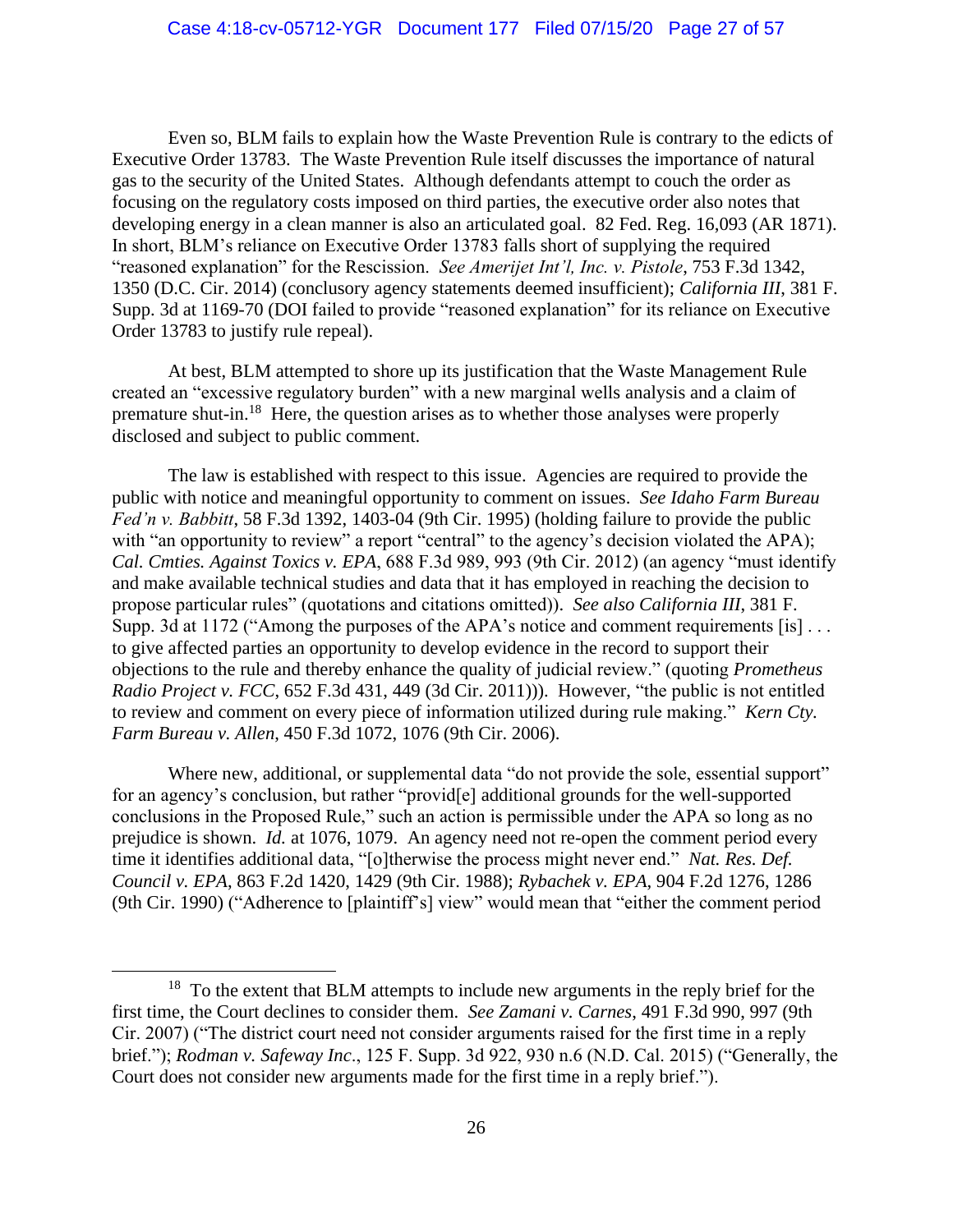would continue in a never-ending circle, or, if the [agency] chose not to respond to the last set of public comments, any final rule could be struck down for lack of support in the record.").

BLM concedes that it did not provide the analysis during the rulemaking process. Rather, it was only *after* Citizen Group Plaintiffs asked BLM to confirm the materials did BLM provide them with a spreadsheet of the data BLM claims supports its conclusion. (*See* Dkt. No. 109-2 at 3-4 (Ex. B., Winn Decl. ¶¶ 7-8).) Importantly, the "modeling" from this spreadsheet was then used in the calculations and the creation of several graphs in the RIA. Given the timing, no data, analysis, or conclusions pertaining to marginal wells was available for public comment. *See* 83 Fed. Reg. 7,926 (AR 417) (discussing marginal wells and concluding with no supporting analysis that the Waste Prevention Rule would impose undue burdens on them), 7,940 (AR 431).

BLM excuses its conduct by claiming that it articulated its concerns about marginal wells in the Proposed Rescission and the 2018 RIA, including its concern that the compliance costs imposed by the 2016 Rule could lead to premature shut-in. (*See* AR 417, 423-24, 431 (83 Fed. Reg. 7,926, 7,932-33, 7,940); AR 497-99.) Consequently, plaintiffs had adequate notice, left an extensive comment on the topic, and suffered no prejudice. (*See* AR 497-499*; compare* AR 180479 *with* AR 103-06; *see also* Dkt. No. 151 at 11-13 (chart with record/document and description putting Citizen Groups on notice re: marginal wells).) Ironically, BLM further rationalizes that analysis was done in response to plaintiffs' comments on the Proposed Rescission that the rule was "unsupported by factual evidence." (AR 84083-85.) Hence, the calculations only confirmed its conclusion that the 2016 Rule would result in premature shut-in of wells. (*Compare* AR 1-2, 4-5, 13, 22-26 (83 Fed. Reg. 49,184-85, 49,187-88, 49,196, 49,205- 49,209) and AR 103-06 *with* AR 417, 423-24, 431, (83 Fed. Reg. 7,926, 7,932-7,933, 7,940) and 497-99.)

BLM's backwards approach to rulemaking is not acceptable. It cannot propose a rule based on a factual conclusion, provide no evidence for the same, and then, when confronted with the glaring inadequacy, attempt to backfill the record without public comment. Notably, the "analysis" which forms the backbone of BLM's new justification on this issue is a relatively simple Excel spreadsheet. (AR 180479.)

The claims of adequate notice do not persuade. The "analysis" became key to BLM's adoption of the Rescission, as none other existed. BLM's failure to provide the "analysis" to the public during the rulemaking process has deprived the public of a meaningful opportunity to comment. Accordingly, the Court finds that BLM violated the APA when it did not provide notice and comment on these issues.<sup>19</sup>

<sup>&</sup>lt;sup>19</sup> Defendants' argument that the Citizen Group Plaintiffs lack standing to raise this argument under Regulatory Flexibility Act ("RFA") is misplaced. As summarized, the APA requires that agencies provide the public with notice and a meaningful opportunity to comment on issues. The RFA is irrelevant to this determination.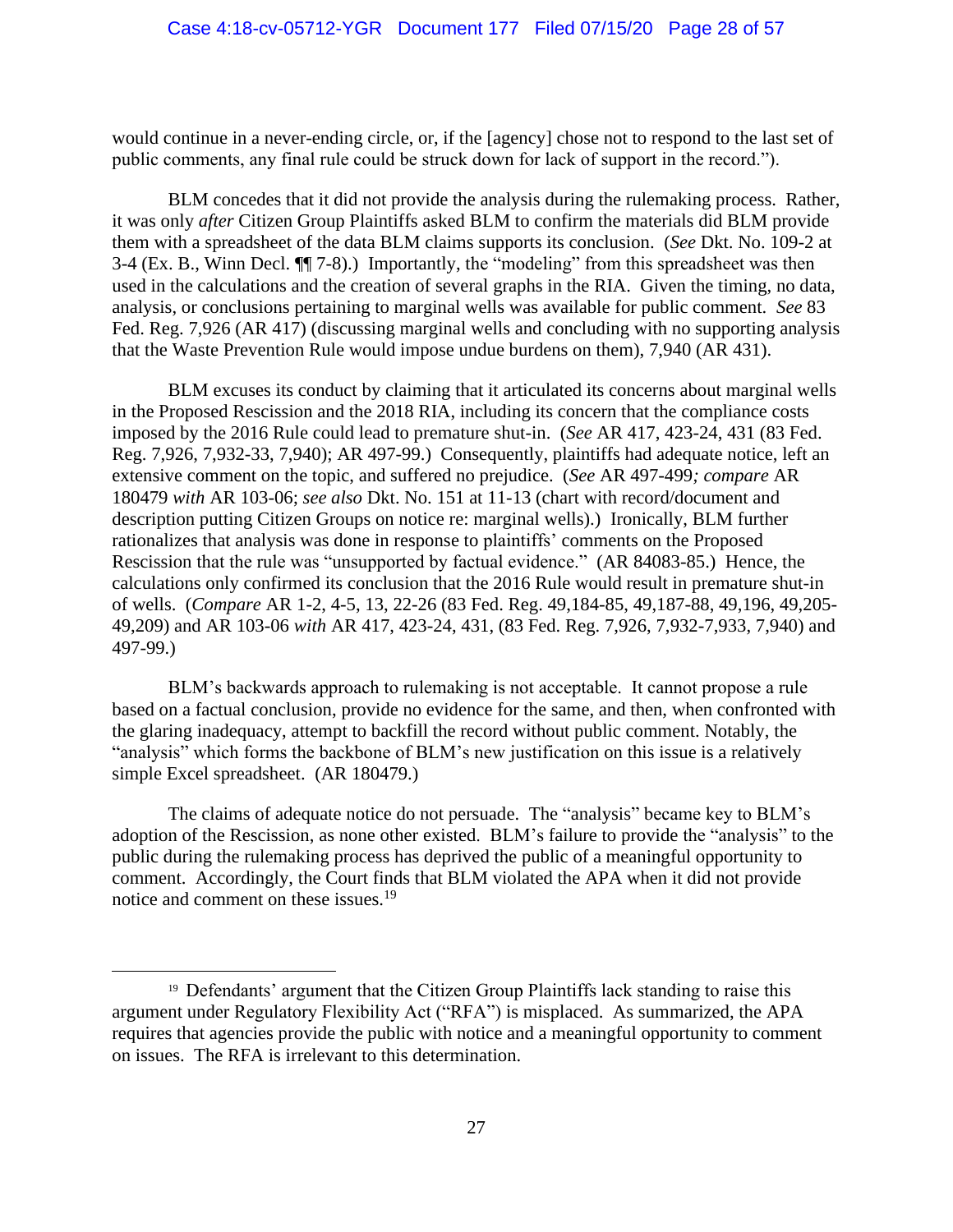Because the "analysis" was not properly vetted, the Court need not engage in a comprehensive review of the same, although on its face, the analysis lacks economic rigor.<sup>20</sup> In general, "[a]n agency's scientific methodology is owed substantial deference." *Gifford Pinchot Task Force v. United States Fish & Wildlife Serv.*, 378 F.3d 1059, 1066 (9th Cir. 2001), *amended*, 387 F.3d 968 (9th Cir. 2004). Complex, "science-driven" analyses "do[] not easily lend [themselves] to judicial review." *San Luis & Delta-Mendota Water Auth. v. Jewell*, 747 F.3d 581, 621 (9th Cir. 2014).<sup>21</sup> Once again, BLM conducted a rigorous analysis when it promulgated the 2016 Rule. The cursory analysis which followed in the Rescission need not be afforded the same deference. *See Tripoli Rocketry Ass'n v. Bureau of Alcohol, Tobacco, Firearms, & Explosives*, 437 F.3d 75, 77 (D.C. Cir. 2006); *Coburn v. McHugh*, 679 F. 3d 924, 926, 934 (D.C. Cir. 2012) (where an agency's supposedly scientific "decisions are largely incomprehensible . . . they are unworthy of any deference"). As oral argument revealed, the assumptions contained therein are facially faulty. More importantly, the analysis withers in comparison to one required to justify the reversal promulgated by the Rescission.

It follows then that BLM cannot be permitted to rescind the Waste Prevention Rule based thereon. Moreover, "[w]hen considering revoking a rule, an agency must consider alternatives in lieu of a complete repeal, such as by addressing the deficiencies individually." *California III*, 381 F. Supp. 3d at 1168-69 (collecting cases). The APA does not require an analysis of *all* regulatory alternatives. *See* 5 U.S.C. § 553; *Motor Vehicle Mfrs. Ass'n of U.S., Inc. v. State Farm Mut. Auto. Ins. Co.*, 463 U.S. 29, 42 (1983) (*"State Farm*"). Rather, an agency must simply "consider[] the relevant factors and articulate[] a rational connection between the facts found and the choice made." *Nat'l Ass'n of Home Builders v. Norton*, 340 F.3d 835, 841 (9th Cir. 2003) (quoting *Baltimore Gas & Elec. Co. v. Natural Res. Def. Council*, 462 U.S. 87, 105 (1983)). In other words, the APA does not require that the agency rules be narrowly tailored. *E.g.*, *Regents of the Univ. of Calif. v. Burwell*, 155 F. Supp. 3d 31, 54 (D.D.C. 2016) ("The APA does not mandate that regulations be narrowly tailored to their objective").

Here, while it is true that BLM was not required to list *all* conceivable alternatives, BLM still was required to consider alternatives in lieu of removing the requirements it did in the Rescission.<sup>22</sup> BLM does not point to any part of the record – and the Court can find none – that

<sup>21</sup> The Court agrees with defendants that it should not, and does not, consider Citizen Group Plaintiffs' response had they been provided with the analysis. *Ctr. for Biological Diversity v. United States Fish & Wildlife Serv*., 450 F.3d 930, 943 (9th Cir. 2006) (citation omitted). A court will "normally refuse to consider evidence that was not before the agency because 'it inevitably leads the reviewing court to substitute its judgment for that of the agency.'" *Id*. (citation omitted).

<sup>22</sup> The argument that *California III* was only about a complete revocation of a rule lacks merit. The cases upon which *California III* relies confirm the requirement to consider

<sup>&</sup>lt;sup>20</sup> The following deficiencies were briefed: the inflation of costs in the marginal well analysis; the comparison of ten years of compliance costs to one year of revenue; the lack of evidence of premature well shut-in; and post-hoc explanations.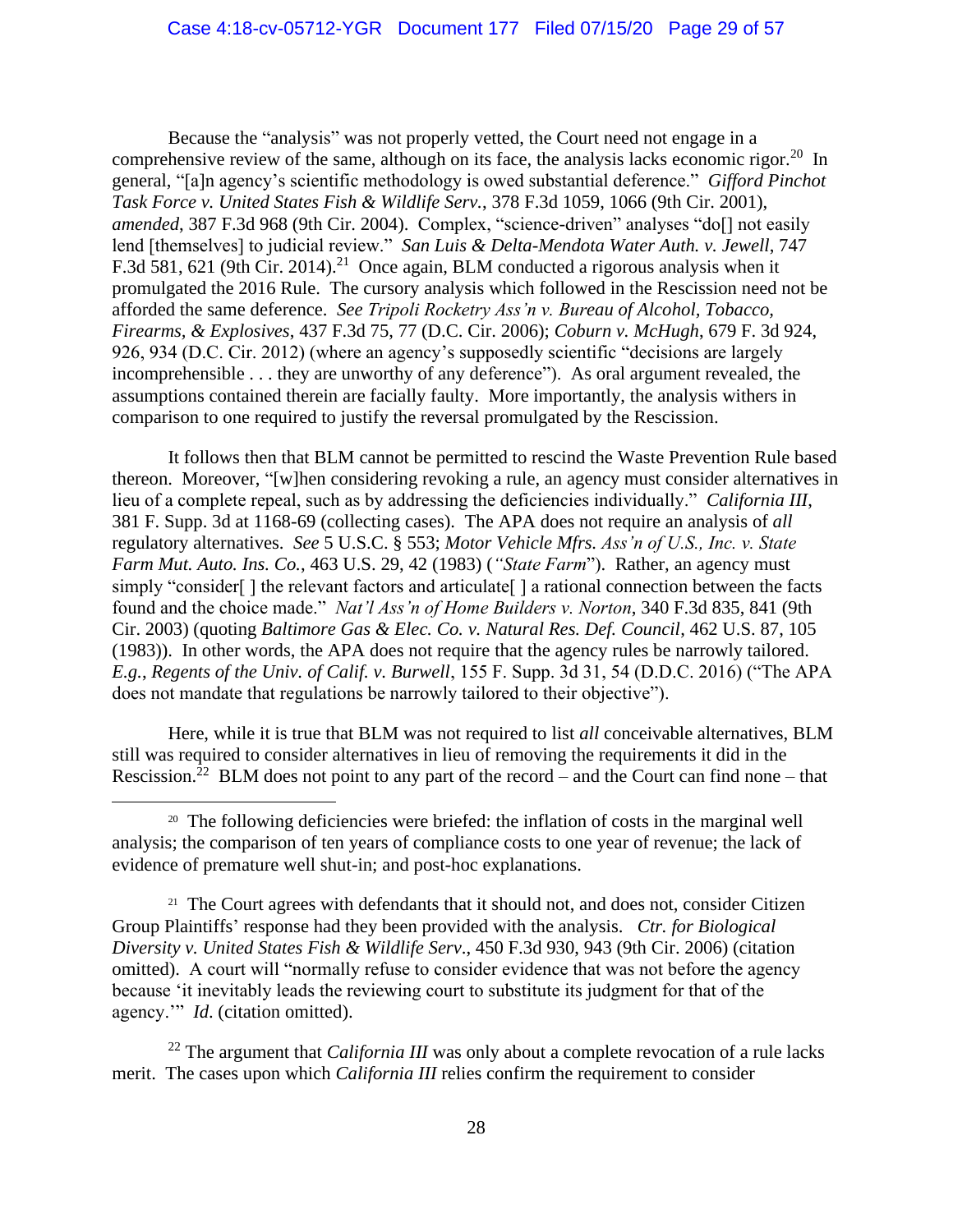demonstrates that it considered alternatives to rescission. This is especially important given the context. BLM admits that most of the lands it manages are in twelve Western States and the leases yield only constitute a fraction of national production. Certainly, alternative regulations could have been explored given the production levels from such marginal wells, other than giving them a free pass under a new definition containing the "economic limitation." Accordingly, BLM's failure to do so does not support rescinding the 2016 Rule and is therefore arbitrary and capricious.

For the reasons set forth in this section, the Court **FINDS** for plaintiffs on this issue.

# **B. COSTS EXCEED ITS BENEFITS**

Next, the Court analyzes whether BLM acted in an arbitrary and capricious manner in using a new model, the "interim domestic" social cost of methane, for its analysis in enacting the Rescission, instead of using the previous social cost of methane model that was developed and used for the Waste Prevention Rule.

## *1. Background*

In 2016, to estimate the benefits of reducing methane emissions, BLM drew upon the conclusions of an Interagency Working Group ("IWG")<sup>23</sup> founded under the Administration of

alternatives. *See Yakima Valley Cablevision, Inc. v. F.C.C.*, 794 F.2d 737, 746 n.36 (D.C. Cir. 1986) ("The failure of an agency to consider obvious alternatives has led uniformly to reversal.") (citing cases); *Farmers Union Cent. Exch., Inc. v. F.E.R.C.*, 734 F.2d 1486, 1511 (D.C. Cir. 1984) ("It is well established that an agency has a duty to consider responsible alternatives to its chosen policy and to give a reasoned explanation for its rejection of such alternatives."); *Pub. Citizen v. Steed*, 733 F.2d 93, 103-05 (D.C. Cir. 1984) (holding that the National Highway Traffic Safety Administration's suspension of tire-grading regulation was arbitrary and capricious because agency failed to pursue available alternatives). *See also National Black Media Coalition v. FCC*, 775 F.2d 342, 357 (D.C. Cir.1985) (FCC's failure to consider options other than full seven-year license renewal was flaw in agency decisionmaking); *ILGWU v. Donovan*, 722 F.2d 795 815-18 (9th Cir. 1983) (failure to consider less far-reaching choices than complete rescission of homework restrictions was arbitrary and capricious); *Office of Communication of United Church of Christ v. FCC*, 707 F.2d 1413, 1440 (D.C. Cir. 1983) (FCC's failure to give sufficient consideration to modification, rather than elimination, of programming log requirements was arbitrary and capricious); *Action on Smoking & Health v. CAB*, 699 F.2d 1209 (D.C. Cir.), *opinion supplemented by* 713 F.2d 795 (D.C. Cir. 1983) (failure to consider alternatives to rescission of certain restrictions on smoking in airplanes mandated remand)*.* 

 $23$  The IWG was comprised of members from the Council of Economic Advisors, Council on Environmental Quality, Department of Agriculture, Department of Commerce, Department of Energy, DOI, Department of Transportation, Department of Treasury, Environmental Protection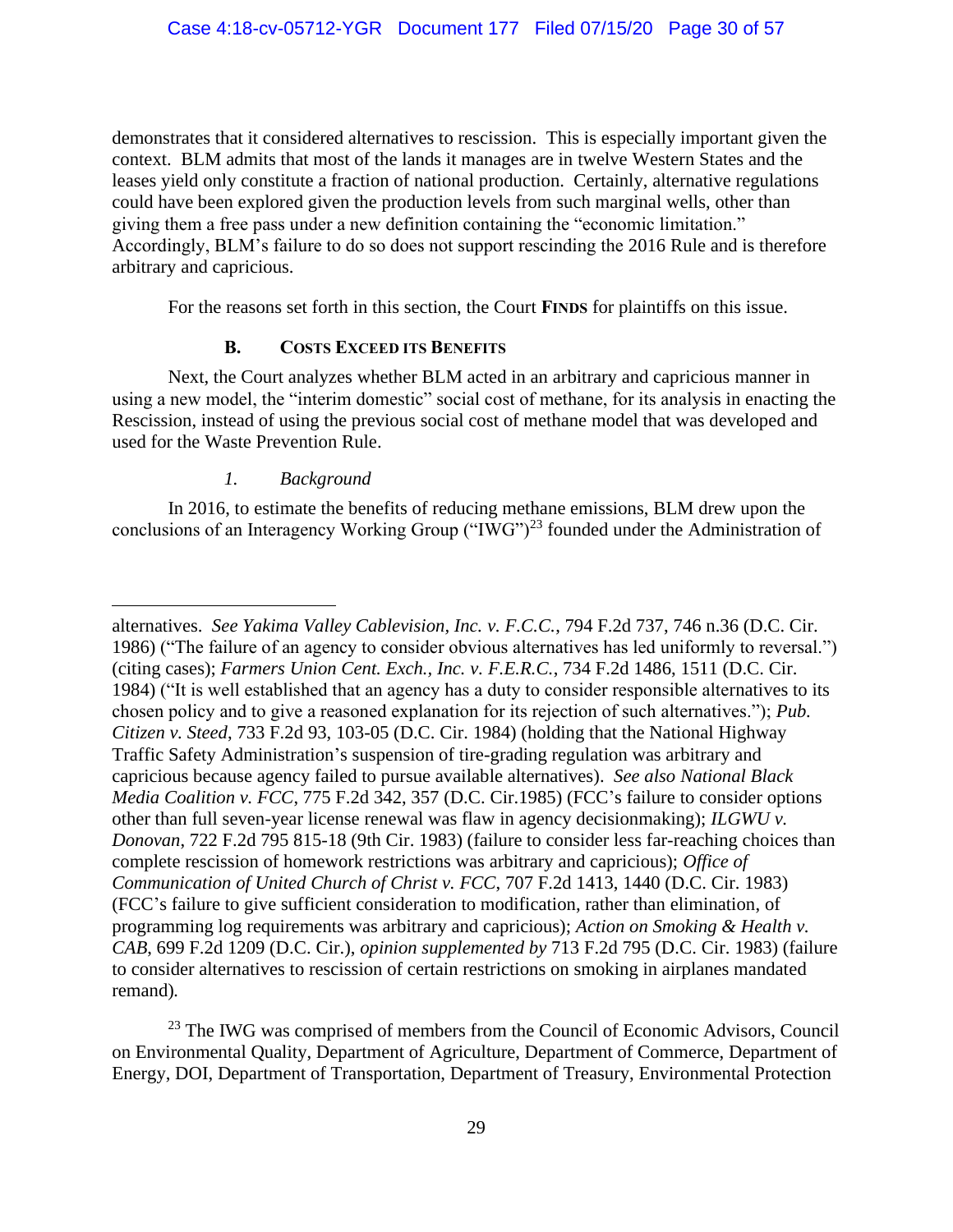George W. Bush. (AR 104455-104456.) The IWG was specifically organized to develop a single, harmonized value for greenhouse gas emissions for federal agencies to use in their regulatory impact analyses for rulemaking under Executive Order 12866. (AR 21377, 104456.) The IWG's approach, known as the social cost of greenhouse gases, estimates the present value of the damages caused from each additional ton of greenhouse gas emitted at a point in time, or conversely, the present value of the benefits from reducing a ton of greenhouse gas emissions. (AR 21376.) As the IWG stated in 2015, these damages must be considered globally "because emissions of most greenhouse gases contribute to damages around the world and the world's economies are now highly interconnected." (AR 22069.) This approach was developed over several years through robust scientific and peer-reviewed analyses and public processes, and represents the best available science on this issue. (AR 21377, 104456.) Notably, federal agencies have relied on the IWG's valuation of the impacts of greenhouse gas emissions in rulemaking since 2009, and courts have upheld this approach. *See Zero Zone, Inc. v. United States Dep't of Energy*, 832 F.3d 654, 678-79 (7th Cir. 2016) (finding that agency acted reasonably in utilizing social cost methodology and considering global estimates).

In 2016, during the rulemaking process of the Waste Prevention Rule, BLM used the IWG methodology and estimated that the benefits of methane emission reductions from the 2016 Rule would be from \$189 to \$247 million per year, which far outweighed the estimate of costs. 81 Fed. Reg. 83,014 (AR 915). In other words, BLM concluded "that the benefits of [the Waste Prevention Rule] would outweigh its costs by a significant margin" – between \$46 and \$204 million per year. *Id.* at 83,013 (AR 914). 24

## *2. The "Interim Domestic" Model*

BLM now justifies the Rescission on an opposite finding: the 2016 Rule's "compliance costs for industry and implementation costs for BLM **exceed** the rule's benefits." 81 Fed. Reg. 49,186 (AR 3, emphasis supplied). To achieve this new conclusion in part with respect to the benefits portion of the analysis, BLM declined to rely upon the original social cost of methane or

Agency, National Economic Council, Office of Management and Budget, and the Office of Science and Technology Policy. (AR 21377.)

 $^{24}$  To reach this conclusion, BLM monetized the costs and benefits of the rule. BLM determined the rule would cost \$1.2 to \$1.5 billion over a ten-year period and the costs would consist primarily of the cost of compliance, namely replacement and installation of equipment, implementation of new protocols, completion of new paperwork, and other required tasks. (AR 1172.) BLM estimated that the 2016 Rule would result in \$2.2 to \$2.7 billion in benefits over a ten-year period, consisting of approximately \$603 to \$764 million from the sale of additional captured gas and \$1.6 to \$1.9 billion from the foregone methane emissions. (AR 1174, 1176.) In total, BLM determined the 2016 Rule would have net benefits of \$740 million to \$1 billion over a ten-year period. (AR 1178.)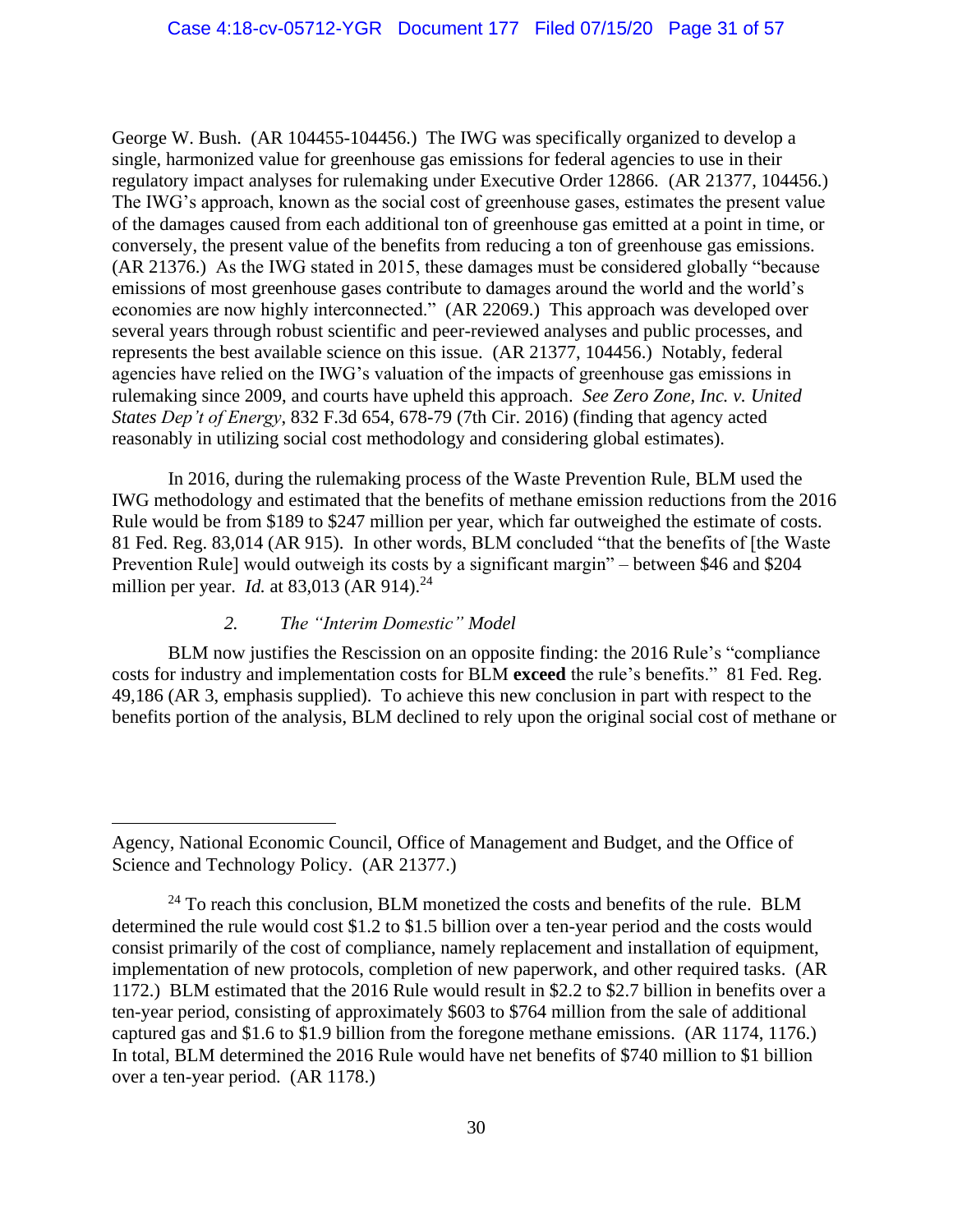the IWG estimate. (AR 7 (83 Fed. Reg. 49.190) (declining to use IWG model); *see also* AR 84091-92 (Citizen Group comments against use of IWG model and use of the interim model).)

In the Rescission, BLM's view of the benefits cut the estimate of the foregone emissions from methane from \$1.6 to \$1.9 billion as found in the 2016 Rule, to \$66 to \$259 million. (*Compare* AR 38 *with* AR 1174.) BLM did so by relying on its own "interim" metric and by ignoring most of the costs associated with an increased methane emissions. (AR 128.) The interim metric purports to estimate the "domestic" cost of methane. BLM claims that it created this new "interim" approach because Executive Order 13783 disbanded the IWG and rescinded its technical support documents. 83 Fed. Reg. 49,186-87, 49,190 (AR 3-4, 7). BLM admits that this approach relies upon "interim values . . . until an improved estimate of the impacts of climate change to the U.S. can be developed." (AR 75.)

In rolling back many of the more "costly portions" of the 2016 Rule, BLM determined that the Rescission would reduce compliance costs by \$1.359 to \$1.634 billion over ten years. (AR 79.) BLM further calculated a \$559 to \$734 million worth of gas not captured, and 79,000 to 80,000 tons/year of VOC emissions. (AR 81-83.) Thus, BLM calculated net benefits of \$720 million to \$1.083 billion. (AR 86.) As BLM explained, the difference between the two analyses is largely due to BLM's use of the global social cost of methane in its analysis of the 2016 Rule versus the domestic social cost of methane in its analysis of the Rescission. (AR 41.)

### *3. Legal Standard for Consideration of Competing Models*

In general, courts are required to give agencies "ample latitude to adapt their rules and policies to the demands of changing circumstances." *State Farm*, 463 U.S. at 42 (internal quotation marks omitted). Courts must generally "defer to agency expertise on questions of methodology unless the agency has completely failed to address some factor." *Inland Empire Pub. Lands Council v. Schultz*, 992 F.2d 977, 981 (9th Cir. 1993).

A failure to "consider an important aspect of the problem" is arbitrary and capricious. *See State Farm*, 463 U.S. at. *See also High Country Conservation Advocates v. United States Forest Serv*., 52 F. Supp. 3d 1174, 1189-93 (D. Colo. 2014) (agency's failure to use social cost of carbon protocol to qualify greenhouse gas emissions from coal lease modifications was arbitrary and capricious); *Zinke*, 900 F.3d at 1068 (although an agency has discretion to rely on expert opinions of its choosing "it cannot ignore available . . . data"); *Greater Yellowstone Coal., Inc. v. Servheen*, 665 F.3d 1015, 1030 (9th Cir. 2011) (agency cannot ignore evidence "pointing in the opposite direction" from its conclusions). Where an agency reverses its prior position, an agency is required to provide a more "detailed justification." *Fox*, 556 U.S. at 515.

An agency may "use[] the best scientific data available, even if that science [is] not always perfect." *San Luis & Delta-Mendota Water Auth. v. Locke*, 776 F.3d 971, 996 (9th Cir. 2014); *see Jewell*, 747 F.3d at 602; *Lands Council v. McNair*, 537 F.3d 981, 993 (9th Cir. 2008) (en banc) (in challenge to reliability of scientific methodology underlying the Forest Service's analysis of a logging project's effect on wildlife, agency is owed deference in an area involving a "high level of technical expertise").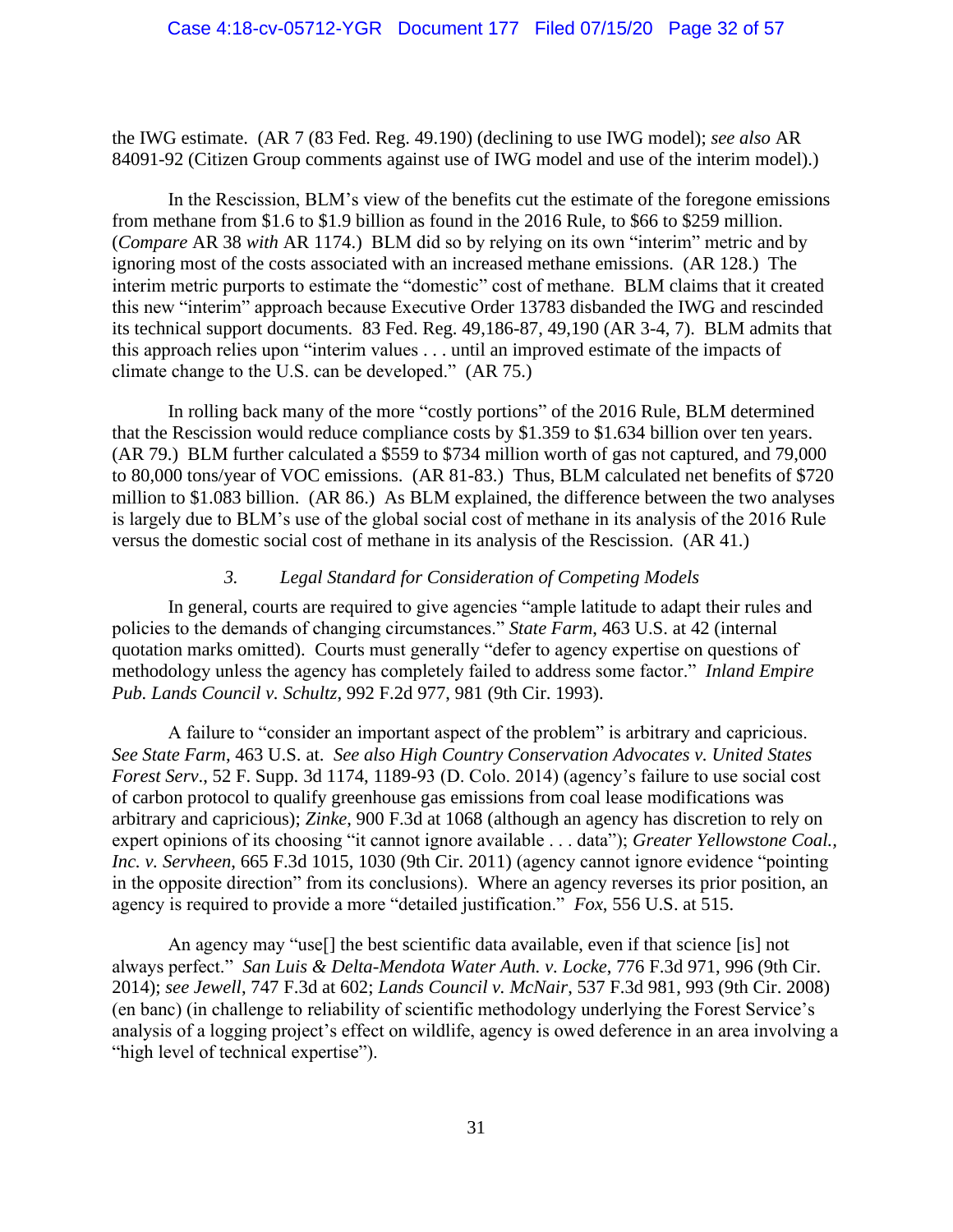However, this standard still "prohibits [an agency] from disregarding available scientific evidence that is in some way better than the evidence [it] relies on.'" *Jewell*, 747 F.3d at 602 (quoting *Kern Cty. Farm Bureau*, 450 F.3d at 1080) (brackets in original). *See also Western Watersheds Project v. Salazar*, No. CV 09-159-M-CCL, 2011 WL 882641, at \*4 (D. Mont. Mar. 10, 2011) (agency satisfied best available science standard by choosing not to rely on "eleventhhour scientific paper" that was "neither peer-reviewed nor published"); *Defenders of Wildlife v. United States Fish & Wildlife Serv*., No. 15-cv-01993-LHK, 2016 WL 4382604, at \*20 (N.D. Cal. Aug. 17, 2016) ("Courts have recognized that the peer review process, while not necessary, clearly is designed to ensure the accuracy and reliability of scientific information relied on by agencies.") (internal quotations and citation omitted).

Where an agency does not use available scientific evidence, no deference is owed to the agency's decision. *See Zinke*, 900 F.3d at 1067 ("[W]e need not defer to the agency when the agency's decision is without substantial basis in fact") (internal quotations and citation omitted); *Center for Biological Diversity v. Lubchenco*, 758 F. Supp. 2d 945, 954 (N.D. Cal. 2010) ("[T]he court need not defer to the agency when the agency's decision is without substantial basis in fact, and there must be a rational connection between the facts found and the determinations made.") (internal quotations and citation omitted).

#### *4. Analysis*

Here, BLM used an "interim domestic" model over the IWG's social cost of methane model, which was used in the Waste Prevention Rule. As noted, the IWG model resulted from an interagency team of experts developed through years of public comment and peer review. The model at issue was developed in months without *any* public comment or peer review. (*Compare* AR 21861-81, 21882-901, 21902-52, *and* 21953-22003 (thorough explanation of process and basis for interagency estimate), *with* AR 128-33 (six pages of explanation for "interim" estimate, leading with a promise to update it later).) Even now, a more comprehensive model does not exist nor is there any indication that one was initiated.<sup>25</sup> BLM's argument that its actions were required by executive order and that it is entitled to deference do not persuade.

First, BLM claims its acts were consistent with Office of Management and Budget ("OMB") Circular A-4 and the withdrawal of the relevant technical support documents through Executive Order 13783. *See* 82 Fed. Reg. 16,095-96 (AR 1873-74) (withdrawing of technical documents). The executive order and Circular A-4 directed agencies to ensure their analyses of the costs and benefits of rulemaking be "focus[ed] on benefits and costs that accrue to citizens and residents of the United States" and report costs and benefits to the United States separately from those that accrue globally, the latter of which was optional. (AR 7598, 7600, 7609-10.)

The Court disagrees. While Executive Order 13783 may have withdrawn the relevant technical support documents for political reasons, it did not and could not erase the scientific and economic facts that formed the foundation for that estimate—facts that BLM now ignores. *See* 

<sup>&</sup>lt;sup>25</sup> BLM has been promising to develop its "improved estimate" for almost two years. (*See* AR 178220.) Nothing in the record supports the assertion further substantiating the finding that it is arbitrary and capricious to rely on the "interim" estimate. *State Farm*, 463 U.S. at 43.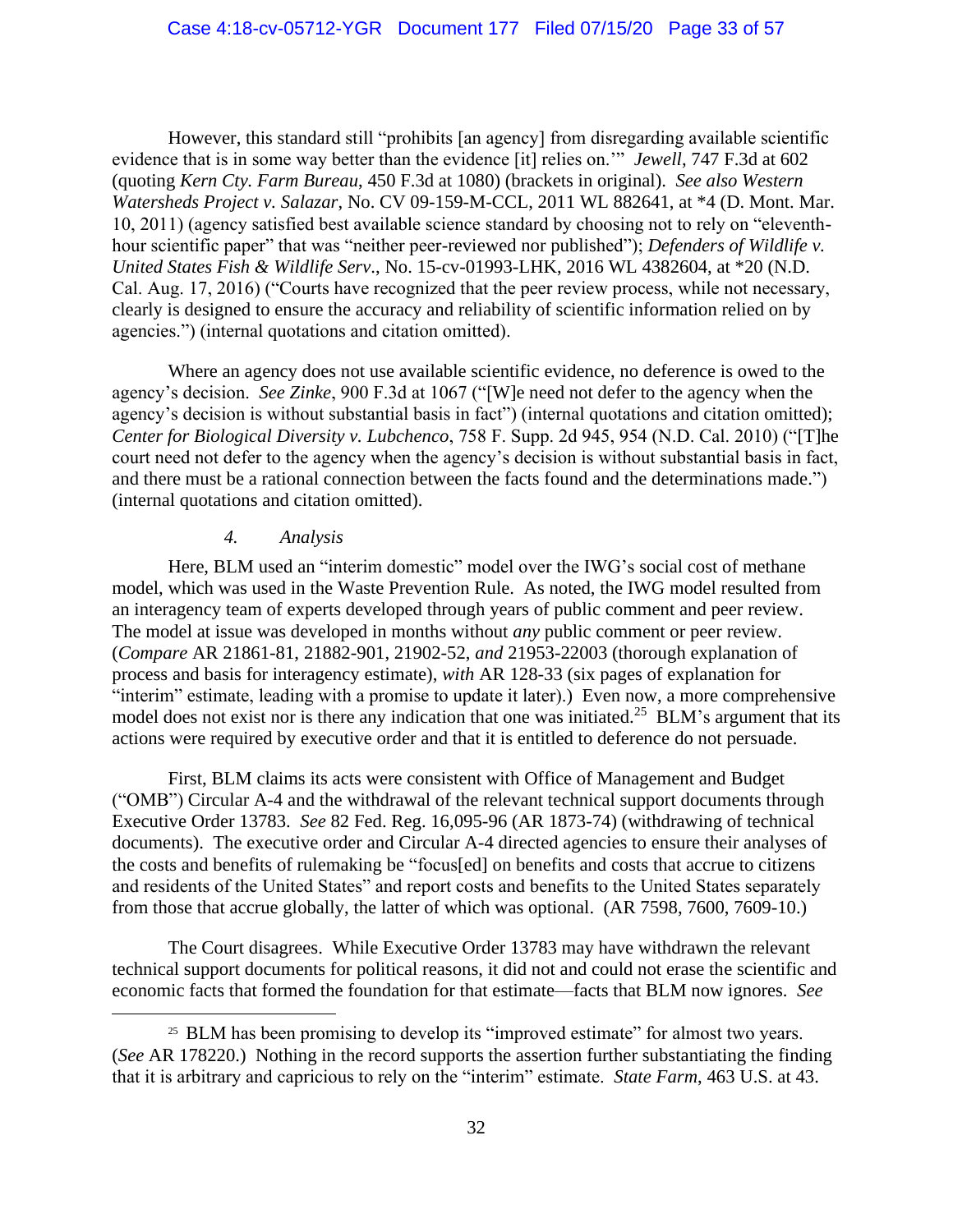*Kake*, 795 F.3d at 969 ("The absence of a reasoned explanation for disregarding previous factual findings violates the APA."). In other words, the President did not alter by fiat what constitutes the best available science. The Executive Order in and of itself has no legal impact on the consensus that IWG's estimates constitute the best available science about monetizing the impacts of greenhouse gas emissions. (*See, e.g*., AR 104456 (California Air Resources Board commenting that "California continues to utilize the IWG-supported social cost of [greenhouse gas] values in its policy and regulatory planning, as they continue to represent the best available science."); AR 83471 (Richard L. Revesz, *et al*., "Best Cost Estimate of Greenhouse Gases," 357 SCIENCE 6352 (2017), stating that the "IWG's estimates already are the product of the most widely peer-reviewed models and best available data").)

Further, none of the regulatory rules or orders require exclusion of global impacts, despite BLM's assertions to the contrary. (*Compare* AR 74-75 ("interim" estimate limiting consideration to domestic effects is consistent with OMB Circular A-4) *with* AR 83419-24 and AR 7598, 7609-10 (consideration can be given to global effects); *see also* AR 22770 (noting that under Circular A-4 analysis of regulations from domestic perspective is required while analysis from the international perspective is optional).) For instance, Executive Order 13783 specifically identified the need for agencies to consider "domestic versus international impacts." 82 Fed. Reg. 16,096 (AR 1874). Executive Order 13783 also assumes that federal agencies will continue to "monetiz[e] the value of changes in greenhouse gas emissions," and instructs agencies to ensure that such estimates are "consistent with the guidance contained in OMB Circular A-4." *Id.* In addition, Executive Order 12866 also directs agencies to assess "*all* costs and benefits" of regulatory actions. Executive Order 12866, 58 Fed. Reg. 51,735, Section 1(a) (Oct. 4, 1993) (emphasis supplied); *id*. at Section 1(b)(6) ("Each agency shall assess both the costs and the benefits of the intended regulation"). Further, the order indicates that "[e]ach agency shall base its decision on the best reasonably obtainable scientific, technical, economic, and other information." *Id.* at Section 1(b)(7). It also requires that *all* costs and benefits must be considered "unless a statute *requires* another regulatory approach." *Id*. at Section 1(a) (emphasis supplied).

Thus, the Court concludes that the withdrawal of the technical documents does not impact the fact that the IWG model used the best available scientific data, nor do the executive orders and regulations require BLM to limit its consideration to domestic impacts.<sup>26</sup>

<sup>&</sup>lt;sup>26</sup> As an alternative argument, BLM contends that it was perfectly reasonable to use the interim domestic social cost of methane as a result of Executive Order 13783 until the final domestic impacts are developed. (*See* AR 128; *San Luis & Delta-Mendota Water Auth.*, 776 F.3d at 996 (9th Cir. 2014) (Agency may "use<sup>[]</sup> the best scientific data available, even if that science was not always perfect."); *Sierra Club v. EPA*, 167 F.3d 658, 662 (D.C. Cir. 1999) ("We generally defer to an agency's decision to proceed on the basis of imperfect scientific information, rather than to 'invest the resources to conduct the perfect study.'" (citation omitted))). In this instance, the Court disagrees. Using an "interim" estimate indefinitely is illusory. *See California III*, 381 F. Supp. 3d at 1171 (noting "predicted future actions cannot be used to support a decision already made").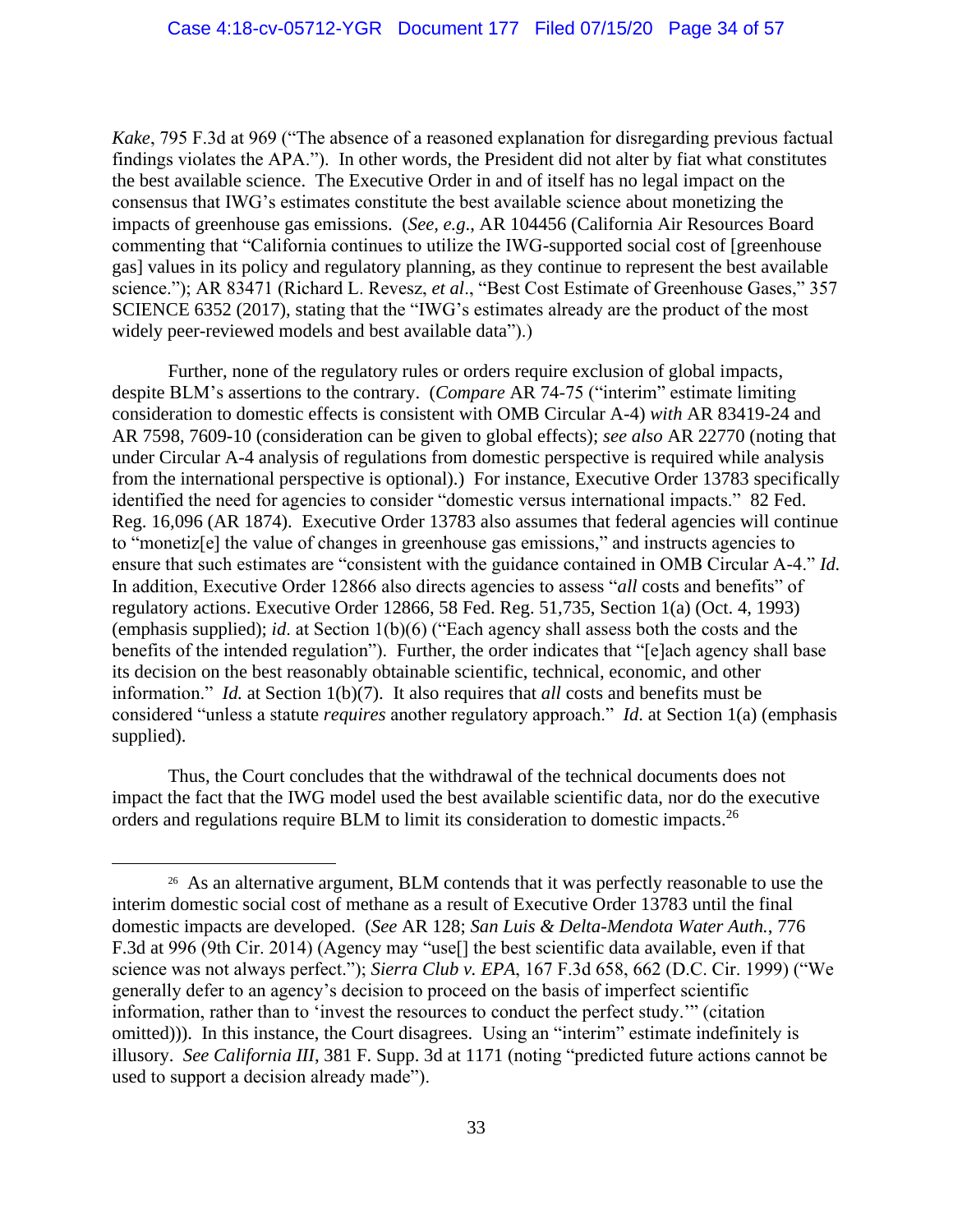Next, BLM asserts that it is owed substantial deference as the expert agency and that agencies are not limited to metrics that are "peer reviewed." *See Baltimore Gas & Elec.,* 462 U.S. at 103 ("When examining this kind of scientific determination . . . a reviewing court must generally be at its most deferential."); *Lands Council v. Martin*, 529 F.3d 1219, 1226 (9th Cir. 2008) ("We find no legal requirement that a methodology be "peer-reviewed or published in a credible source."). BLM argues that while the interim domestic model is not peer reviewed, it is based on the peer-reviewed IWG models. (*Compare* AR 128-133 *with* AR 7564-7583.) Thus, any criticism of the interim domestic model extends to the IWG models. (AR 8949 (noting that there is "extremely large structural uncertainty about the SCC [global social cost of carbon]" in the IWG estimate for the global metric).) It also claims to have provided a lengthy explanation of its calculations and reasoning, including the sources upon which it relied, which identified a significant degree of uncertainty as to the social cost of domestic or global methane. (AR 128- 33.)

First, the Court does not owe "substantial deference" where BLM concedes that the social cost of methane is beyond BLM's expertise and is outside BLM's statutory authority to consider. (*See* Dkt. No. 123 at 50 (BLM Br. at 38) ("BLM determined that its waste prevention authority under the [Mineral Leasing Act] did not sweep broadly to address societal or environmental impacts"); Dkt. No. 125 at 27 (Wyoming Br. at 20) ("Because the Bureau lacks the statutory authority to regulate air emissions and climate change, the agency should not have relied upon *any* 'Social Cost of Methane'") (emphasis in original).)

Second, even if peer review is not required, the "interim domestic" model is riddled with flaws. BLM admits that the "interim" estimate underestimates the *domestic* effects of the Rescission. (AR 128 (acknowledging "interim" estimate "may understate the U.S. share" of global damages from methane emissions); *see also* AR 83422–31.) The analysis ignores impacts on 8 million United States citizens living abroad, including thousands of United States military personnel; billions of dollars of physical assets owned by United States companies abroad; United States companies impacted by their trading partners and suppliers abroad; and global migration and geopolitical security. (AR 6806-6807, 83422-83426, 83508-83515.) Thus, even if it were permissible for BLM to consider only domestic impacts from climate change, its "interim" estimate "fail[s] to consider . . . important aspect[s] of the problem" and "runs counter" to the evidence before the agency." *State Farm*, 463 U.S. at 43.

Other than bald assertions, BLM provides no evidence of specialists' conflicting views or alternative scientific models.<sup>27</sup> If anything, evidence in the record reflects that the IWG model disregarded by BLM *underestimates* the potent effect of greenhouses gases including methane. (*See, e.g.*, AR 15547-48.) BLM acknowledges this evidence but does not take it into account.

27 *Lands Council v. Martin*, 529 F.3d 1219 (9th Cir. 2008), cited by defendants, involved a methodology verified through "field testing and practical experience," rather than peer-review or formal publication. *Id.* at 1226. BLM has disregarded an estimate verified through peerreview for a new interim estimate that has *not* been verified by any method – peer-review or otherwise. *Id.*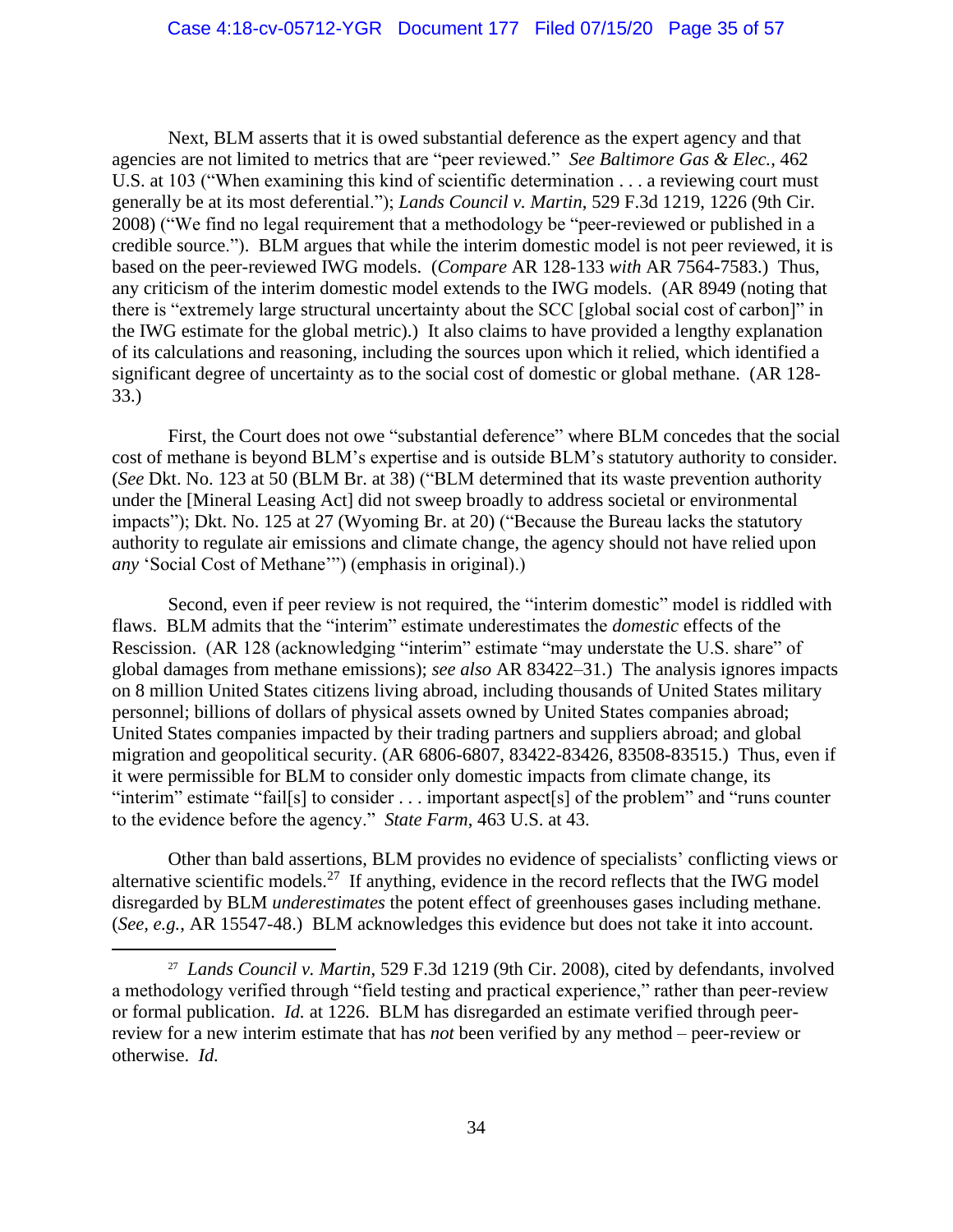(AR 130.) BLM's failure to provide a "rational connection between the best available science" and its "interim" estimate renders its decision to rely upon that "interim" estimate arbitrary and capricious. *Turtle Island Restoration Network v. United States Dep't of Commerce*, 878 F.3d 725, 739 (9th Cir. 2017).<sup>28</sup>

Moreover, focusing solely on domestic effects has been soundly rejected by economists as improper and unsupported by science. For example, in 2015, the IWG concluded that "good methodologies for estimating domestic damages do not currently exist." (AR 22074.) In 2017, the National Academies of Science found that the calculation of a domestic social cost of methane cannot be credibly done using current models, as they ignore important spillover effects given the global nature of climate change. (AR 22728; 22770-22772.) Thus, Dr. Robert S. Pindyck, whose work is also cited in the 2018 RIA (*See* AR 133, 134), previously commented on BLM's attempt to use this approach for the Suspension, stating that "the domestic-only approach as implemented in the RIA is wrong from an economic perspective. The most economically justifiable approach is, instead, to use the full international value." (AR 83411; AR 180231-32 (June 8, 2017 email exchange between EPA and BLM economists regarding the complications of domestic only analysis); AR 8945, 8949 (study from expert William Nordhaus, whose works were incorporated for the 2018 RIA, concluding that "regional damage estimates are both incomplete and poorly understood," and "[a] key message here is that there is little agreement on the distribution of the SCC by region"). $^{29}$ 

Finally, the promise of a "final" estimate taking into "consideration the recent recommendations from the National Academies of Sciences, Engineering, and Medicine for a comprehensive update to the current methodology to ensure that the social cost of greenhouse gas estimates reflect the best available science" rings hollow. (AR 128.) The National Academies' recommendations have been available since early 2017 (AR 22703, 84092) yet remain largely ignored. *See California III*, F. Supp. 3d at 1176 (holding that agency cannot "defer[] consideration of substantive comments regarding the regulations at issue"). The National Academies report specifically states that it is not possible, using an existing model, to limit consideration to a specific region. (AR 22770-72.) Additionally, the National Academies

<sup>29</sup> To the extent BLM relies on the Nordhaus study to contend that the IWG approach is unreliable, the Court rejects such a post-hoc explanation outside the record. *Humane Soc'y of U.S. v. Locke*, 626 F.3d 1040, 1049 (9th Cir. 2010) (agency's post-hoc explanations cannot substitute for an adequate explanation in the administrative record itself). Further, as discussed above, this explanation is at odds with what the Nordhaus study actually stated.

<sup>&</sup>lt;sup>28</sup> The Court notes that BLM continues to rely on some "inputs and modeling" developed for the interagency estimate with respect to "discrete alternative scenarios." (AR130.) However, BLM cannot rely on the interagency recommendations while at the same time disregarding other findings from the same body. This "internally inconsistent" treatment of the interagency group's findings is arbitrary and capricious. *See General Chemical Corp. v. United States*, 817 F.2d 844, 846, 854 (D.C. Cir. 1987) (agency "cannot have it both ways" by citing evidence as supportive of one conclusion, but disregarding the same evidence when making another finding).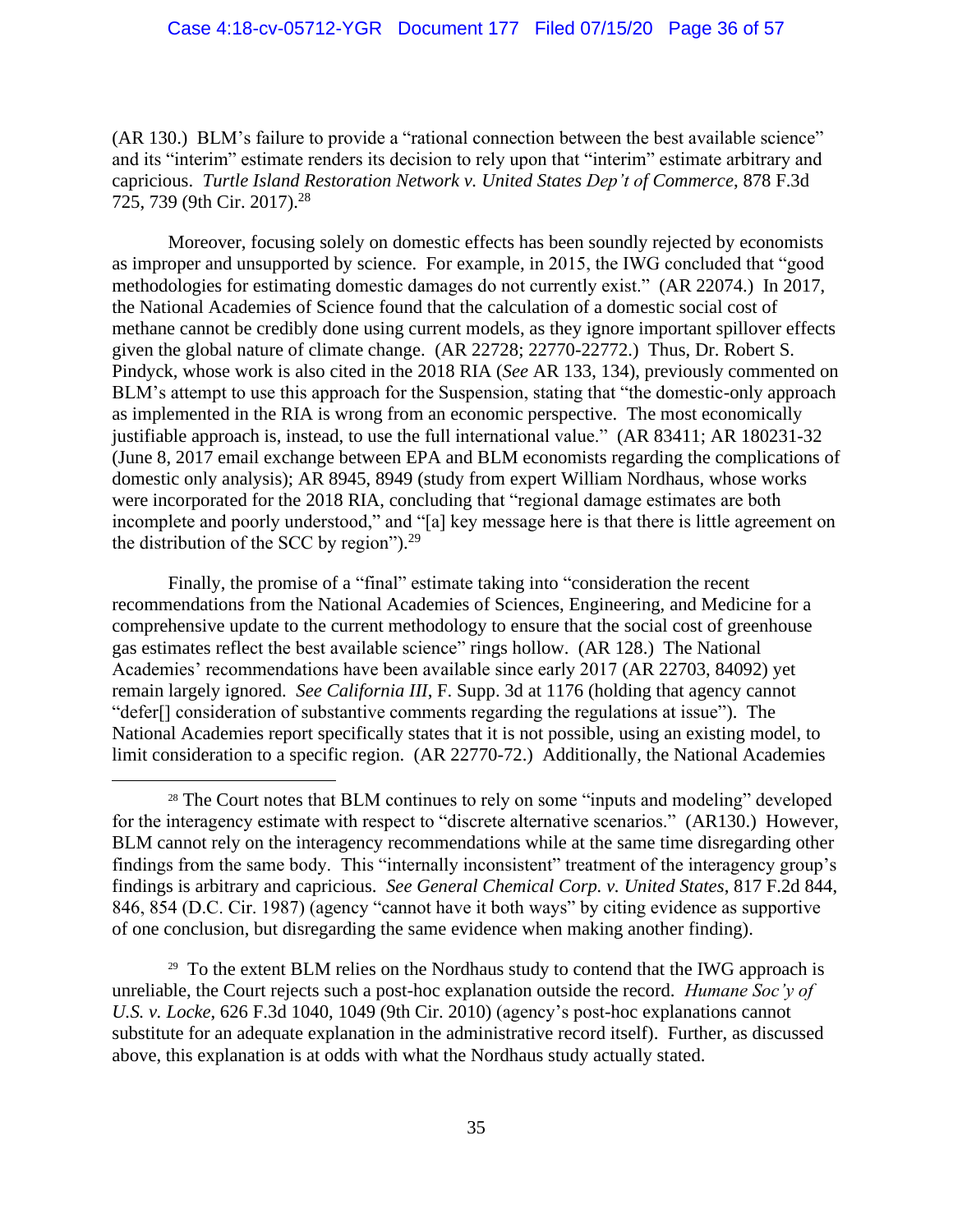emphasize that international effects can have significant spill-over effects in the United States, such as on trade and migration, which must be considered in any attempt to estimate domestic impacts. *(Id.)* BLM concedes it did not consider these spill-over effects. *(AR 7 (83 Fed. Reg.*) 49,190), 206–07; *see also* AR 84092 (raising 2017 National Academies recommendation).) BLM cannot "avoid its duty to confront these inconsistencies by blinding itself to them." *Humane Soc'y*, 626 F.3d at 1051.

For all these reasons, the Court **FINDS** BLM's use of the interim domestic measure to be arbitrary and capricious. *See Center for Biological Diversity v. NHTSA*, 538 F.3d 1172, 1198- 1201 (9th Cir. 2008) ("*CBD v. NHTSA*") (agency "cannot put a thumb on the scale by undervaluing the benefits and overvaluing the costs of more stringent standards" by failing to "monetize or quantify the value of carbon emissions reduction"); *Zero Zone*, 832 F.3d at 677-679 (agency reasonably relied on IWG's estimates to calculate global benefits of greenhouse gas reductions from energy efficiency rules).<sup>30</sup> An agency simply cannot construct a model that confirms a preordained outcome while ignoring a model that reflects the best science available.

### **C. EVALUATION OF BENEFITS ASSOCIATED WITH THE 2016 RULE**

Given the specific findings in the Waste Prevention Rule as to the environmental impacts, BLM was required to address those impacts and quantify the foregone environmental benefits of the Rescission. *See California I,* 277 F. Supp. 3d at 1122 ("[w]ithout considering both the costs and the benefits of" a deregulatory action, an agency "fail[s] to take [an] 'important aspect' of the problem into account"). *See also id.* at 1123 ("[F]ailure to consider the benefits of compliance with the provisions that were postponed, as evidenced by the face of the Postponement Notice, rendered [the agency] action arbitrary and capricious and in violation of the APA."). Moreover, plaintiffs aver that BLM was also required to consider the foregone public health benefits due to the Rescission where the Rescission states that its enactment will lead to increased VOC emissions on federal and tribal lands. (AR 81).

BLM advances two arguments to address these deficiencies. First, BLM avers that it was not legally required by the APA, MLA, or any other statute or regulation to "monetize" benefits, including those that involve public health and safety. *See* 58 Fed. Reg. 51,735 § 1(a) ("Costs and benefits shall be understood to include both quantifiable measures . . . and qualitative measures of costs and benefits that are difficult to quantify . . . ."). Second, BLM again contends that emissions is outside of its statutory mandate, but that, while it did not monetize the health benefits from the foregone VOCs emissions , it did quantify the foregone emissions reductions and explicitly recognized that that "VOC and hazardous air pollutants pose negative impacts on climate, health, and human welfare." (AR 82.)

BLM's arguments do not persuade. First, the Court notes that by relying on the "interim domestic" model discussed above, BLM has failed to quantify accurately the foregone methane

<sup>30</sup> To the extent that BLM argues that *California I* resolved the issue of BLM's use of the "interim domestic [social cost of methane]" for the Suspension, the Court disagrees. *See Univ. of Tex. v. Camenisch*, 451 U.S. 390, 395 (1981) (finding that "the findings of fact and conclusions of law made by a court granting a preliminary injunction are not binding at trial on the merits").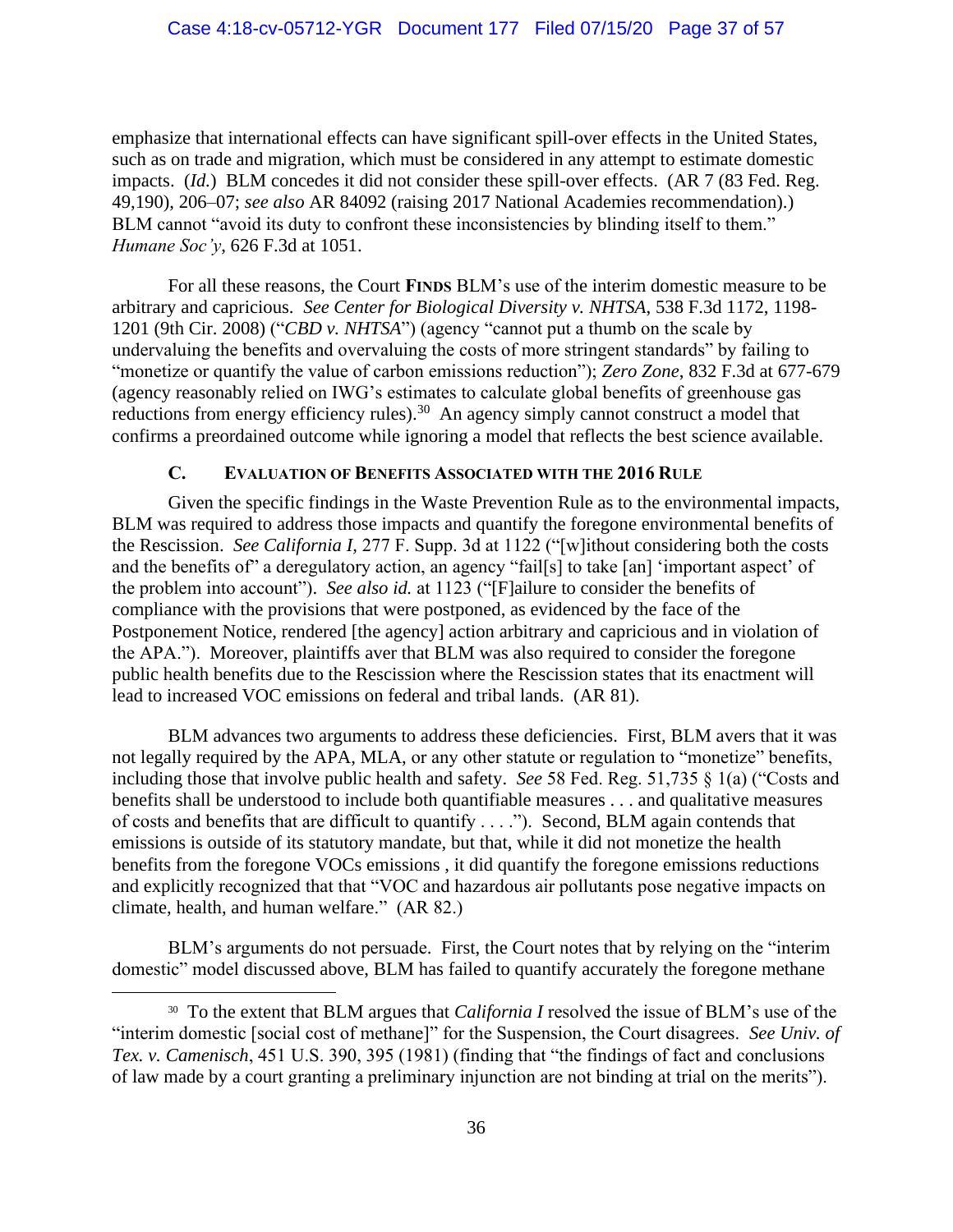emissions and the resulting environment impacts. Thus, the foregone environmental benefits in the Rescission have not been appropriately quantified or monetized.

Second, BLM has an obligation not to exclude benefits that could be monetized. *High Country*, 52 F. Supp. 3d at 1191("In effect the agency prepared half of a cost-benefit analysis, incorrectly claimed that it was impossible to quantify the costs, and then relied on the anticipated benefits to approve the project."); *see also CBD v. NHTSA*, 538 F.3d at 1198–1203 (failure to consider the social cost of carbon because it was uncertain was arbitrary and capricious, in part because the agency monetized other uncertain benefits). At the very least, BLM was obligated to weigh health impacts before claiming that the costs of the Waste Prevention Rule outweighed its benefits. *See* Executive Order 12866, 58 Fed. Reg. 51,735, Section 1(b)(6) ("Each agency shall assess both the costs and the benefits of the intended regulation and, recognizing that some costs and benefits are difficult to quantify, propose or adopt a regulation only upon a *reasoned determination* that the benefits of the intended regulation justify its costs." (emphasis supplied)). $31$ 

Third, the Court is again unpersuaded by BLM's arguments that consideration of emissions is outside its statutory mandate. Here, BLM has a statutory obligation under the MLA to "safeguard[] . . . the public welfare." 30 U.S.C. § 187. Likewise, the FLPMA mandates that BLM prevent "unnecessary or undue degradation" to public lands, 43 U.S.C. § 1732(b), and "protect . . . air and atmospheric" values of public lands," *id.* § 1701(a)(8).<sup>32</sup> Thus, its statutory mandate does not prohibit consideration of emissions – on the contrary, the statutory mandate seems to harmonize with such consideration.

Fourth, BLM's scant recognition of foregone benefits demonstrates that BLM did not appropriately weigh the costs against the benefits. BLM acknowledges that the Rescission will eliminate the Waste Prevention Rule's health benefits by foregoing emission reductions and that "VOC and hazardous air pollutants pose negative impacts on climate, health, and human

32 Defendant State of Wyoming's reliance on *Michigan v. EPA*, 135 S. Ct. 2699 (2015) is misplaced. *Michigan* invalidated EPA's rule because the EPA failed to consider cost under the statute but it left open whether an agency can rely on ancillary benefits when deciding whether to adopt a regulation. *Id.* at 2711. But *Michigan* concerned a "unique procedure" under the federal Clean Air Act Amendments requiring study and regulation of emissions by power plants. *Id.* at 2705-07. Neither the unique procedure nor *Michigan* vacated the general requirements for conducting regulatory impact analyses under the APA.

<sup>&</sup>lt;sup>31</sup> Executive direction is in accord. OMB Circular A-4 provides: "When there are important non-monetary values at stake, you should also identify them in your analysis so policymakers can compare them with the monetary benefits and costs. When your analysis is complete, you should present a summary of the benefit and cost estimates for each alternative, including the qualitative and non-monetized factors affected by the rule, so that readers can evaluate them." (AR 7586.) Executive Order 12866 requires agencies to assess "*all* costs and benefits" of regulatory actions. 58 Fed. Reg. 51,735, Section 1(a) (emphasis supplied).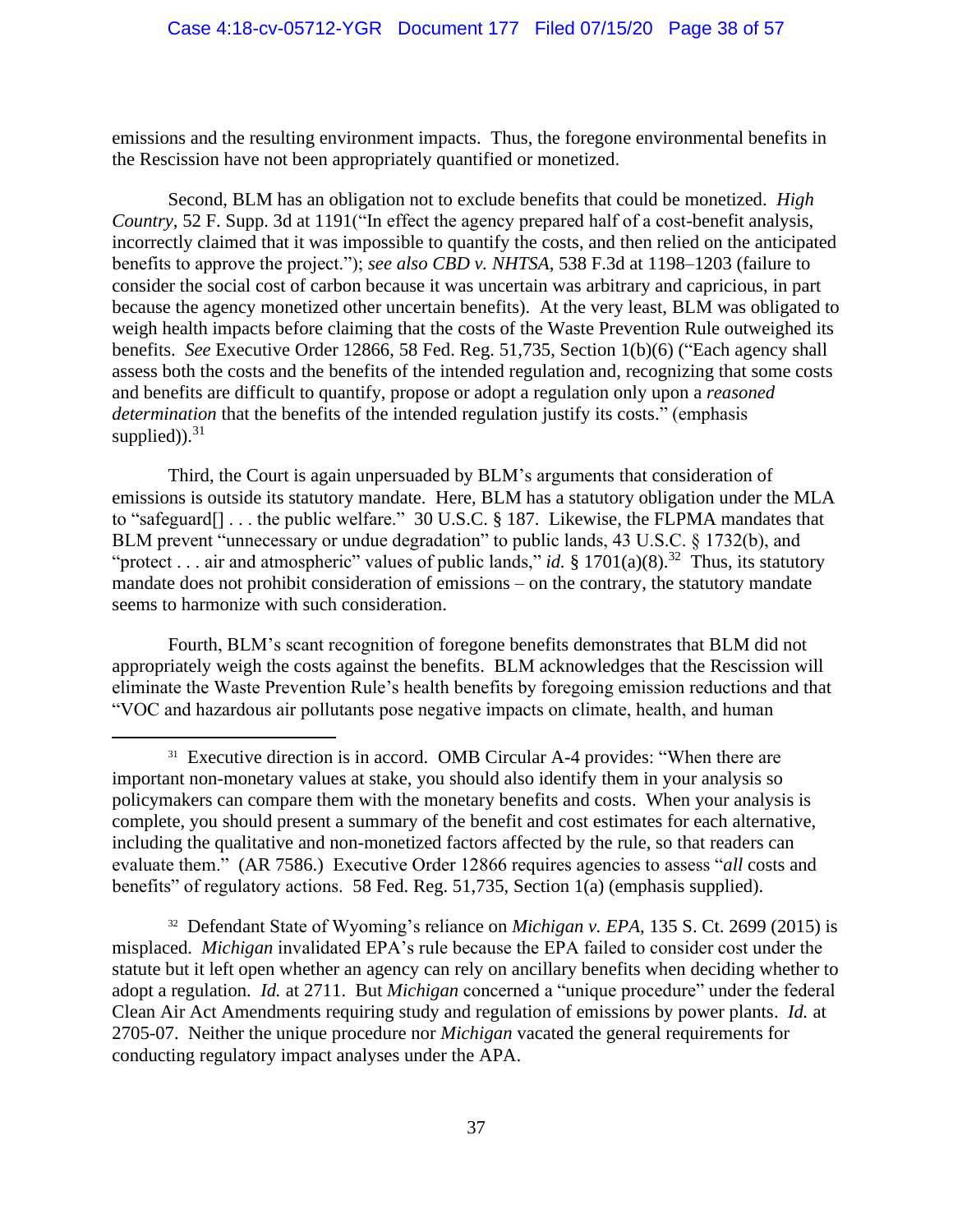welfare." (AR 75, 82.) But BLM made no attempt to evaluate these "negative impacts," or to weigh them against the purported benefits, and ignored requests from commenters to do so. (AR 220-21, 84100-01.) Instead, BLM merely concluded that any health impacts from foregone emissions will be minimized because "the emissions resulting from this rulemaking will be dispersed across BLM-managed oil and gas operations nationwide." (AR 221.) Where an agency chooses to engage in a cost-benefit analysis, it cannot short shrift the benefits side of the equation by failing to monetize certain benefits. *See CBD v. NHTSA*, 538 F.3d at 1198-03 (requiring agency to monetize carbon emission reduction benefits); *see also id.* at 1198 (an agency doing a cost-benefit analysis "cannot put a thumb on the scale by undervaluing the benefits and overvaluing the costs of more stringent standards"). Thus, the Court concludes that BLM did in fact have a duty to monetize the foregone benefits of the rescinded Waste Prevention Rule, and that its failure to do so is an arbitrary action in violation of the APA.<sup>33</sup>

Accordingly, the Court concludes that BLM arbitrarily ignored the benefits of the Waste Prevention Rule in the rulemaking process of the Rescission in violation of the APA. Thus, the Court **FINDS** for plaintiffs on this issue.

## **D. EVALUATION OF COSTS ASSOCIATED WITH THE 2016 RULE**

The final issue raised under the APA is whether BLM adequately explained its alleged inflation of the administrative burdens and the compliance costs imposed by the Waste Prevention Rule. The Court addresses each.

### *1. Administrative Burdens*

The Rescission claims that the "administrative burdens" for the industry are double what was calculated for the Waste Prevention Rule. (AR 1, 5 (83 Fed. Reg. 49,184, 49,188); AR 73- 74, 120-127.) In particular, the 2016 RIA calculated the burden to industry at \$5.5 million (based on an estimated 85,170 hours of administrative effort), and the burden to BLM at \$1.3 million (based on 30,117 hours). (AR 1163-69). But the 2018 RIA inflates the industry's estimated administrative burden to \$10.7 million (and 164,000 hours), and increases BLM's burden to \$3.27 million (and 72,700 hours). (AR 74.)

The 2016 RIA estimates were developed in consultation with BLM staff. (AR 1163) ("Estimates for the number of responses and burden hours per response were provided by BLM program staff"). BLM provides no basis for this drastic increase other than to state that it, again, consulted "with BLM State and field offices to determine the level of expected response per provision." (AR 120.)

BLM failed to identify or explain any changed circumstances, technology, or economic conditions that would justify this dramatic recalculation. BLM's new and inflated calculations do not rest on a "more detailed justification" as required to explain its prior inconsistent factual

<sup>&</sup>lt;sup>33</sup> BLM's arguments – that the Waste Prevention Rule did not monetize the public health costs and so the Rescission did not need to consider these costs as well – are irrelevant because the Waste Prevention Rule is not before the Court.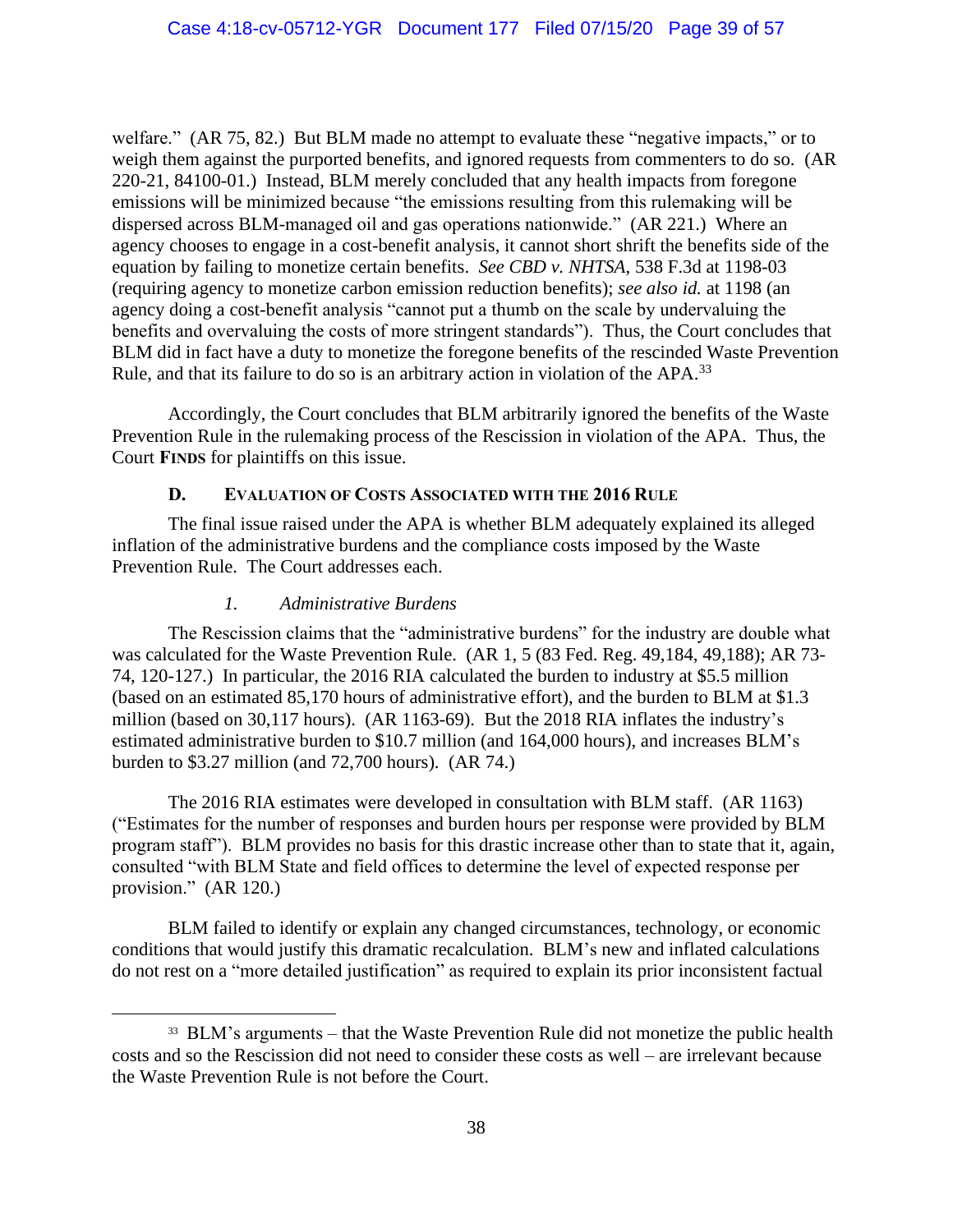findings. *Fox*, 556 U.S. at 515; *see also Friends of Alaska Nat'l Wildlife Refuges v. Bernhardt*, 381 F. Supp. 3d 1127, 1139-40 (D. Alaska 2019) (finding that Secretary of the Interior violated APA by impermissibly disregarding "prior factual findings without a reasoned explanation" in approving land exchange to construct road through national wildlife refuge) (citing *Kake*, 795 F.3d at 969).

Accordingly, the Court **FINDS** that BLM arbitrarily overstated and failed to explain the difference in administrative costs claimed by the Rescission.

#### *2. Compliance Costs*

With respect to compliance costs, BLM's analysis turned on an assumption that operators had not begun compliance with Waste Prevention Rule even though it had taken effect over a year and a half before BLM finalized the Rescission. (AR 67; *see also* AR 909 (81 Fed. Reg. 83,0008).) However, Operators were legally obligated to comply with the Rule for much of 2017 and 2018—with BLM itself stating in March 2018 that it "expects operators to comply with all BLM regulations that are in effect." (AR 84096 (statement quoting BLM spokesperson).)

The administrative record here is mixed. BLM appears to have disregarded that major operators were complying with the Rule. (*See, e.g.*, AR 24151 (noting that XTO, the production subsidiary of ExxonMobil, is complying).) Moreover, in the context of BLM's effort to suspend the Rule, another judge in this district rejected BLM's identical assumption, explaining BLM's "baseless calculation of industry cost savings is not a 'judgment call' entitled to deference, but rather an estimated figure that lacks a reasonable basis." *California II*, 286 F. Supp. 3d at 1069.

BLM identifies several factors upon which its assumption is based, including a year-long phase-in periods for many of the most capital-intensive provisions of the 2016 Rule (AR 67-68, 225); early efforts in 2017 to postpone and suspend certain provisions of the 2016 Rule (AR 67); the February 2018 publication of a significantly revised proposed rule; and the 2018 Stay Order. (AR 67, 225.) *See also Wyoming*, 366 F.Supp.3d at 1290-92.

On balance, the Court concludes that in its rush to implement the Rescission, BLM erred in assuming no compliance with the Waste Prevention Rule where evidence to the contrary existed and was readily available from its lessees had inquiry been made. BLM's concession that it "overstated" the benefits of the Rescission cannot be overcome by its new unsupported claim that this overstatement was counterbalanced by the potential for understatement of costs elsewhere. *See California II*, 286 F. Supp. 3d at 1069 (requiring "factual, objective data and values" when calculating costs and benefits). (*See also* AR 70 (concession that estimate could be overstated).)

The Court thus **FINDS** BLM's compliance costs calculations arbitrary and capricious and insufficient under the APA.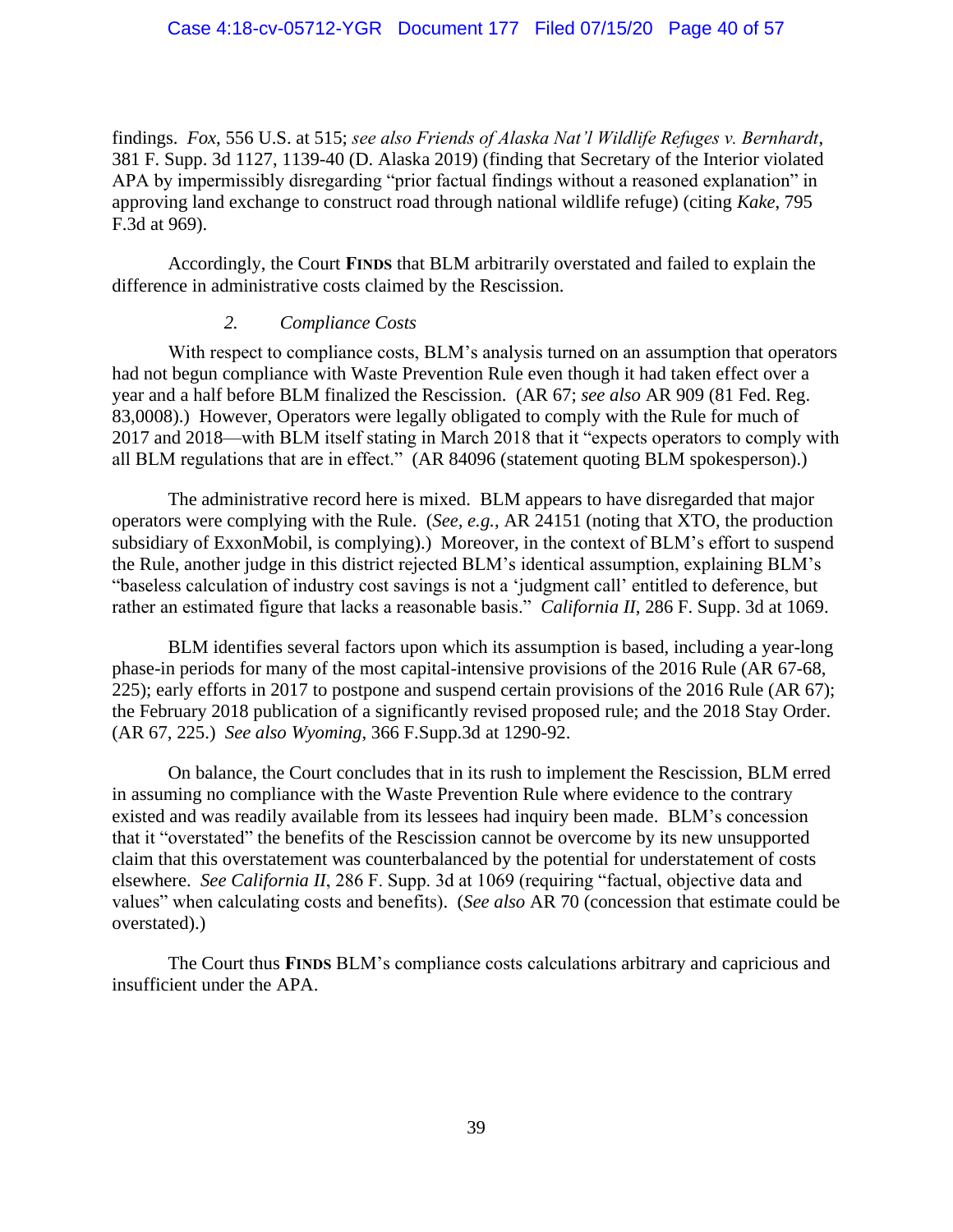# **V. COMPLIANCE WITH NEPA**

The challenge raised here includes whether BLM failed to comply with NEPA by not considering the Rescission's: (i) impact on public health, including on tribal communities; (ii) impact on climate; and (iii) overall impact on cumulative effects. As a final challenge, plaintiffs further aver that BLM failed to prepare an environmental impact statement – an EIS. While addressing each, the Court begins with the standard.

# **A. LEGAL FRAMEWORK**

NEPA serves the dual purpose of informing agency decision makers of the environmental effects of proposed major federal actions and ensuring that relevant information is made available to the public. *Robertson v. Methow Valley Citizens Council*, 490 U.S. 332, 349 (1989). *See also* 42 U.S.C. § 4321; 40 C.F.R. § 1501.1. NEPA helps ensure that "important effects will not be overlooked or underestimated." *Robertson*, 490 U.S. at 349. NEPA is "our basic national charter for protection of the environment." 40 C.F.R. § 1500.1(a). The statute provides "procedural mechanisms that compel agencies . . . to take seriously the potential environmental consequences of a proposed action. [Courts] have termed this crucial evaluation a 'hard look.'" *Ocean Advocates v. United States Army Corps of Eng'rs*, 402 F.3d 846, 864 (9th Cir. 2005) (citation omitted); *see also Robertson*, 490 U.S. at 351 ("NEPA merely prohibits uninformed – rather than unwise – agency action.").

Agencies must take a "hard look" at environmental impacts before "taking substantive environmental protections off the books." *Cal. ex rel. Lockyer v. United States Dep't of Agric.*, 575 F.3d 999, 1014-16 (9th Cir. 2009) ("*Lockyer II*") (holding that agency violated NEPA by failing to analyze impacts of rescinding nationwide regulation); *Citizens for Better Forestry v. United States Dep't of Agric.*, 632 F. Supp. 2d 968, 981 (N.D. Cal. 2009) (rejecting EIS for failure to "actually discuss the environmental consequences of eliminating the specific protections that are provided in the previous . . . [nationwide] rules"). To satisfy its hard look duty, agencies must consider "the direct, indirect, and cumulative" impacts of its proposed action, including "health" impacts. 40 C.F.R. § 1508.8; *see also* 40 C.F.R. §§ 1508.7, 1508.27(b)(7).

Generally, "because determining the appropriate level of environmental analysis 'is fairly debatable,' courts have recognized an 'obligation [] to defer to the expertise of the agency.'" *Ctr. for Food Safety v. Salazar*, 898 F. Supp. 2d 130, 149 (D.D.C. 2012) (quoting *Pac. Rivers Council v. United States Forest Serv.*, 689 F.3d 1012, 1030 (9th Cir. 2012)).

That said, "[b]ecause speculation is implicit in NEPA, [a court] must reject any attempt by agencies to shirk their responsibilities under NEPA by labeling any and all discussion of future environmental effects as crystal ball inquiry." *N. Plains Res. Council, Inc. v. Surface Transp. Bd.*, 668 F.3d 1067, 1079 (9th Cir. 2011) (quotations and alterations omitted); *Cal. ex rel. Lockyer v. United States Dep't of Agric.*, 459 F. Supp. 2d 874, 901 (N.D. Cal. 2006) ("*Lockyer I*") ("Mere uncertainty about the precise contours of the environmental impact of this major change in [federal regulations] . . . does not excuse the absence of any overall programmatic NEPA analysis.").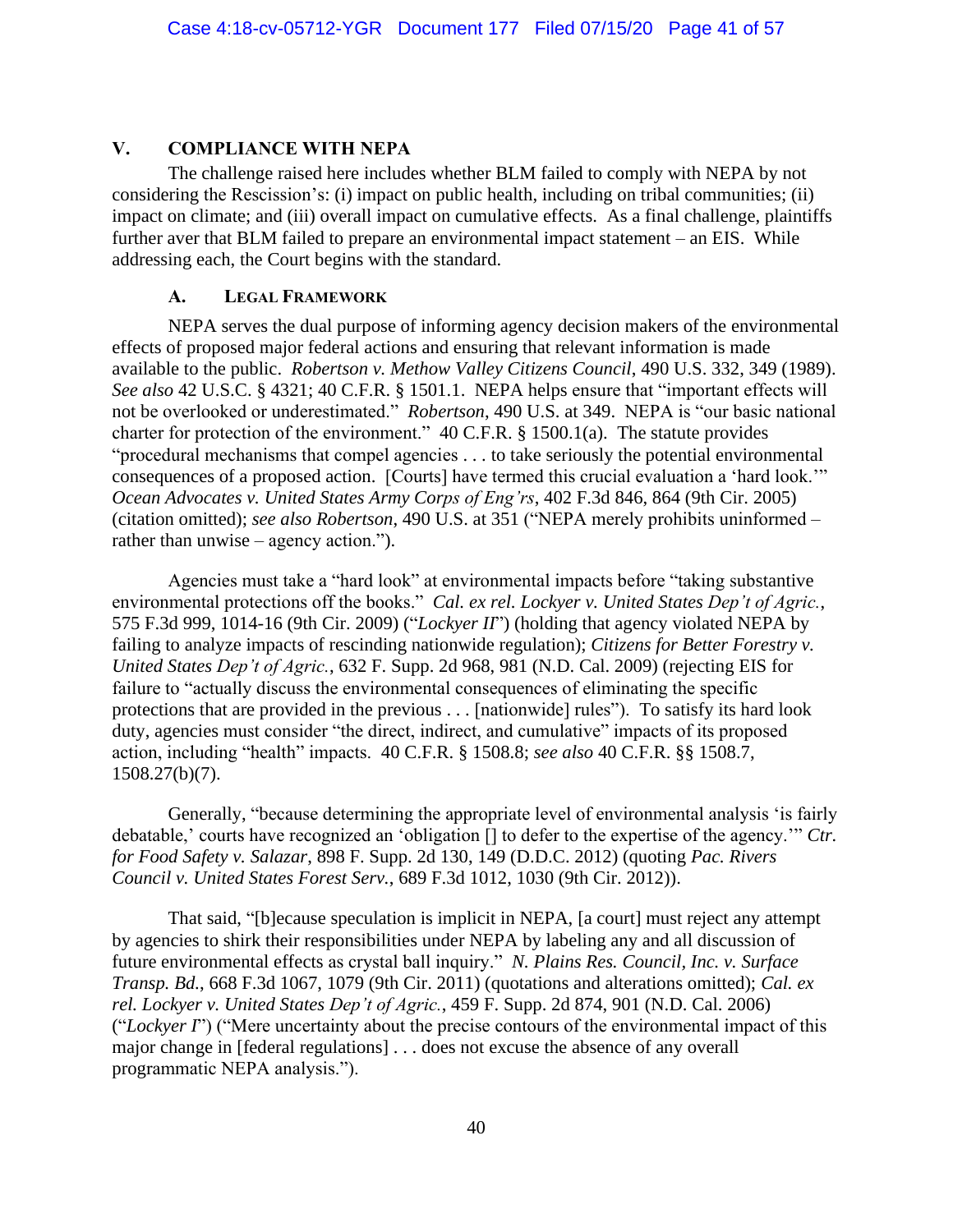Agencies cannot "postpone analysis of an environmental consequence to the last possible moment"; they must consider impacts "as soon as it can reasonably be done." *Kern v. BLM*, 284 F.3d 1062, 1072 (9th Cir. 2002) (rejecting agency's attempt to defer analysis to later sitespecific proposals); *see Lockyer I*, 459 F. Supp. 2d at 908 (explaining that future site-specific NEPA analysis does not "excuse [] the failure to comply with NEPA where a nationwide Rule has been repealed and replaced with a less environmentally protective scheme"). In *Kern*, the Ninth Circuit required BLM to consider impacts in a NEPA document where the problem was "readily apparent" and there was enough information available to "permit productive analysis." 284 F.3d at 1072-73. *But see Defs. of Wildlife v. Hall*, 807 F. Supp. 2d 972, 987-88 (D. Mont. 2011) (upholding EA's higher level analysis of impacts with understanding that agency would analyze localized impacts at later stage); *WildEarth Guardians v. Zinke*, 368 F. Supp. 3d 41, 66- 67 (D.D.C. 2019) (no requirement to analyze site-specific oil and gas impacts at leasing stage of NEPA analysis).

### **B. ANALYSIS**

### *1. Public Health, Including Tribal Communities*

The parties dispute whether BLM satisfied its "hard look" obligations under NEPA when it considered the Rescission's impact on both public health generally, and specifically on the health of tribal communities. BLM admits increased emissions. Nonetheless, BLM responds that its incorporation by reference of large portions of the EA for the 2016 Rule is sufficient for a NEPA analysis. (AR 306-07; *see* 40 C.F.R. § 1502.21 (encouraging incorporation by reference).) The 2016 EA included extensive discussion on the nature of air quality impacts, including specific types of emissions that result from oil and gas development such as ozone, particulate matter, and hazardous air pollutants. (*See* AR 1262-65, 1282-87.) It warned that "[t]hese air pollutants affect the public health and welfare of humans" (AR 1262) and described particular health impacts, such as ozone's potential to "inflame and damage the airways" (*id.*), particulate matter's link to "premature mortality for adults and infants" (AR 1264), and hazardous air pollutants' suspected connection to "cancer" among other health problems." (AR 1265.)

Yet despite these acknowledgements, BLM conducted no further or substantive analysis with respect to the impact of the Rescission. (AR 176-77.) Even though BLM's EA acknowledges repeatedly that the Waste Prevention Rule's environmental benefits dwarfed its environmental impacts (*see* AR 311-313; AR 1297), BLM justifies the lack of additional analysis on the grounds that the Rescission's impacts would be too narrowly focused on specific sites or locations, and alternatively, are too speculative for a nationwide rule.

BLM cannot have it both ways. The Court agrees that "nothing in the statute or CEQ Regulations . . . requires an agency to include a site-specific analysis for every particular area affected by the proposed action," especially for broad nationwide rules. *Wyoming v. United States Dep't of Agric*., 661 F.3d 1209, 1255 (10th Cir. 2011); *see also California v. Block*, 690 F.2d 753, 761 (9th Cir. 1982) ("The detail that NEPA requires in an EIS depends upon the nature and scope of the proposed action."). However, neither does the statute allow for an abdication of an analysis, especially where increased harm on certain populations living near active oil and gas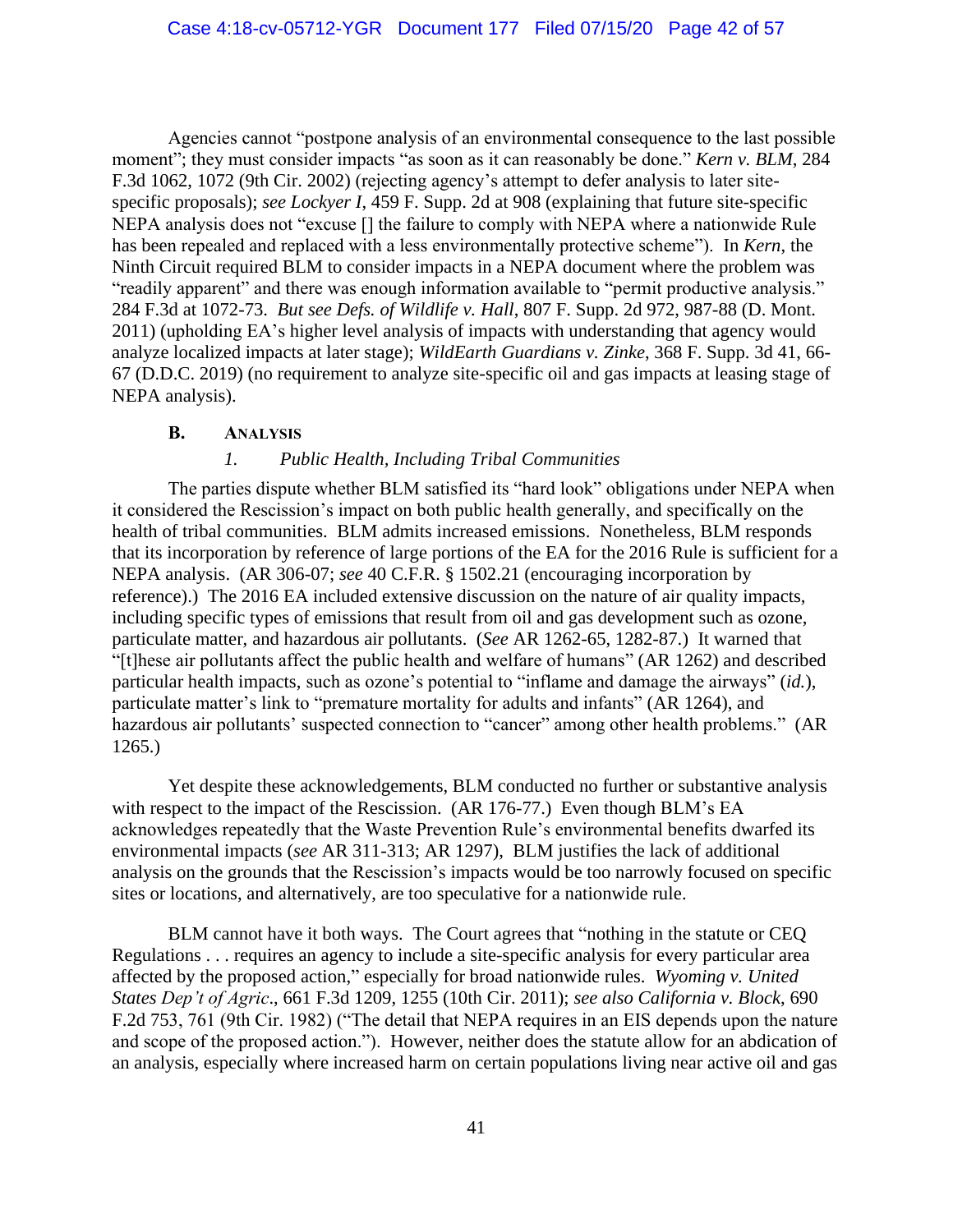development on federal and tribal lands is acknowledged and the potential for alternative approaches exists. *Compare Wyoming, supra,* (proposal increased protections).

BLM's claim that the task is too speculative is belied by the record. On the one hand, BLM submitted that "[d]ue to numerous variables, including market prices, local resource concerns, state, county and/or local municipality rules and regulations, and many others, it is impossible to predict precisely where and how fast oil and gas development may progress." (AR 176-177.) Then, on the other hand, it identified total nationwide effects and explained broadly why it finds those impacts insignificant. The record contains ample evidence of regional impacts, especially on tribal populations,  $34$  which was ignored.

Moreover, the promise that it would delay NEPA analysis to later stages of oil and gas development, including regional planning, leasing, and permitting of individual wells (AR 237, 298-300, 318, 321, 335) puts the proverbial cart before the horse. BLM is on notice that air quality problems due to oil and gas development already exist on public and tribal lands (s*ee* AR 176-77), and that removing the Waste Prevention Rule's protections will lead to additional ozone precursor emissions. (*See* AR 316.) This punctuates the obligation to analyze the impact of the Rescission, irrespective of analysis done for the 2016 Rule.<sup>35</sup> In effect, BLM leaves the issue wholly unstudied and violative of NEPA's fundamental purpose, and thus fails to satisfy the hard look required under NEPA.

In fact, under NEPA, BLM must not only disclose through the rulemaking process that certain communities and localities are at greater risk, but must also fully assess these risks. *Citizens for Better Forestry*, 632 F. Supp. 2d at 981 (rejecting EIS for nationwide rescission because "it does not actually discuss the environmental consequences of eliminating the specific protections that are provided in previous . . . rules"); *Anderson v. Evans*, 371 F.3d 475, 489–92 (9th Cir. 2002) (rejecting as a "major analytical lapse" agency's failure to consider local impacts of broad management plan).<sup>36</sup> The cross-reference to the Waste Prevention Rule EA's general

<sup>35</sup> The Court takes no position as to whether the study in 2016 was sufficient as the adequacy of that NEPA review is not before the Court.

36 BLM does not persuade in its attempts to distinguish *Anderson* on the ground that the court there found this error by reference to the "significance" factors in 40 C.F.R § 1508.27,

<sup>&</sup>lt;sup>34</sup> *See* information about: existing ozone nonattainment areas and likely impacts in these areas (AR 84145-46 (identifying areas in Colorado, Utah and Wyoming)); and disruption to the health and the daily lives of Native Americans living in areas with substantial BLM-administered oil and gas development (AR 83397-98, 83403-04 (noting increased in asthmatic and respiratory health conditions of tribal members), 96468, 159766-67, 163165-66, 163171-73 (Fort Berthold resident explaining that "we are surrounded by well pads and flares that have been burning for years," and that "[o]ur air quality has changed . . . there's a constant haze over Fort Berthold from the hundreds of flares surrounding us"); *see also* AR 104080-82 and 180467-69 (letters from tribes noting that the Rescission was promulgated with little input from tribal communities in contrast to the significant outreach conducted for the 2016 Rule)).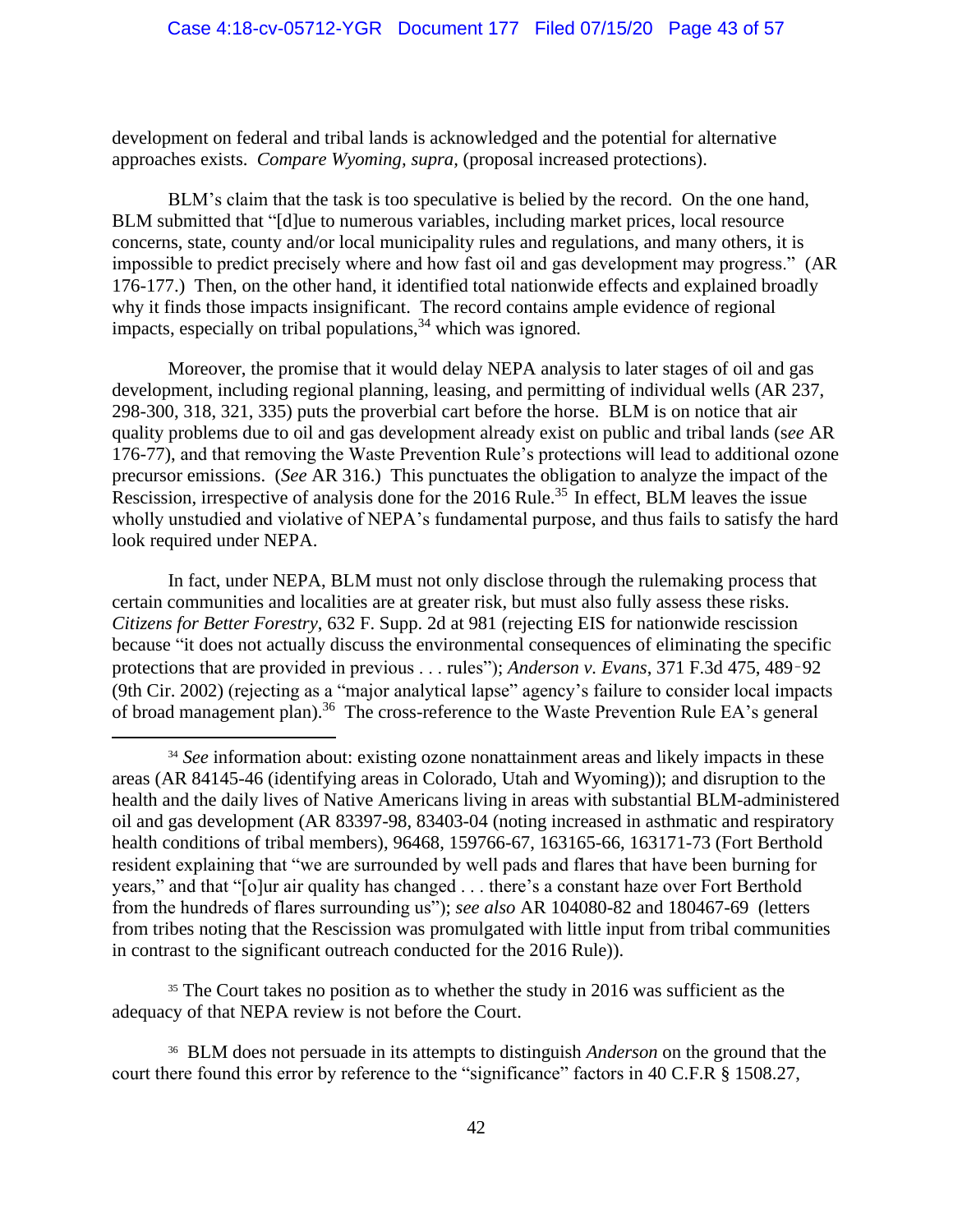discussion of the "nature of air quality impacts" does not fill the void to satisfy BLM's "hard look" obligations under NEPA.

The acknowledged increase in broad scale impact<sup>37</sup> warrants more NEPA review, not less. *See Kraayenbrink*, 632 F.3d at 493 (holding BLM violated NEPA by glossing over environmental impacts of weakening nationwide grazing regulations that would impact 25 million acres); *Sierra Club v. Bosworth*, 510 F.3d 1016, 1028 (9th Cir. 2007) (recognizing that nationwide scope of agency action warranted more NEPA analysis).

Thus, in this context, BLM's incorporation by reference was insufficient and does not sustain the agency's obligation to take a "hard look" at the environmental impacts of the proposed project.<sup>38</sup> *See S. Fork Band Council of W. Shoshone v. United States Dep't of Interior*, 588 F.3d 718, 726 (9th Cir. 2009) (holding BLM's failure to consider the air pollution associated with the transport and processing of gold mining ore "shows that it did not take the requisite" 'hard look'"). These reasons alone suffice to find a failure of BLM to comply with NEPA.

Additional environmental justice concerns compound the issue. In summary, evidence shows that the environmental impacts disproportionately affected Native Americans living in low-income communities. (*See* AR 161881–86 (concluding that tribal communities experience disproportionate health risks from oil and gas emissions because they are more likely to live within 0.5 miles of an oil and gas well, and that Native Americans living on tribal land in North Dakota, New Mexico, and Utah experience more than double each state's average poverty rates).)<sup>39</sup> Despite raising these concerns in the public comment period, the EA does not mention,

<sup>37</sup> Indeed, BLM estimates that the Waste Prevention Rule decreased volatile organic compound emissions by five orders of magnitude more than it increased the emissions from truck traffic. (*See* AR 316.) *See also W. Watersheds Project v. Kraayenbrink*, 632 F.3d 472, 491 (9th Cir. 2011) (NEPA analysis "must include a discussion of adverse impacts that does not improperly minimize negative side effects").

<sup>38</sup> For instance, BLM ignored the prior detailed analysis showing that thousands of wells that would have been required to reduce emissions under the Waste Prevention Rule are located in counties that are already suffering from ozone levels above federal public health standards and the evidence showing areas in Colorado, Utah, and Wyoming where oil and gas development on public and tribal lands contribute significantly to violations of federal standards. (*See e.g.*, AR 84145–46.)

<sup>39</sup> The Court does not consider any additional declarations submitted from tribal members that were not within the administrative record. *See supra* n.21 (the Court is limited to

rather than the "hard look" requirement. The "hard look" and "significance" factors are necessarily interrelated: BLM must take a hard look at all impacts in the appropriate scale to determine their significance. *Anderson*, 371 F.3d at 492.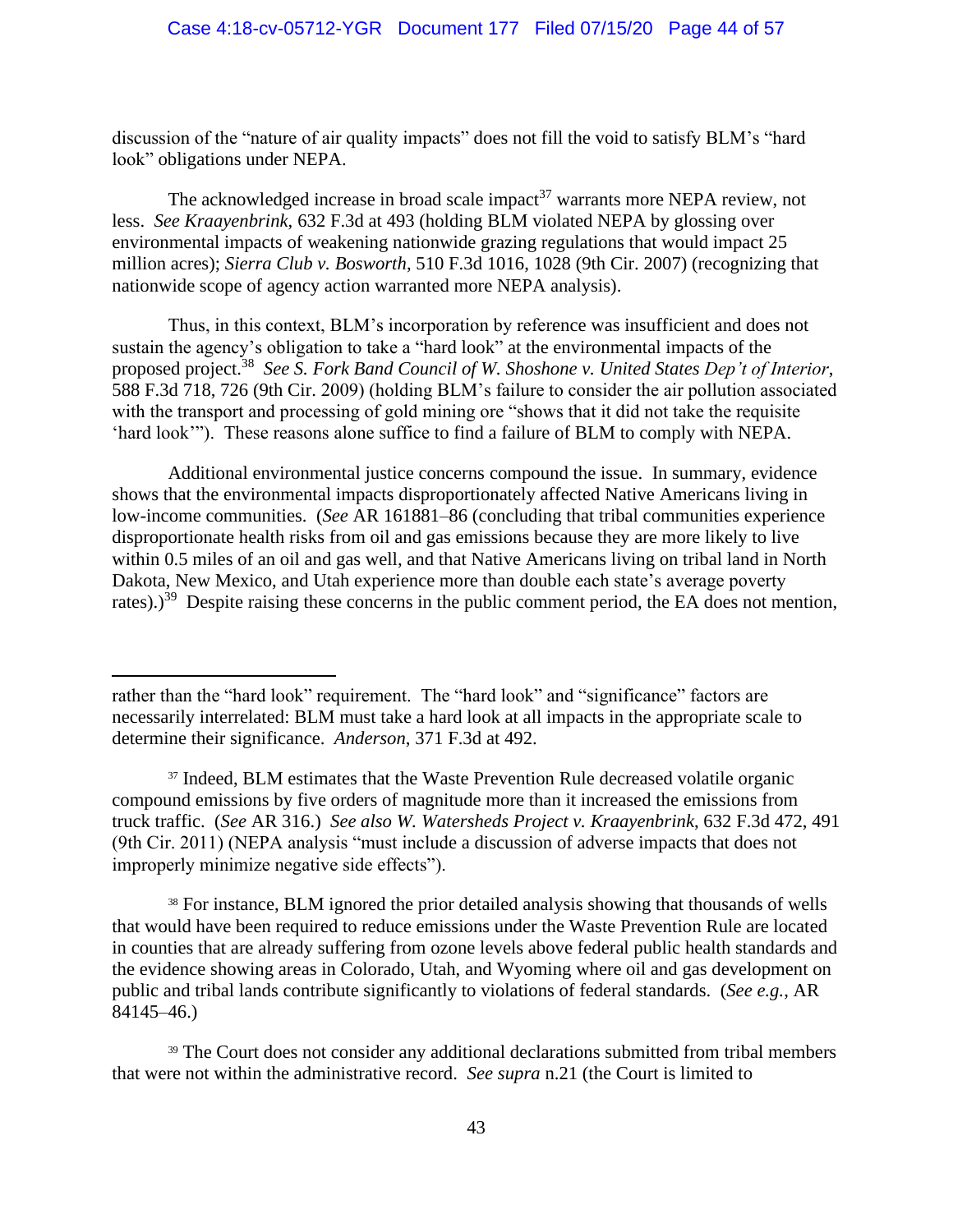much less address, these specific impacts. *See Standing Rock Sioux Tribe v. United States Army Corps of Eng'rs*, 255 F. Supp. 3d 101, 140 (D.D.C. 2017) (holding agency's "bare-bones" environmental justice analysis concluding that Tribe would not be disproportionately harmed violated NEPA's hard look requirement); *see also Sierra Club v. FERC*, 867 F.3d 1357, 1369 (D.C. Cir. 2017) (upholding EIS that fully discussed disproportionate impacts on environmentaljustice communities while recognizing that plaintiffs "[p]erhaps would have a stronger claim if the agency had refused entirely to discuss the demographics of the populations that will feel the pipelines' effects").<sup>40</sup> The generic claim that they were considered as part of the nationwide reference is insufficient for the same reasons cited above.

Similarly, the EA's conclusion that the Rescission is not expected to have a significant impact on minority or low-income populations is not supported by the record. As discussed above, *supra* Section IV.B.4, it is insufficient to assert merely that while the Rescission eliminates certain emissions reductions, the "emissions would be geographically dispersed" and only occur in "sparsely populated areas," and are offset by a rescission of some of the 2016 Rule's requirements. (AR 221; *see also* AR 312, 318, 219-23 (response to comments on air and health), 237, 336.)

The only other citation provided by defendants is to a map located in the EA for the 2016 Rule. (AR 1251.) BLM contends that this map shows that most federally administered oil and gas development occurs in sparsely populated areas. But even a cursory review of this map demonstrates that this is not so. First, the map itself does not show tribal or population overlays with activity from oil and gas leases on federal lands, so it is not visibly possible to draw a correlation that such activity occurs in sparsely populated areas or that the emissions would be geographically dispersed. Second, comparing this map to a general map of the United States, the Court notes that significant oil and gas activity on federal lands seems to, in fact, occur near several tribal reservations (including the Navajo, Uintah and Ouray, and Ute Mountain reservations) and population centers (Grand Junction, Colorado, Carlsbad and Roswell, New Mexico, and Sheridan and Buffalo, Wyoming). The map further reflects that significant activity is identified in portions of both New Mexico and Wyoming, with remaining activity occurring in Utah, Colorado, Montana, North Dakota, California, and Nevada. Although BLM avers that it is not possible to conduct a regional analysis at this time for the Rescission, this map would suggest that regional analysis is possible. Indeed, this map only confirms that BLM knows where

administrative record that was before the agency, because otherwise it could lead the reviewing court to substitute its judgment for that of the agency).

<sup>40</sup> The Court notes that *Standing Rock* discussed environmental justice claim separately from other "hard look" claims under NEPA. Because the parties briefed environmental justice as part of "hard look" of public health impacts specifically on tribal communities under NEPA, the Court coextensively discusses these arguments here.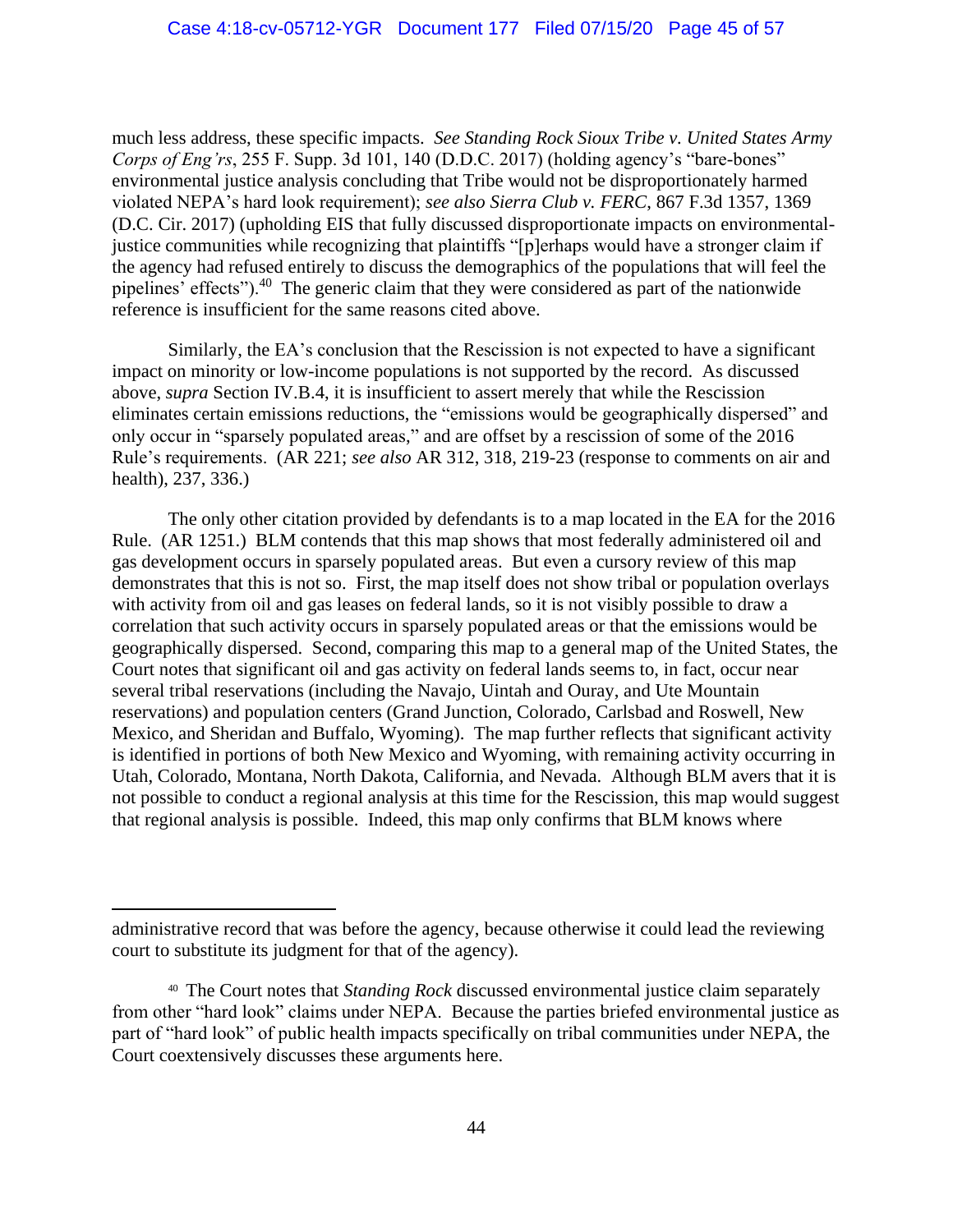emissions are occurring on federal lands and that BLM would be capable of conducting regional analysis for these high-activity areas. 41

In sum, NEPA requires more. BLM cannot discount the localized impacts to people for whom the public health impacts are of clear significance. *See Anderson*, 371 F.3d at 490 (holding that even if the proposed action did not significantly impact the overall whale population, the "local effects" to the summer population in the Washington area might be significant and therefore warranted preparation of an EIS); *White Tanks Concerned Citizens, Inc. v. Strock*, 563 F.3d 1033, 1041 (9th Cir. 2009) (rejecting agency's attempt to ignore water pollution impacts merely because they only impacted a small area). Moreover, BLM cannot ignore its duty to inform through the rulemaking process under NEPA the most impacted communities about the threats to their health that will result from permanently rescinding these same protections by failing to appropriately assess the risks from such a rescission. *See Anderson*, 371 F.3d at 489-92 (agency's failure to consider local impacts of management plan deemed a "major analytical lapse"); *Lockyer II*, 575 F.3d at 1012, 1015 (requiring "hard look" before "taking substantive environmental protections off the books"). Where BLM has acknowledged increased risk, it cannot then conclude impacts are not significant absent a comprehensive analysis. *Anderson*, 371 F.3d at 492 (9th Cir. 2004) (holding that where a "critical question" was never analyzed, the agency could not support its finding that the impacts were not significant).

Thus, the Court **FINDS** for plaintiffs on this issue: BLM has failed to satisfy its "hard look" obligation under NEPA with respect to the Rescission's impact on public health both generally and specifically on tribal communities.

#### *2. Climate*

Next, the parties dispute whether BLM took a "hard look" on the Rescission's impact on climate. NEPA requires an agency to acknowledge collective harm by considering the "incremental impact" of a new regulation "when added to other past, present, and reasonably foreseeable future actions." 40 C.F.R. § 1508.7; *see infra* p. 35. "[T]he impact of greenhouse gas emission on climate change is precisely the kind of cumulative impacts analysis that NEPA requires agencies to conduct." *CBD v. NHTSA*, 538 F.3d at 1217. Thus, in this context, BLM must communicate the "*actual* environmental effects resulting from . . . emissions" of greenhouse gas, not just quantify them. *Id.* at 1216 (emphasis in original). That said, NEPA does not require a per se cost-benefit analysis or quantification. 40 C.F.R. § 1502.23 ("For purposes of complying with the Act, the weighing of the merits and drawbacks of the various alternatives need not be displayed in a monetary cost-benefit analysis and should not be when there are more important qualitative considerations."); *see also Mont. Envtl. Info. Ctr. v. United States Office of Surface Mining*, 274 F. Supp. 3d 1074, 1095-96 (D. Mont. 2017) ("*MEIC*").

<sup>&</sup>lt;sup>41</sup> Furthermore, the attempt to defer analysis to "a project-specific basis by the local BLM field office" (AR 318) is an abdication, not compliance, of BLM's NEPA obligations.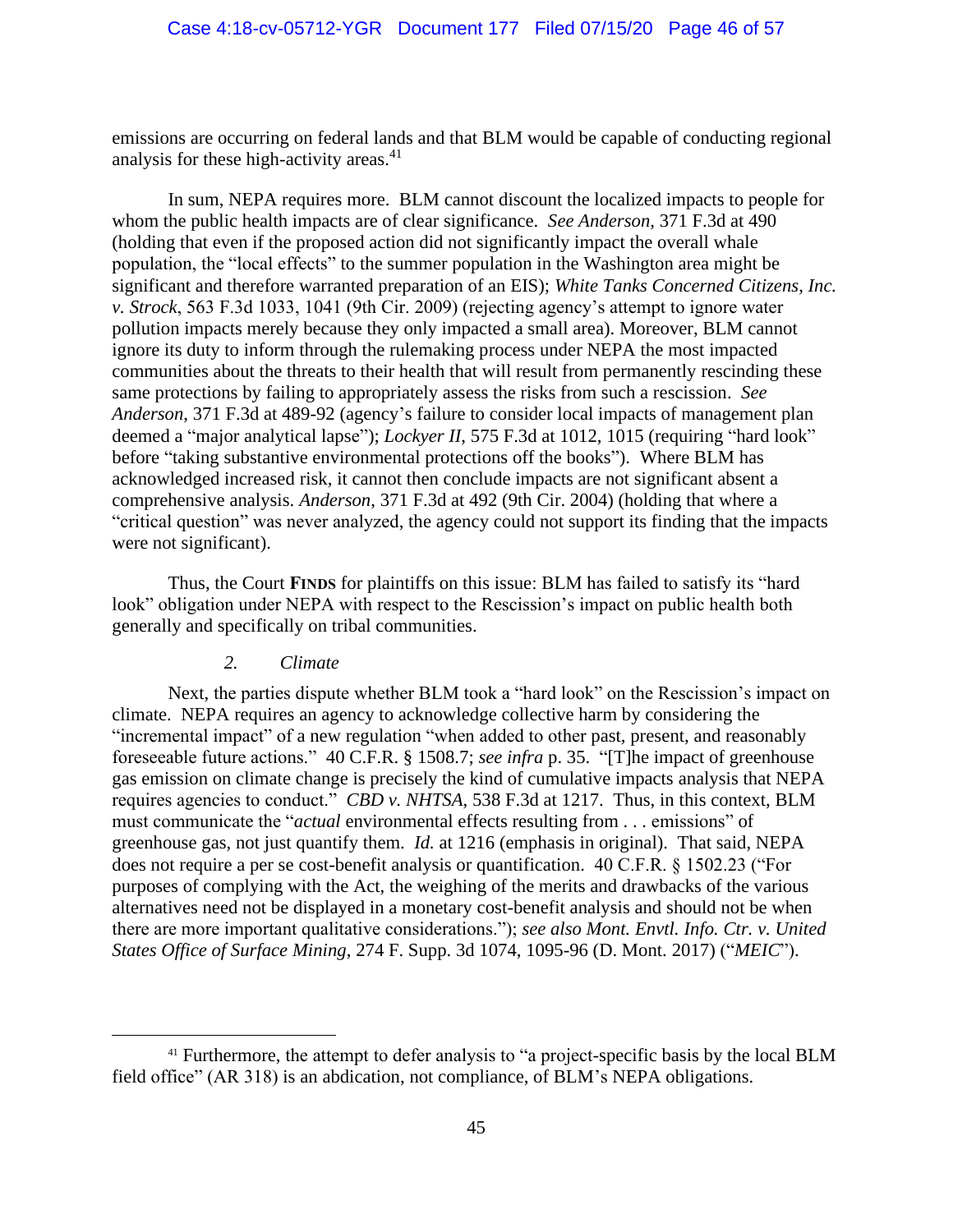The Rescission EA fails to do so. For instance, the Rescission EA incorporates by reference climate-related information from the Waste Prevention Rule, including observed and projected climate impacts in regions where federal and Indian oil and gas leases are located, and quantifies the estimated foregone emissions reductions caused by the Rescission: 175,000 to 180,000 tons of methane per year. (AR 307–08, 314.) BLM then dismisses the Rescission's climate impacts by concluding that they are less than 1% of total United States methane emissions.<sup>42</sup> (AR 315.) Citizen Group Plaintiffs aver that BLM inappropriately limits considerations to total United States emissions, despite the significant cumulative impacts on climate change attributable to emissions sources that may appear relatively insignificant in isolation. *See* Stack & Vandenbergh, *The One Percent Problem*, 111 COLUM. L. REV. 1385, 1393 (2011) (framing sources as less than 1% of global emissions is dishonest and a prescription for climate disaster). Mere quantification is insufficient.

Second, BLM avers that, consistent with 40 C.F.R. § 1508.27, it discussed climate change impacts throughout, and specifically in considering the environmental effects with its incorporation by reference to the 2016 EA. (AR 311, 315, 318.) The Court disagrees. By definition, an incorporation of the analysis of a rule which a new rule repeals does not account for the impact of a *reversed* position.

Third, BLM cannot ignore scientifically robust methods that exist to assess the actual effects of greenhouse gas emissions by again insisting they are too speculative or not "reasonably foreseeable." (AR 319.) *See CBD v. NHTSA*, 538 F.3d at 1200 (citing a range of values for carbon emissions reductions, and noting that it "is certainly not zero"). BLM concedes as much by purporting to estimate the *domestic* social cost of methane in its 2018 RIA, and yet it fails to use the social cost of methane in the 2018 EA to fulfill its duty to take a hard look. It is arbitrary for an agency to quantify an action's benefits while ignoring its costs where tools exist to calculate those costs. *See High Country*, 52 F. Supp. 3d at 1192. (*See also* AR 301–02 (discussing the Rescission's reduction in compliance costs, but nowhere discussing climate damages).)

NEPA does not mandate any particular methodology. *See, e.g., WildEarth*, 368 F. Supp. 3d at 79. *See also W. Org. of Res. Councils v. United States Bureau of Land Mgmt.*, No. CV 16- 21-GF-BMM, 2018 WL 1475470, at \*14 (D. Mont. Mar. 26, 2018) ("Plaintiffs identify no case, and the Court has discovered none, that supports the assertion that NEPA requires the agency to use a global carbon budget analysis.").<sup>43</sup> Instead, "[w]hile an agency must apply a sufficient

<sup>&</sup>lt;sup>42</sup> The *California II* court rejected BLM's minimization of this figure, noting that the annual climate impact of an increase in .61% of methane emissions is equivalent to putting nearly 3 million passenger vehicles on the road. *See California II*, 286 F. Supp. 3d at 1073. (*See also* AR 84146.) The Court agrees with *California II*.

<sup>&</sup>lt;sup>43</sup> For this reason, the Court need not address whether use of carbon budgeting was necessary. (*See* AR 84158–61 (discussing carbon budgeting, noting that it is "[a]nother measuring standard available to BLM"); *see also* 173–74 (BLM disagreeing it must use the social cost of methane in its EA, but not mentioning carbon budgeting).)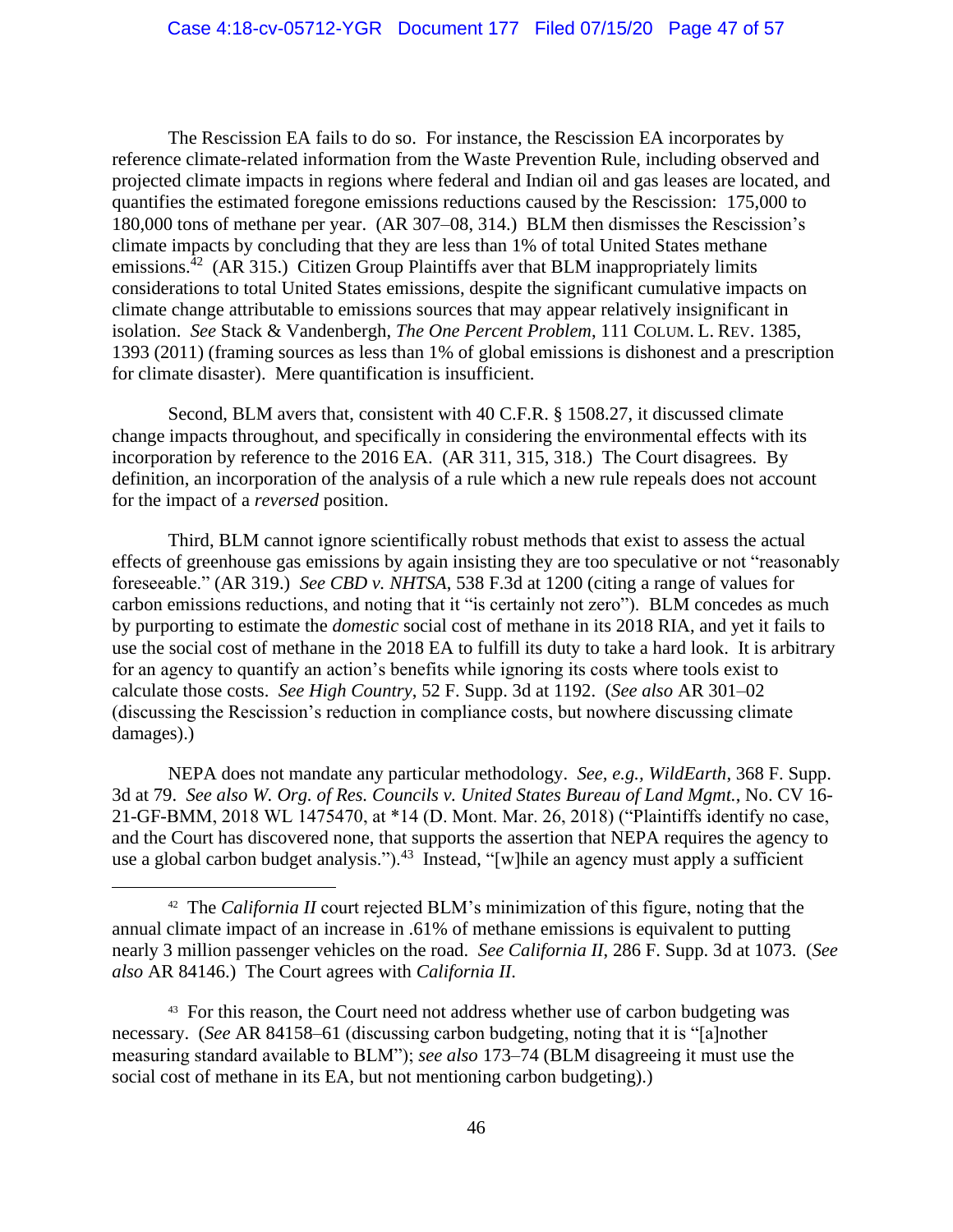level of rigor to its NEPA analyses, it is within 'the expertise and discretion of the agency' to determine the methodologies underlying those analyses." *WildEarth*, 368 F. Supp. 3d at 79 (citing *Sierra Club v. United States Dep't of Transp.*, 753 F.2d 120, 128 (D.C. Cir. 1985)). In other words, NEPA mandates that an agency use state of the art science to make sound scientific decisions. *Id.* at 79 n.31; 40 C.F.R. §§ 1500.1(b), 1502.22(b), 1502.24. The chosen methodology must be accurate and defensible. *See Nat. Res. Def. Council v. United States Forest Serv.*, 421 F.3d 797, 813 (9th Cir. 2005) (holding that agency's "misleading" economic methodology violated NEPA's "procedural requirement to present complete and accurate information to decision makers and to the public to allow an informed comparison of the alternatives"). That said, BLM also cannot ignore the science.

BLM's broad-based failures do not satisfy NEPA. The argument that the issue is not about scientific methodology but about policy choices is a red herring. Different policy choices are acceptable. Coercing them through the process without analysis is not. *See S. Fork Band*, 588 F.3d at 726 ("A non-NEPA document . . . cannot satisfy a federal agency's obligations under NEPA.") (citation omitted); *Klamath-Siskiyou Wildlands Ctr. v. BLM*, 387 F.3d 989, 998 (9th Cir. 2004) (rejecting agency's reliance on a study that was "not a NEPA document"). Deference need not be afforded where NEPA's basic requirements are not met.

Thus, the Court **FINDS** for plaintiffs on this issue: BLM has failed to satisfy its "hard look" obligation under NEPA with respect to the Rescission's impact on climate.

### *3. Cumulative Impact*

The next challenge under NEPA focuses on whether BLM failed to consider the cumulative impact of concurrent deregulations aimed at oil and gas emissions, namely the EPA's October 2018 proposed rule regarding air quality regulations, as well as BLM's fossil fuel program for federal and tribal lands.

To avoid the "tyranny of small decisions," agencies must consider the cumulative impact of their proposed actions. *See Kern*, 284 F.3d at 1076-78; *Te-Moak Tribe of W. Shoshone v. United States Dep't of the Interior*, 608 F.3d 592, 602-03 (9th Cir. 2010) (requiring that "an EA fully address cumulative environmental effects") (citation omitted). "'Cumulative impact is the impact on the environment which results from the incremental impact of the action when added to other past, present, and reasonably foreseeable future actions . . . . Cumulative impacts can result from individually minor but collectively significant actions taking place over a period of time." *Id.* at 603 (quoting 40 C.F.R. § 1508.7). "The Ninth Circuit defines 'reasonably foreseeable' in this context to include only 'proposed actions.'" *Chilkat Indian Vill. of Klukwan v. BLM*, 399 F. Supp. 3d 888, 920 (D. Alaska 2019) (citation and internal quotation marks omitted); *see also* 40 C.F.R. § 1508.25(a)(2) ("Cumulative actions, which when viewed with other proposed actions have cumulatively significant impacts and should therefore be discussed in the same impact statement.").

A court can reject an agency's analysis for failure to consider cumulative impacts. *See CBD v. NHTSA*, 538 F.3d at 1216-17 (rejecting agency's cumulative impact analysis for emissions from certain model years of light trucks that ignored emissions from other model years of light trucks and passenger vehicles); *Hall v. Norton*, 266 F.3d 969, 978–79 (9th Cir. 2001)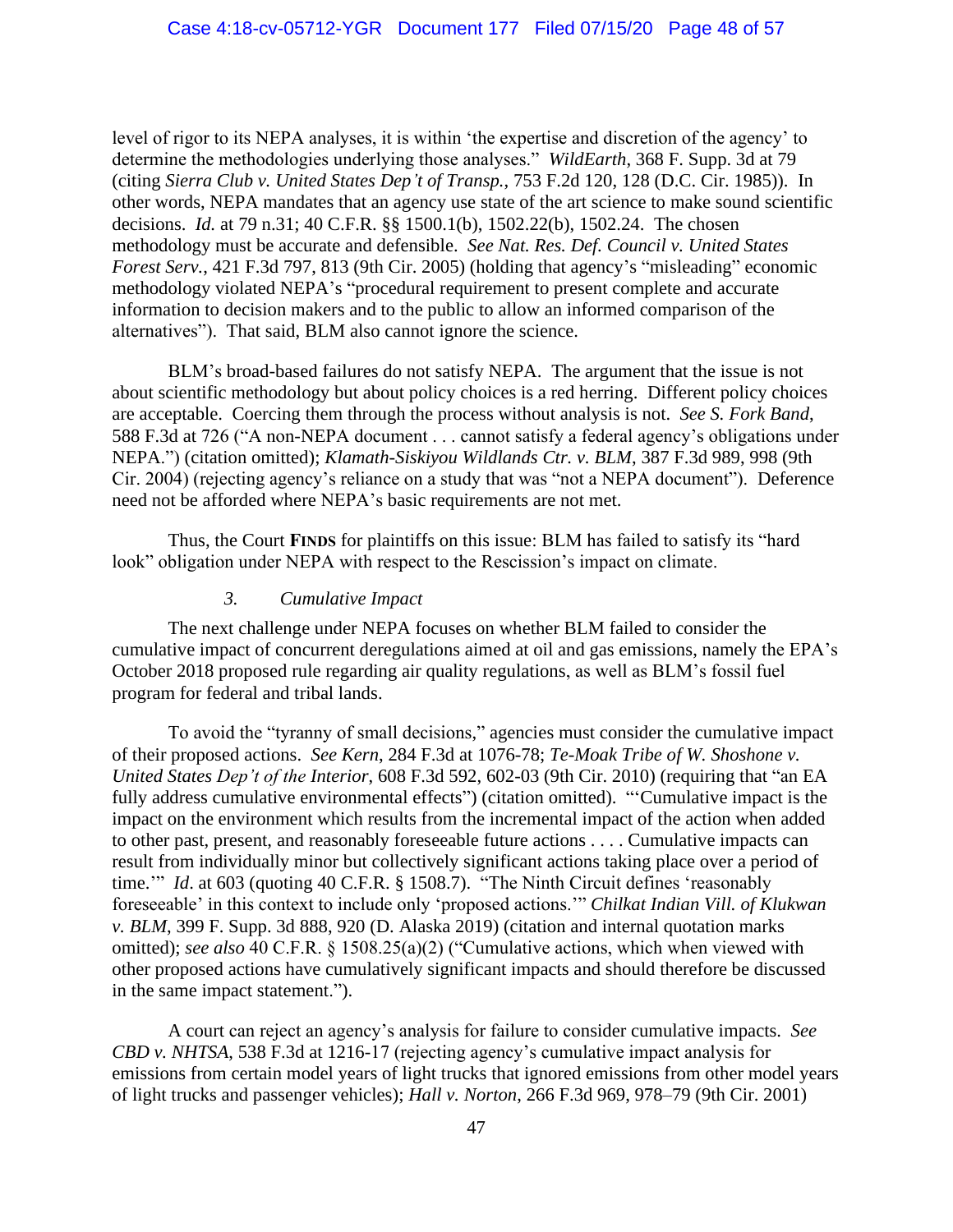(rejecting BLM's cumulative impact analysis that ignored emissions from other BLM-managed projects in the region).

Salient here, at the time BLM was in the rulemaking process for the Rescission, EPA was in the process of weakening its own oil and gas air quality regulations. (AR 84164-65.) Two weeks after the finalization of the Rescission, EPA proposed rescinding provisions in a regulation that would lead to annual increases in emissions of 380,000 tons of methane, 100,000 tons of VOCs, and 3,800 tons of hazardous air pollutants. Oil and Natural Gas Sector: Emissions for New Reconstructed, and Modified Sources Reconsideration, 83 Fed. Reg. 52,056, 52,059 (Oct. 15, 2018). BLM did not analyze the additional impact of EPA's proposed amendments . Instead, BLM's cumulative impact analysis relies on EPA's *existing* regulations. (AR 321.)

BLM's failure to consider EPA's proposed amendments does not violate NEPA. As noted, EPA's proposed amendments were published over two weeks *after* BLM issued the final Rescission. 83 Fed. Reg. 52,056 (Oct. 15, 2018). *See also* AR 210 (acknowledging EPA has not published a proposed revision). BLM was not required to prejudge the outcome of that proposed rulemaking in its EA. *See* 83 Fed. Reg. 52,056 (Oct. 15, 2018); *Ctr. for Food Safety v. Vilsack*, 718 F.3d 829, 843 (9th Cir. 2013). Accordingly, the Court **FINDS** for defendants on this issue with regard to EPA's October 2018 proposed rule.

By contrast, BLM should have considered the cumulative impact of the Rescission when combined with its nationwide oil and gas program, also known as the "fossil fuel program." *See WildEarth*, 368 F. Supp. 3d at 75-77 (requiring cumulative climate assessment for lease sale to include assessment of BLM's oil and gas leasing program nationwide). Between 2003 and 2014, approximately 25% of all United States and 3–4% of global fossil fuel greenhouse gas emissions were attributable to federal coal, oil, and gas resources leased and developed by the Interior Department. (AR 21185.) Other studies indicate that in 2012 private extraction of federal fossil fuels contributed approximately 1,344 million metric tons of carbon dioxide to the atmosphere. (AR 84160.)

BLM disagrees but claims that it nevertheless did comply in the context of its overall aggregate analysis, by cross reference to the 2016 AR analysis of the NTL-4A, and due to anticipated offsets in other emissions. (*See* AR 314-16, 321, 1268-69, 1306-09.) *See also Concerned Citizens & Retired Miners Coal. v. United States Forest Serv.*, 279 F. Supp. 3d 898, 920 (D. Ariz. 2017) (noting that a court "must look not only to the specific section title 'Cumulative Effects' . . . but to the broader analysis contained in the EA" in assessing an agency's analysis) (citing *Ctr. for Envt'l. Law & Policy v. United States Bureau of Reclamation*, 655 F.3d 1000, 1009 (9th Cir. 2011)); *Ctr. for Envt'l. Law & Policy*, 655 F.3d at 1007 ("An agency may . . . characterize the cumulative effects of past actions in the aggregate without enumerating every past project that has affected an area.").

BLM's arguments do not persuade. As the *WildEarth* court recognized, given the "cumulative nature of climate change, considering each individual drilling project in a vacuum deprives the agency and the public of the context necessary to evaluate oil and gas drilling on federal land before irretrievably committing to that drilling." 368 F. Supp. 3d*.* at 83; *CBD v. NHTSA*, 538 F.3d at 1217 ("The impact of greenhouse gas emissions on climate change is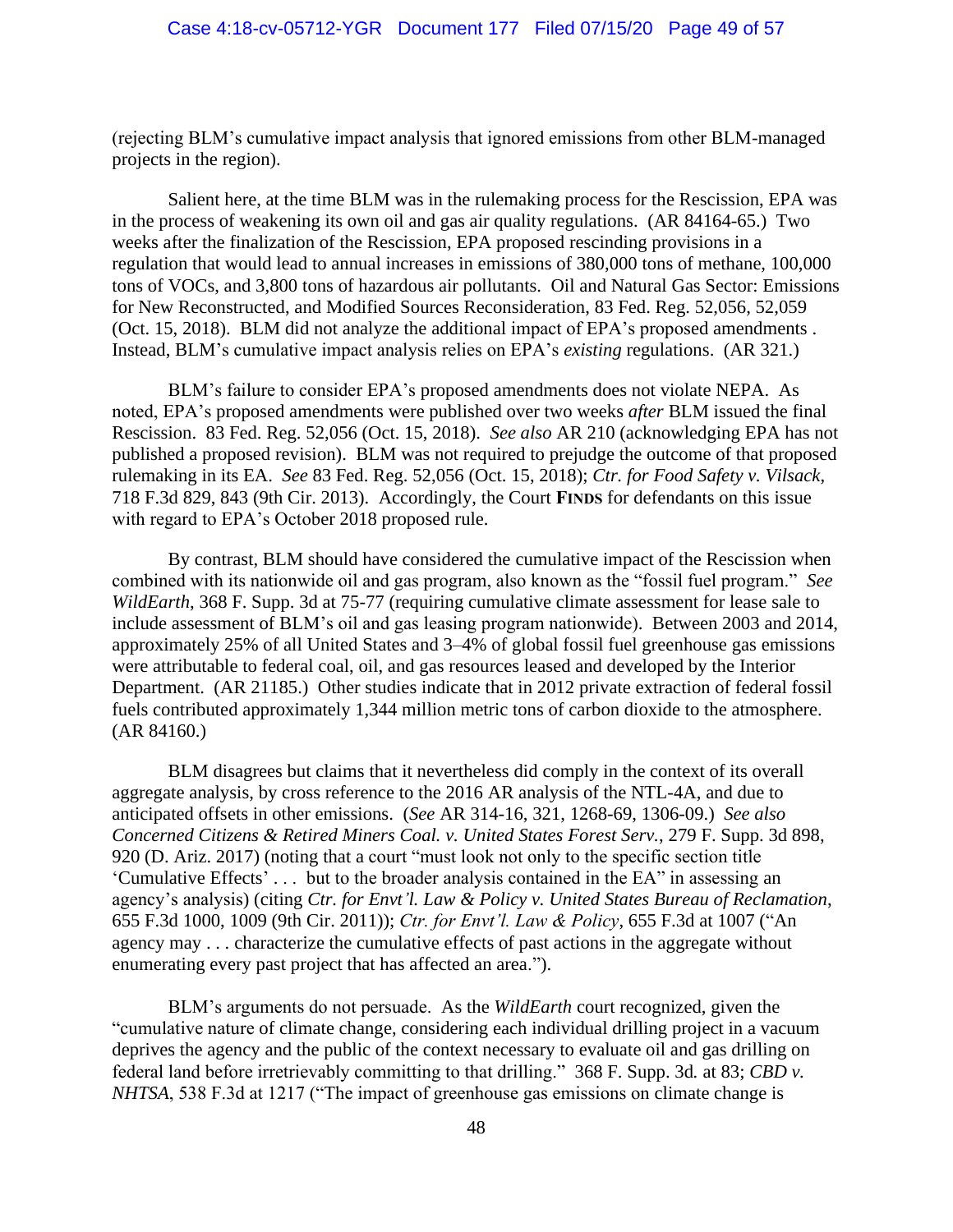precisely the kind of cumulative impacts analysis that NEPA requires agencies to conduct."); *San Juan Citizens All. v. BLM*, 326 F. Supp. 3d. 1227, 1248 (D.N.M. 2018) (rejecting "facile conclusion" that leasing decision's climate impacts were "minor" and no cumulative impacts analysis was required). *See also Kleppe v. Sierra Club*, 427 U.S. 390, 414 (1976) (discussing "practical considerations" of studies).

Considering the Rescission in a vacuum, as BLM urges the Court to do, would deprive the public of the broader context: the significant climate impacts of BLM's overall fossil fuel program. BLM's only response is the familiar refrain that it will analyze any cumulative impacts *later* and the Rescission has *nationwide* impacts, including cumulative impacts, that are not appropriate for site-specific analysis. (*See* AR 337.) *See also Bosworth*, 510 F.3d at 1027-28 (noting the importance of a cumulative analysis where the action is "nationwide in scope"). But the Ninth Circuit has held that future impacts analysis at the project level "does not relieve [the agency] of its obligation to ensure that the [project] as a whole has no cumulative impacts." *Id.* at  $1027^{44}$ 

Thus, the Court **FINDS** for plaintiffs on this issue with regard to the fossil fuel program for federal and tribal lands.

### *4. Failure to Prepare an Environmental Impact Statement ("EIS")*

### a. Legal Framework

"As a preliminary step, the agency may prepare an Environmental Assessment ('EA') to determine whether the environmental impact of the proposed action is significant enough to warrant an EIS." *High Sierra Hikers Ass'n v. Blackwell*, 390 F.3d 630, 639 (9th Cir. 2004); *see also* 40 C.F.R. § 1501.4(b)–(c). "Not every project necessitates an EIS." *Ocean Advocates*, 402 F.3d at 864. Thus, in order to determine whether a proposal has significant effects requiring an EIS, an agency may first prepare an EA. 40 C.F.R. §§ 1501.3, 1501.4(b)–(c). If the agency determines the proposal will not have significant effects, it must explain its determination in a finding of no significant impact or FONSI. *Id.* §§ 1501.4(e), 1508.13; *see also Metcalf v. Daley*, 214 F.3d 1135, 1142 (9th Cir. 2000). The FONSI must supply a "convincing statement of reasons" demonstrating the proposed action does not have a significant impact. *CBD v. NHTSA*, 538 F.3d at 1220, 1223 (quotation marks omitted).

An EA is "a concise public document" that serves to "[b]riefly provide sufficient evidence and analysis for determining whether to prepare" an EIS or a FONSI. 40 C.F.R. § 1508.9(a). An EA should include "brief discussions of the need for the proposal, of [reasonable] alternatives as required by [NEPA], and of the environmental impacts of the proposed action and alternatives." *Id.* § 1508.9(b). A court "examine[s] the EA with two purposes in mind: to determine whether it has adequately considered and elaborated the possible consequences of the

<sup>44</sup> Arguing that such a cumulative impact analysis would be unprecedented or not feasible where the record shows that none has even been attempted proves nothing. If BLM were to undertake such an analysis, BLM could consider the impacts on both regional and national levels as BLM has after other courts have ordered. *See WildEarth*, 368 F. Supp. 3d at 77 (requiring BLM to consider cumulative climate impacts for "BLM lease sales in the region and nation").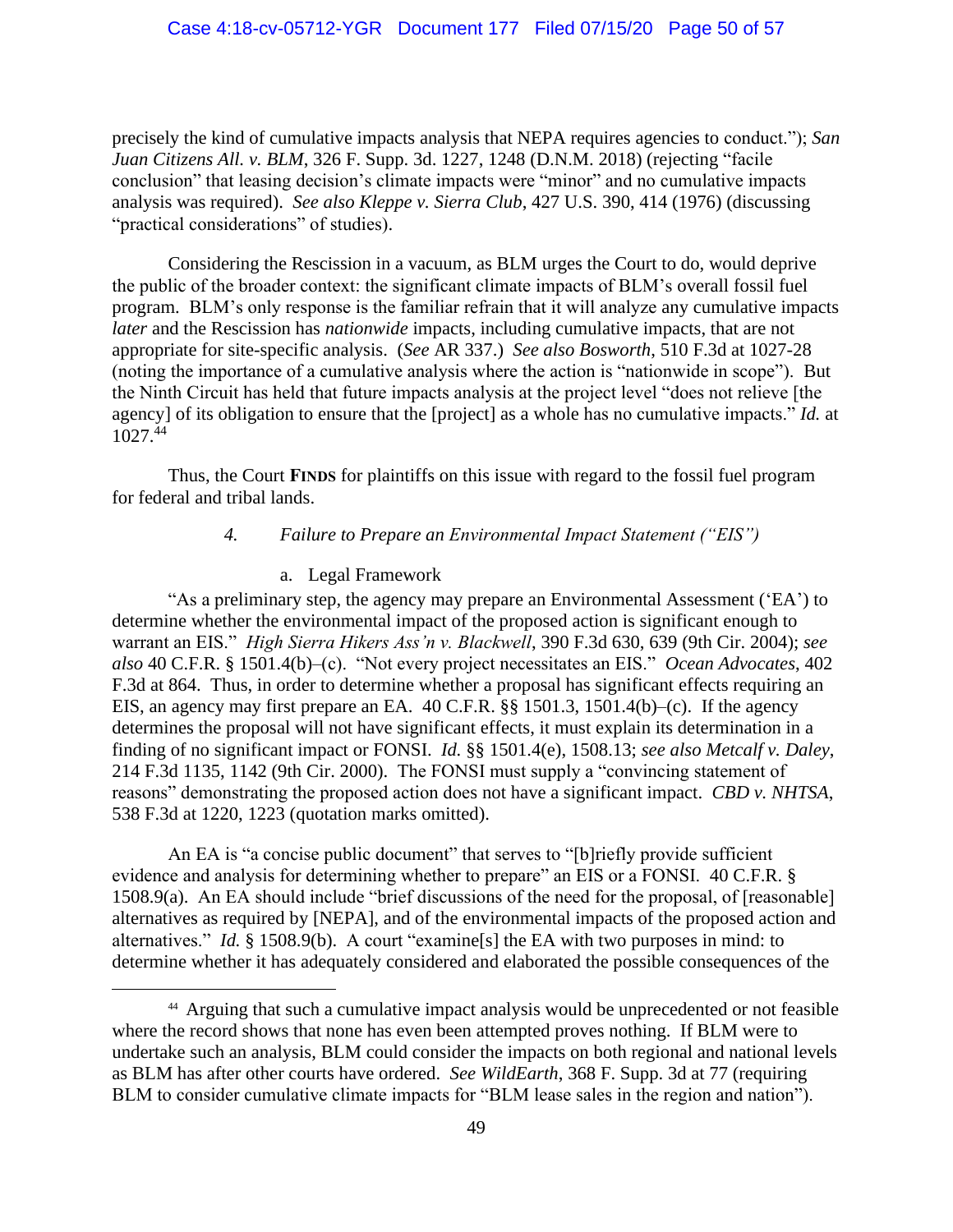proposed agency action when concluding that it will have no significant impact on the environment, and whether its determination that no EIS is required is a reasonable conclusion." *CBD v. NHTSA*., 538 F.3d at 1215.

Agencies must prepare an EIS for any "major Federal action[] significantly affecting the quality of the human environment." 42 U.S.C. § 4332(2)(C). *See also Ocean Advocates,* 402 F.3d at 846 ("[A]n EIS must be prepared if 'substantial questions are raised as to whether a project . . . may cause significant degradation of some human environmental factor.'") (quoting *Idaho Sporting Cong. v. Thomas*, 137 F.3d 1146, 1149 (9th Cir. 1998)). Under NEPA, "both beneficial and adverse" effects on the quality of the human environment determine whether a proposed federal action is "significant" and thus requires an EIS. 40 C.F.R. § 1508.27(b)(1) ("A significant effect may exist even if the Federal agency believes that on balance the effect will be beneficial."). "Major federal actions" include "new or revised agency rules [and] regulations." *Id.* § 1508.18(a). The threshold to prepare an EIS is not high; agencies must prepare an EIS if there are "substantial questions" about whether a project's impacts are significant. *Anderson*, 371 F.3d at 488 (citation omitted).

In deciding whether a proposal's impacts are significant, agencies must consider a number of factors including: (i) "[t]he degree to which the proposed action affects public health or safety"; (ii) "[w]hether the action is related to other actions with individually insignificant but cumulatively significant impacts"; (iii) "[t]he degree to which the effects on the . . . environment are likely to be highly controversial"; and (iv) "the degree to which the possible effects . . . are highly uncertain." 40 C.F.R. § 1508.27(b). The presence of any "one of these factors may be sufficient to require preparation of an EIS in appropriate circumstances." *Ocean Advocates*, 402 F.3d at 865.

## b. Analysis

"In evaluating the significance of the impact of the proposed action, the agency must consider both the context of the action as well as the intensity." *Ctr. for Biological Diversity v. Bureau of Land Mgmt.*, 937 F. Supp. 2d 1140, 1154 (N.D. Cal. 2013) ("*CBD v. BLM*"); 40 C.F.R. § 1508.27(a) (significance "varies with the setting of the proposed action"). "Context simply delimits the scope of the agency's action, including the interests affected." *In Def. of Animals v. United Stats Dep't of the Interior*, 751 F.3d 1054, 1068 (9th Cir. 2014) (citation omitted). Consideration of context involves analysis "in several contexts such as society as a whole (human, national), the affected region, the affected interests, and the locality." 40 C.F.R. § 1508.27(a). "[I]n the case of a site-specific action, significance ... usually depend[s] upon the effects in the locale rather than in the world as a whole." *Id*. However, the appropriate context for a nationwide rulemaking that contributes to a global problem is the "world as a whole." *See MEIC*, 274 F. Supp. 3d at 1101–02 (for greenhouse gases, agency may not "limit its context analysis to the local and regional level"); *accord Barnes v. United States Dep't of Transp.*, 655 F.3d 1124, 1139–40 (9th Cir. 2011) (noting "the effect of greenhouse gases on climate is a *global* problem" (emphasis in original)).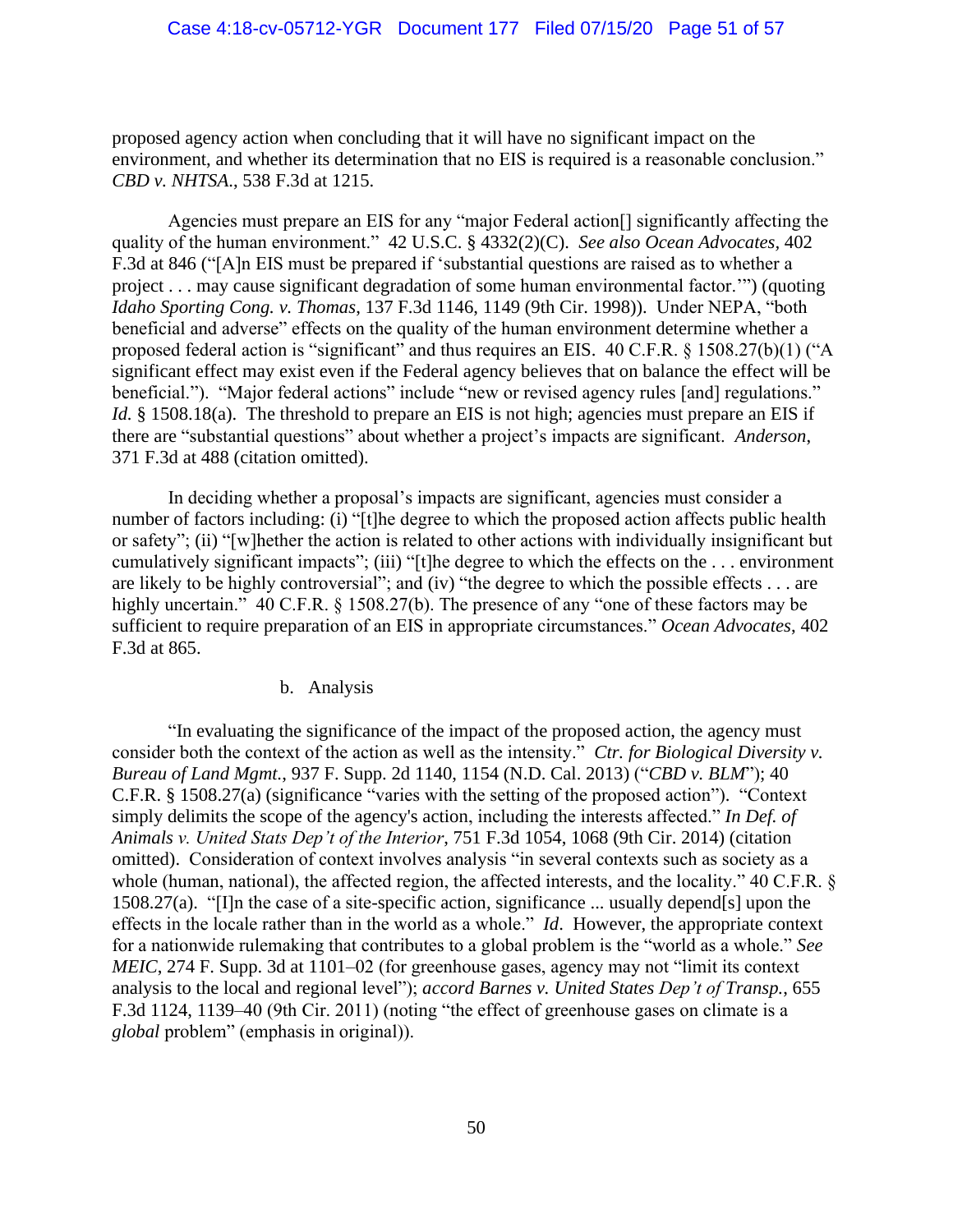Here, the Rescission establishes a nationwide rule affecting global greenhouse gas emissions, which further results in localized and regional effects, especially in the twelve Western States where most of BLM-managed lands are located. Thus, on the basis of the record, the appropriate context includes global, national, and regional interests.

Public Health Impacts: Normally, the public health impacts weigh in favor of issuing an EIS. The Rescission's air and climate pollution poses significant risks to public health. *See CBD v. NHTSA*, 538 F.3d at 1222 (recognizing global warming will have an impact on "public health and safety"); *CBD v. BLM*, 937 F. Supp. 2d at 1158 (recognizing that potential public health impacts from fracking satisfied public health significance factor). However, an agency's "factual determination on whether the impacts are significant or not . . . implicates substantial agency expertise and is entitled to deference." *Alaska Ctr. For Env't v. United States Forest Serv.*, 189 F.3d 851, 859 (9th Cir. 1999).

BLM disputes that any significant public health impacts warrant an EIS, on the prior grounds that such impacts are "geographically dispersed" and occur in "sparsely populated areas." The fact that an area is sparsely populated says nothing about the significance of the impacts to the people that live in areas surrounded by BLM-managed oil and gas wells. *See CBD v. BLM*, 937 F. Supp. 2d at 1158. Moreover, the record contains evidence suggesting that impacts to these areas could be significant but this evidence has not been evaluated. *See supra*, Section IV.B.4. This factor weighs in favor of an EIS.

Cumulative Impacts: As discussed above, BLM was not required by NEPA to consider the EPA proposal since it was issued after the Rescission. Indeed, BLM attempts to downplay the significance of EPA's nationwide rule, without even considering the expected 380,000 tons of increased annual methane emissions. 83 Fed. Reg. 52,059. That said, BLM's FONSI violates NEPA because it ignores the cumulative impacts with respect to overall federal and tribal oil and gas programs. (AR 337.) *See generally* Section V.B.3. Accordingly, this factor is neutral but weighs in favor of an EIS.

Controversial Effects: An action "is highly controversial when there is a substantial dispute about [its] size, nature, or effect." *Anderson*, 371 F.3d at 489 (citations and quotation marks omitted). In other words, "'[c]ontroversy' sufficient to require preparation of an EIS occurs when substantial questions are raised as to whether a project . . . may cause significant degradation of some human environmental factor, or there is a substantial dispute [about] the size, nature, or effect of the major Federal action." *Pub. Citizen v. Dep't of Transp.*, 316 F.3d 1002, 1027 (9th Cir. 2003), *rev'd on other grounds*, 541 U.S. 752 (2004) (citation and internal quotation marks omitted). To be controversial, a dispute must go "beyond a disagreement of qualified experts." *Nat'l Parks & Conservation Ass'n v. Babbitt*, 241 F.3d 722, 737 (9th Cir. 2001) ("*NPCA v. Babbitt*"). Where "there is conflict in the data, or the evidence supports several conflicting opinions, the agency may rely upon the opinion of its expert" without rendering its decision "highly controversial." *Id.* at 737 n.17; *Native Ecosystems Council v. United States Forest Serv.*, 428 F.3d 1233, 1241 (9th Cir. 2005).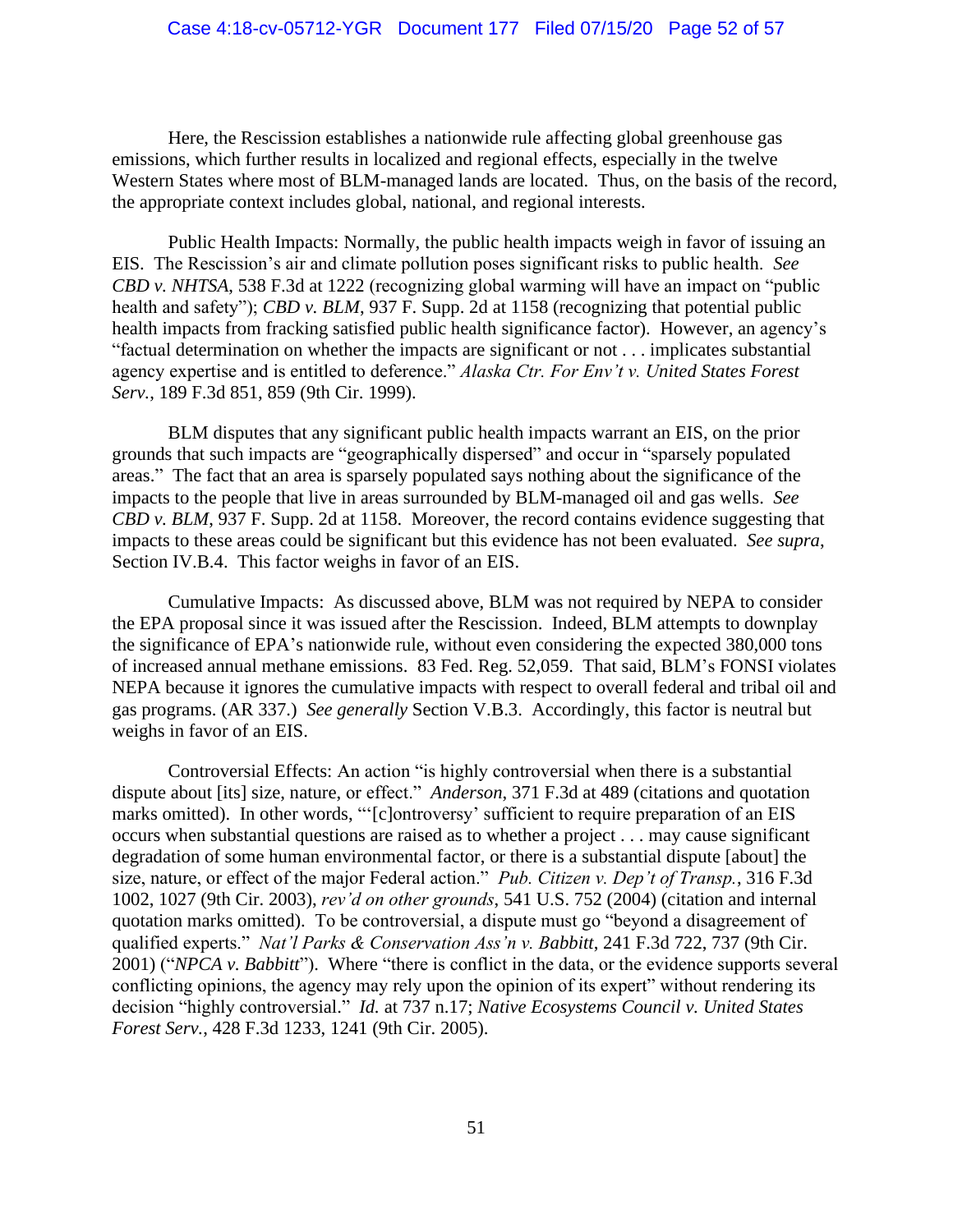The record here is mixed. The results emerging from the IWG model and the Interim model demonstrate discord. The Court has detailed the criticisms of BLM's use of the "interim metric" (*see also* AR 206; AR 83414; AR 83419-31; AR 83471), despite BLM's insistence on the model to justify a significantly different impact. *CBD v. BLM*, 937 F. Supp. 2d at 1158 ("[T]he serious concerns raised by federal and state agencies specifically charged with protecting the environment [may] support a finding that an EIS is necessary.") (internal citation omitted); *NPCA v. Babbitt*, 241 F.3d at 736 (holding that there was a significant controversy where there was a high volume of comments "cast[ing] substantial doubt on the adequacy of the [agency's] methodology and data"); *CBD v. NHTSA*, 538 F.3d at 1222 (recognizing that the volume of comments raising questions about the stringency of the agency's proposal satisfied the controversy factor). While the Court has found BLM's reliance thereon to be arbitrary and capricious, *see supra* Section IV.B.4., the fact remains that a disagreement about methodology is not a disagreement about the "size, nature, or effect" of the Rescission. *Pub. Citizen,* 316 F.3d at 1027. That said, BLM does not adequately explain its rejection of the IWG model. Accordingly, this factor is neutral but leaning in favor of an EIS.

Degree of Uncertainty: NEPA "regulations do not anticipate the need for an EIS anytime there is some uncertainty, but only if the effects of the project are 'highly' uncertain." *Ctr. For Biological Diversity v. Kempthorne*, 588 F.3d 701, 712 (9th Cir. 2009) ("*CBD v. Kempthorne*") (citation omitted). Such uncertainty "argue[s] in favor of preparing an EIS, not against it." *NPCA v. Babbitt*, 241 F.3d at 731–35, 737 (citing 40 C.F.R. § 1508.27(b)); *Ocean Advocates*, 402 F.3d at 870–71.

On the one hand, the EA here does estimate total greenhouse gas emissions for the proposed project and their contribution as a percentage of total U.S emissions. (AR 314-15, 1259-62.) Yet, BLM does not translate the percentage "into locally-quantifiable environmental impacts" despite the fact that oil and gas regulation and development are not new, nor are the expected impacts. *See Barnes*, 655 F.3d at 1140; *see also CBD v. Kempthorne*, 588 F.3d at 712; *Am. Wild Horse Campaign v. Zinke*, 353 F. Supp. 3d 971, 988 (D. Nev. 2018); *WildEarth*, 368 F. Supp. 3d at 83 ("Defendants correctly note that 'oil and gas leasing is commonplace in the mountain west,' and that the 'uncertainties Plaintiffs point to concerning quantity of GHG emissions . . . do not establish uncertainty as to the effect of GHG emissions.'").

On the other hand, the EA itself concludes that "there [are] a number of *significant uncertainties* involved in estimating the climate impacts of methane emissions." (AR 308 (emphasis supplied).) BLM identifies the uncertainties as pertaining to "aspects of the natural world" as well as "population and economic growth, [greenhouse gas] emissions, the translation of Earth system changes to economic damages, and the role of adaptation." (*Id.*) Yet, BLM's FONSI conveniently asserts later that "there *are no* reasonably foreseeable environmental effects that are considered to be highly *uncertain*." (AR 337 (emphasis supplied).) BLM does not attempt to reconcile the conflicting statements. BLM cannot have it both ways. Thus, given the admission of uncertainty on the face of the EA itself, this factor weighs in favor of an EIS.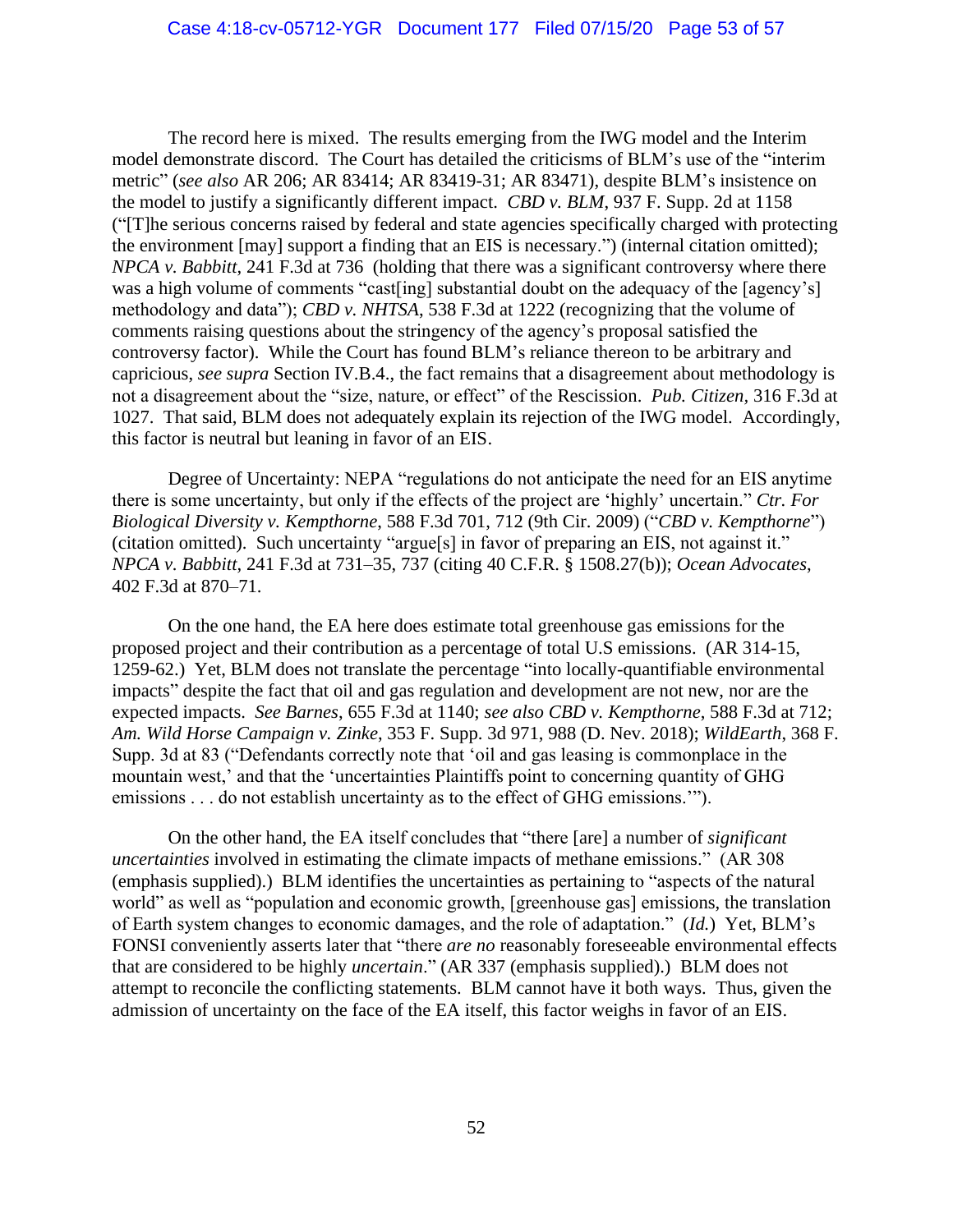On balance, the factors weigh in favor of a finding that an EIS is required. Defendants' argument that an EIS is not required because the Waste Prevention Rule did not require an EIS does not convince otherwise.<sup>45</sup> The standard for triggering an EIS instead of an EA is not high; agencies must prepare an EIS if there are "substantial questions" about whether a project's impacts are significant. *Anderson*, 371 F.3d at 488. While some factors present close questions, the overall analysis weighs in favor of finding that an EIS is necessary. Accordingly, the Court **FINDS** that BLM erred when it did not file an EIS statement and chose instead to file an EA.<sup>46</sup>

### **VI. REMEDY**

As noted at the outset, and detailed herein, BLM failed to comply with the APA and NEPA on myriad grounds. Vacatur is the standard remedy under the APA and NEPA if a court determines that an agency action is unlawful. 5 U.S.C. § 706(2)(A) ("The reviewing court shall . . . set aside agency action, findings, and conclusions found to be . . . arbitrary, capricious, an abuse of discretion, or otherwise not in accordance with law"); *Cal. Wilderness Coal. v. United States Dep't of Energy*, 631 F.3d 1072, 1095 (9th Cir. 2011) ("When a court determines that an agency's action failed to follow Congress's clear mandate the appropriate remedy is to vacate that action."); *Kake*, 795 F.3d at 970 ("Ordinarily when a regulation is not promulgated in compliance with the APA, the regulation is invalid" and the "effect of invalidating an agency rule is to reinstate the rule previously in force") (citation omitted); *Lockyer II*, 575 F.3d at 1020 (upholding vacatur and reinstatement of prior regulation based on NEPA violation).

Remedies other than vacatur apply in "limited circumstances." *Pollinator Stewardship Council v. EPA*., 806 F.3d 520, 532 (9th Cir. 2015) (quoting *Cal. Cmties. Against Toxics*, 688 F.3d at 994). One such circumstance exists where "vacating a faulty rule could result in possible environmental harm"; in that situation, a court may decide "to leave a rule in place when vacating would risk such harm." *Id*. (citation omitted); *see also Ctr. for Food Safety v. Vilsack*, 734 F. Supp. 2d 948, 951 (N.D. Cal. 2010) ("[T]he Ninth Circuit has only found remand without vacatur warranted by equity concerns in limited circumstances, namely serious irreparable environmental injury."). For example, courts have declined to vacate an illegal agency action when vacatur would increase risks to imperiled species, *Idaho Farm Bureau Fed'n*, 58 F.3d at 1405-06, or increase harmful pollution, *Cal. Cmties. Against Toxics*, 688 F.3d at 994.

A second circumstance exists where the agency's errors are minor and the consequences of vacating would be more harmful or disruptive than not vacating. *See Pollinator Stewardship Council*, 806 F.3d at 532 (citation omitted). For instance, "[c]ourts generally only remand without vacatur when the errors are minor procedural mistakes, such as failing to publish certain documents in the electronic docket of a notice-and-comment rulemaking." *California I*, 277 F.

<sup>45</sup> Further, despite substantial litigation, the lack of an EIS was never challenged.

<sup>&</sup>lt;sup>46</sup> The Court notes that had the rulemaking process not been replete with error, the Court could have used the option of remanding the issue back to BLM for appropriate reconsideration. *See CBD v. NHTSA*, 538 F.3d at 1225-27.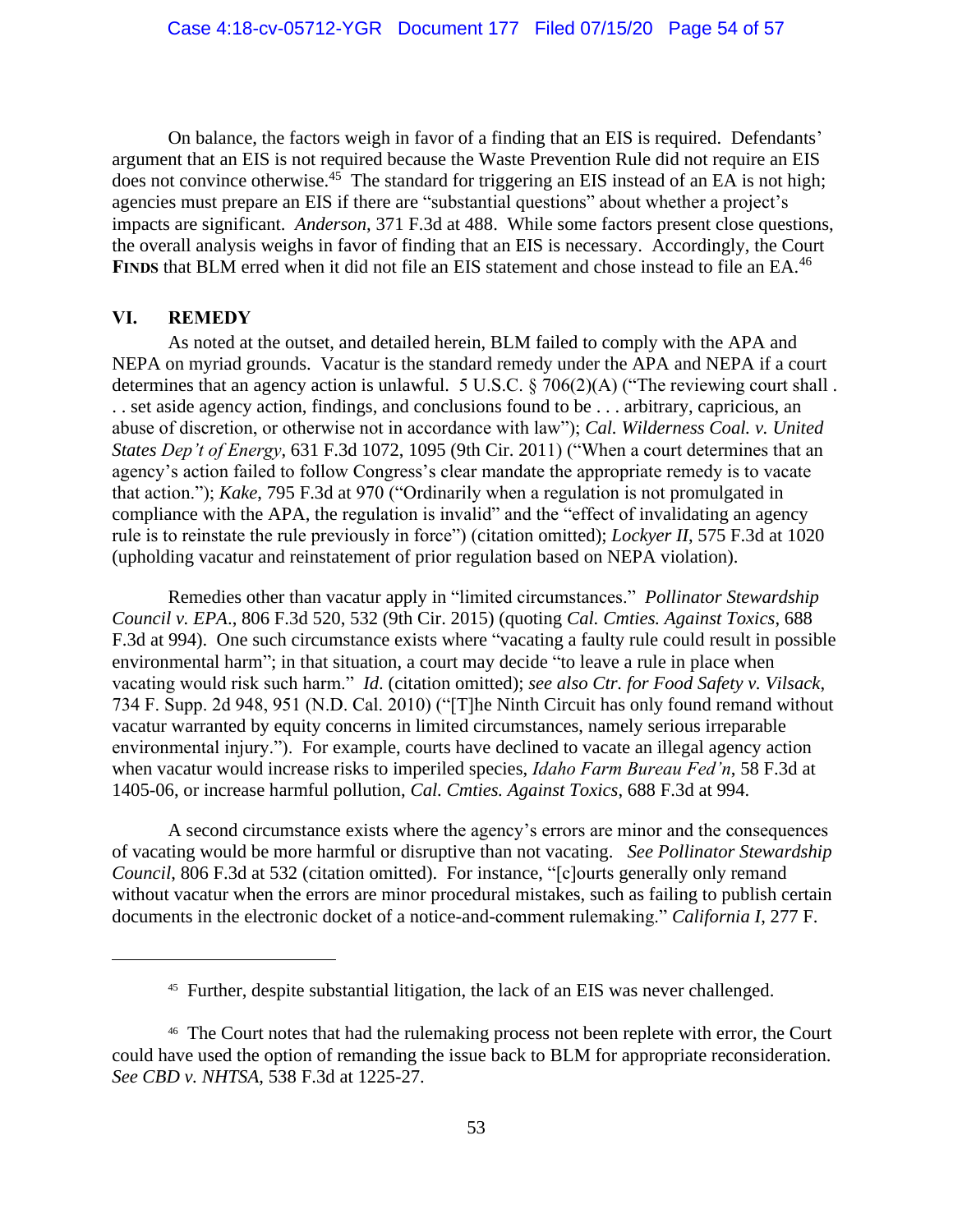Supp. 3d at 1125. By contrast, circumventing notice-and-comment requirements is not a minor error. *Id.*

Circumstances do not exist here warranting departure from the general rule that vacatur is the appropriate remedy. First, leaving the Rescission in place is more likely to result in environmental harm than vacating it. The Rescission removes "almost all of the requirements in the 2016 rule that [BLM] previously estimated would . . . generate benefits of gas savings or reductions in methane emissions." 83 Fed. Reg. 49,204 (AR 21). In particular, BLM admits that the Rescission will result in increased methane emissions. (*See* AR 315- 316; *see also* AR 21-22 (83. Fed. Reg. 49,204-05), 91 (recognizing that the Rescission allows the loss of 299 billion cubic feet of publicly owned natural gas).)

Second, the seriousness of BLM's APA and NEPA violations as found herein are far from minor. *See California III*, 381 F. Supp. 3d at 1178-79 (finding "serious violations" of the APA where agency "violated clearly established Supreme Court precedent requiring an agency to provide a reasoned explanation for disregarding and contradicting facts and circumstances underlying the adoption of the rules that it now seeks to repeal" and "failed to comport with the APA's notice and comment requirement, thereby denying the public a meaningful opportunity to participate in the regulatory process"); *Friends of Alaska Nat'l Wildlife Refuges,* 381 F. Supp. 3d at 1143 (finding that "the Secretary's failure to acknowledge the change in agency policy and his failure to provide a reasoned explanation for that change in policy are serious errors" warranting vacatur); *Pub. Emp. for Envtl. Responsibility v. United States Fish & Wildlife Serv*., 189 F. Supp. 3d 1, 2-3 (D.D.C. 2016) (finding that "[a] review of NEPA cases in this district bears out the primacy of vacatur to remedy NEPA violations") (collecting citing cases). Indeed, departing from the default remedy of vacatur risks giving BLM a "free pass . . . [to] ignore [its] legal obligations under the APA, making a mockery of the statute." *California I*, 277 F. Supp. 3d at 1126.

The fact that vacatur may not lead to "immediate compliance" with the 2016 Rule does not warrant a remand without vacatur. *See California III*, 381 F. Supp. 3d at 1179 (rejecting federal defendants' position that vacatur would be "unduly disruptive" because lessees and agency would need time to adjust to new rules); *California I*, 277 F. Supp. 3d at 1126 (finding that industry's alleged inability to meet Waste Prevention Rule's compliance deadlines "is a problem to some extent of their own making and is not a sufficient reason for the Court to decline vacatur"). Indeed, this is not a situation where "[t]he egg has been scrambled and there is no apparent way to restore the status quo ante." *Sugar Cane Growers Co-op. of Fla. v. Veneman*, 289 F.3d 89, 97 (D.C. Cir. 2002). The "status quo ante" here is the confines of the Waste Prevention Rule. Defendants fail to show that a return to the Waste Prevention Rule would have disruptive effects; even the Rescission recognizes that compliance costs are but a small fraction of operator profits. 83 Fed. Reg. 49,206 (AR 23). Thus, the Court concludes vacatur is the appropriate remedy.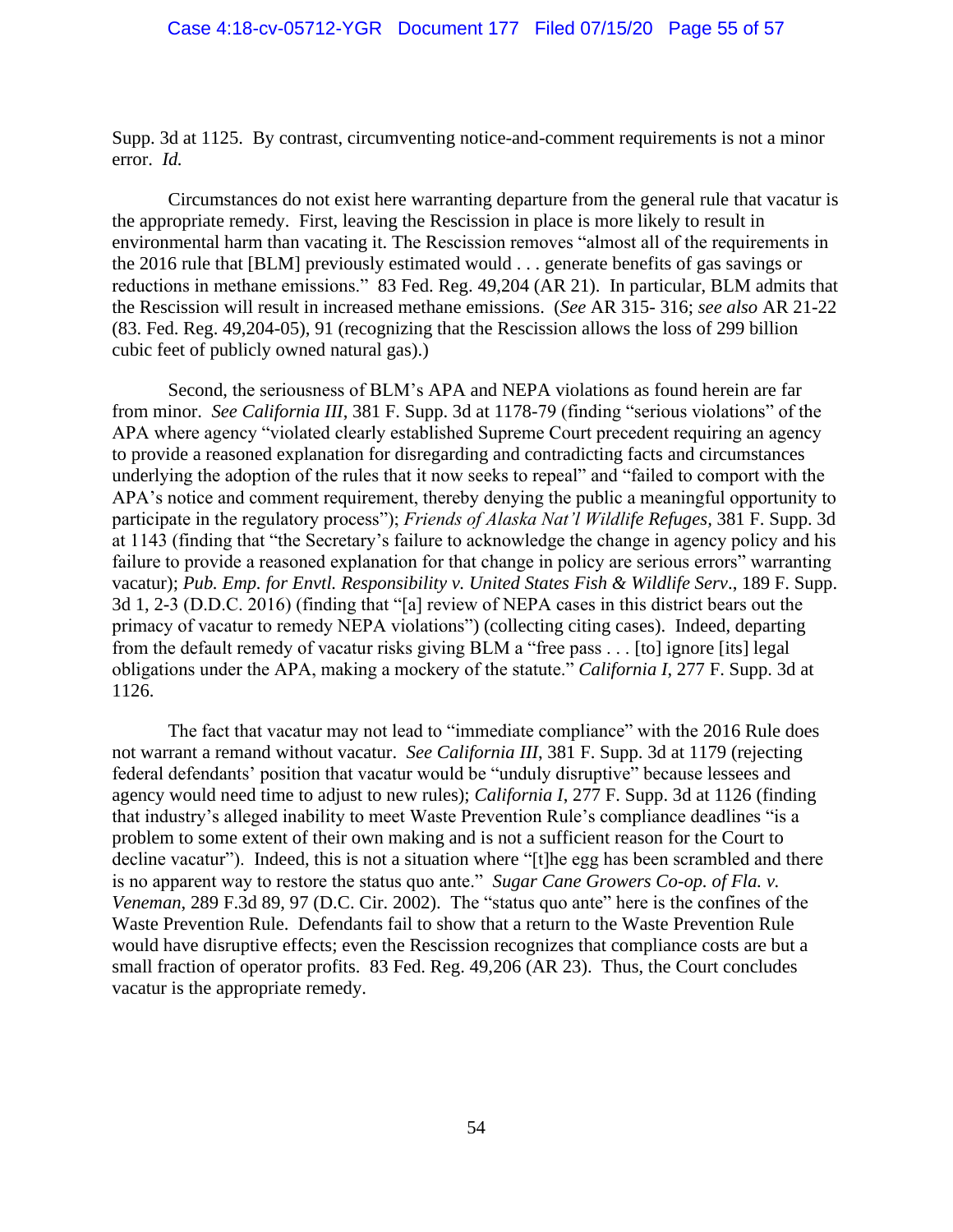BLM's arguments to the contrary do not persuade. The notion that BLM should be allowed to "correct its actions" is meritless given the context. *See Idaho Farm Bureau Fed'n*, 58 F.3d at 1405 (noting that "when equity demands, the regulation can be left in place while the agency follows the necessary procedures"). BLM systematically ignored the basics of rulemaking and steamrolled over the APA and NEPA framework to advance certain special interests. Such conduct should not be condoned. Moreover, given the fundamental flaws, severability is not feasible. *See City and Cty. of San Francisco v. Azar*, 411 F. Supp. 3d 1001, 1024-25 (N.D. Cal. 2019) ("When a rule is so saturated with error, as here, there is no point in trying to sever the problematic provisions. The whole rule must go.").

Finally, the Court considers the parties' request to stay the vacatur of the Rescission. Defendants request that the Court stay any vacatur of the Rescission by up to one (1) year. Plaintiffs oppose but agree that a stay of up to ninety (90) days is appropriate to permit the parties to return to the District of Wyoming in a timely manner that would minimize the expenditure of resources. The Court agrees that a stay of ninety (90) days is appropriate for the parties to determine next steps.<sup>47</sup>

Accordingly, the Court concludes that **VACATUR** of the Rescission is the appropriate remedy and shall be applied prospectively. However, the Court **STAYS THE VACATUR** and reimplementation of the Waste Prevention Rule for **NINETY (90) DAYS** from the date of this Order.

### **VII. CONCLUSION**

In sum, BLM's actions undertaken in enacting the Rescission demonstrate its unmitigated fervor to abolish a rule that it enacted only two years prior. While deference exists as a concept, where the slate is not blank, as here, BLM could not act in a vacuum. Rather, it was required to provide its reasoned explanation for its abrupt reversal as to the findings in the Waste Prevention Rule and to comply with its obligations under NEPA by considering the impacts of its rulemaking on the environment both thoroughly and thoughtfully. Instead, in its zeal, BLM simply engineered a process to ensure a preordained conclusion. Neither the APA, NEPA, or *Chevron* tolerate such fickle actions. Where a court has found such widespread violations, the court must fulfill its duties in striking the defectively promulgated rule.

For the foregoing reasons, the Court **GRANTS** plaintiffs' motions for summary judgment, and **DENIES** defendants' and intervenors' motions for summary judgment. In light of this Order, the Rescission is **VACATED**. However, such vacatur is **STAYED** for **NINETY (90) DAYS** from the date of this Order.

<sup>&</sup>lt;sup>47</sup> Wyoming's arguments to limit any "injunctive" remedy to the Ninth Circuit and New Mexico are without merit. Plaintiffs have sought vacatur, not an injunction, and Wyoming's authority and arguments are inapplicable. *See Alsea Valley All. v. Dep't of Commerce*, 358 F.3d 1181, 1186 (9th Cir. 2004) (setting aside an unlawful agency decision through vacatur "prohibits, as a practical matter, the enforcement of" that decision, but is not "the practical equivalent of 'enjoining'" the agency).